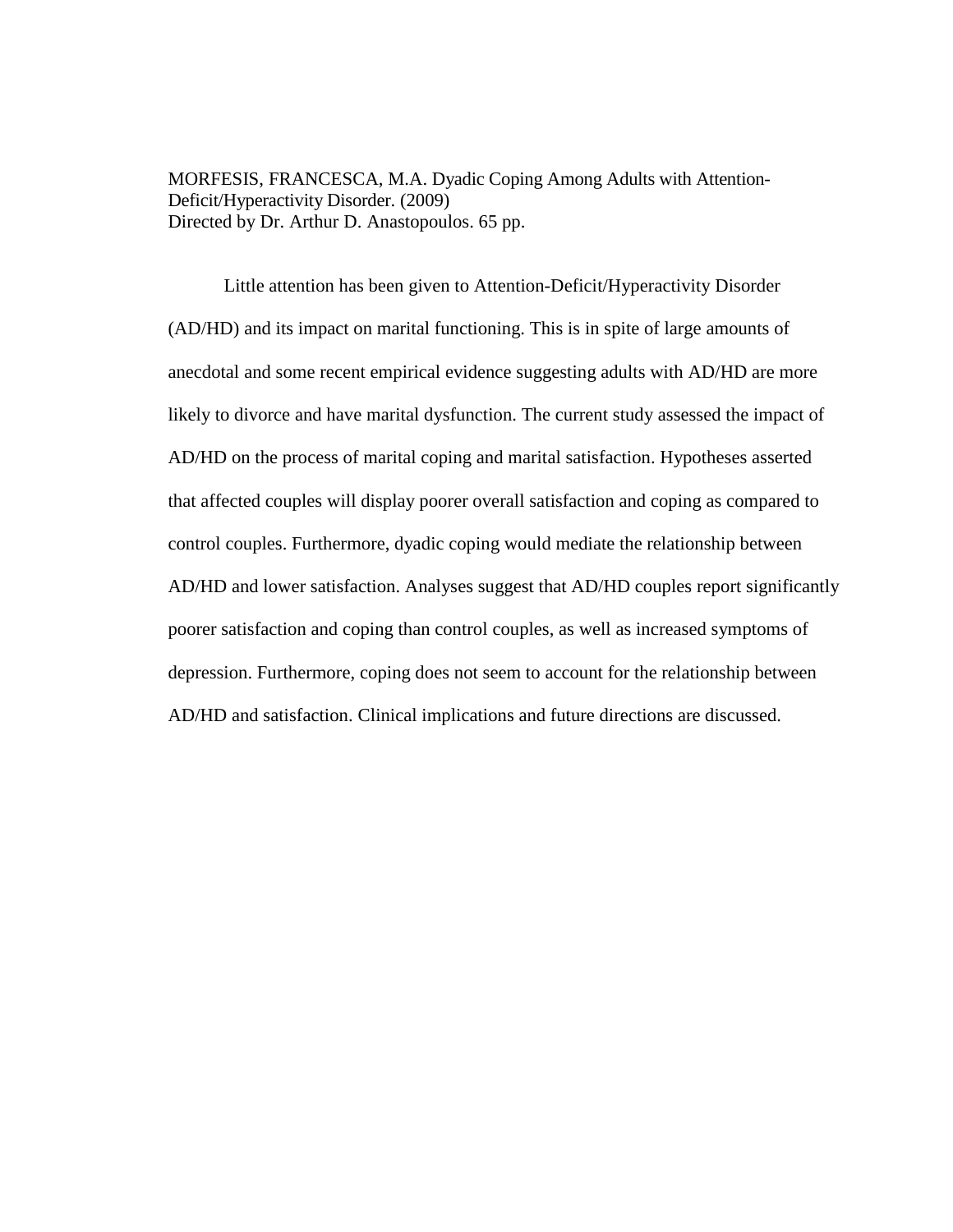## DYADIC COPING AMONG ADULTS WITH ATTENTION-

## DEFICIT/HYPERACTIVITY DISORDER

by

Francesca Morfesis

A Thesis Submitted to The Faculty of The Graduate School at The University of North Carolina at Greensboro in Partial Fulfillment of the Requirements for the Degree Master of Arts

> Greensboro 2009

> > Approved by

 Arthur D. Anastopoulos Committee Chair<sup>1</sup>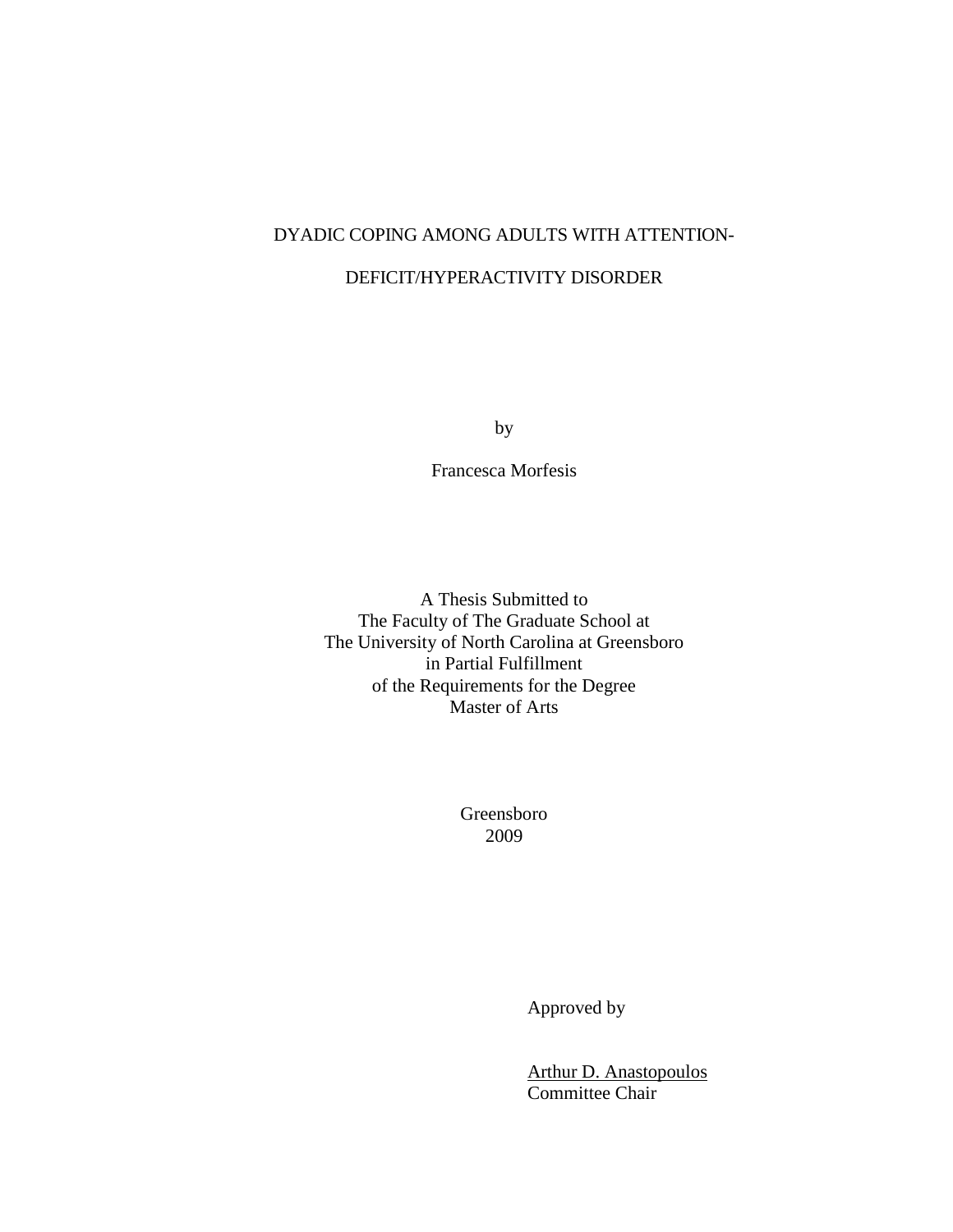## APPROVAL PAGE

 This thesis has been approved by the following committee of the Faculty of The Graduate School at The University of North Carolina at Greensboro.

Committee Chair \_\_\_\_\_\_\_\_\_\_\_\_\_\_\_\_\_\_\_

 $\_$ 

Committee Members \_\_\_\_\_\_\_\_\_\_\_\_\_\_\_\_\_\_\_

\_\_\_\_\_\_\_\_\_\_\_\_\_\_\_\_\_\_\_\_\_\_\_\_\_\_\_\_ Date of Acceptance by Committee

\_\_\_\_\_\_\_\_\_\_\_\_\_\_\_\_\_\_\_\_\_\_\_\_\_\_\_\_

Date of Final Oral Examination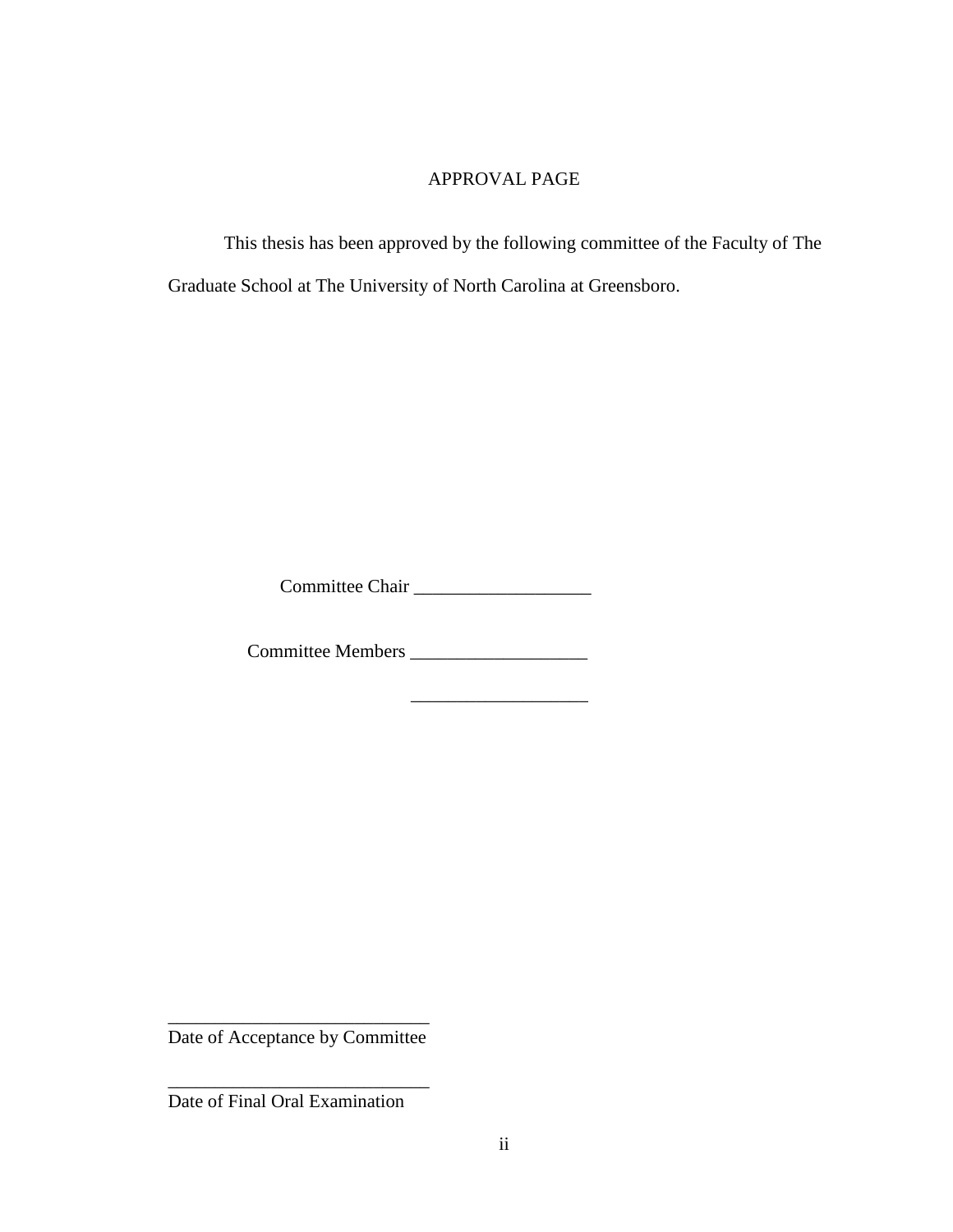## **TABLE OF CONTENTS**

| ×<br>۰, |
|---------|
|---------|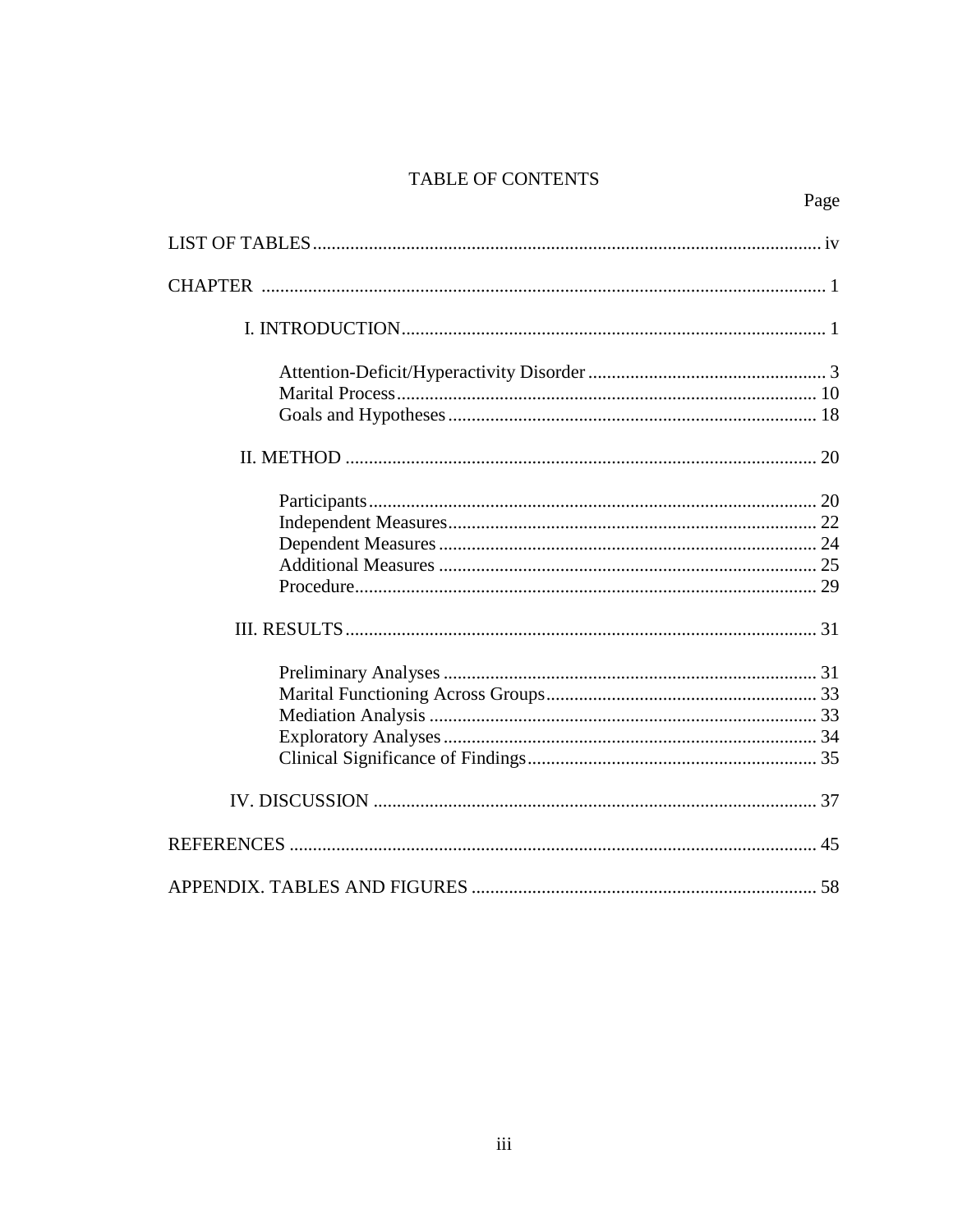## LIST OF TABLES

| Table 1. Demographic Means, Standard Deviations (in Parentheses), and Percentages |  |
|-----------------------------------------------------------------------------------|--|
| Table 2. Means, Standard Deviations (in Parentheses), and Percentages by Group of |  |
|                                                                                   |  |
|                                                                                   |  |
|                                                                                   |  |
|                                                                                   |  |
| Table 7. Mean and Standard Deviations (in Parentheses) for BDI, BAI and ODD       |  |
| Table 8. Mean and Standard Deviations (in Parentheses) for Outcome Variables      |  |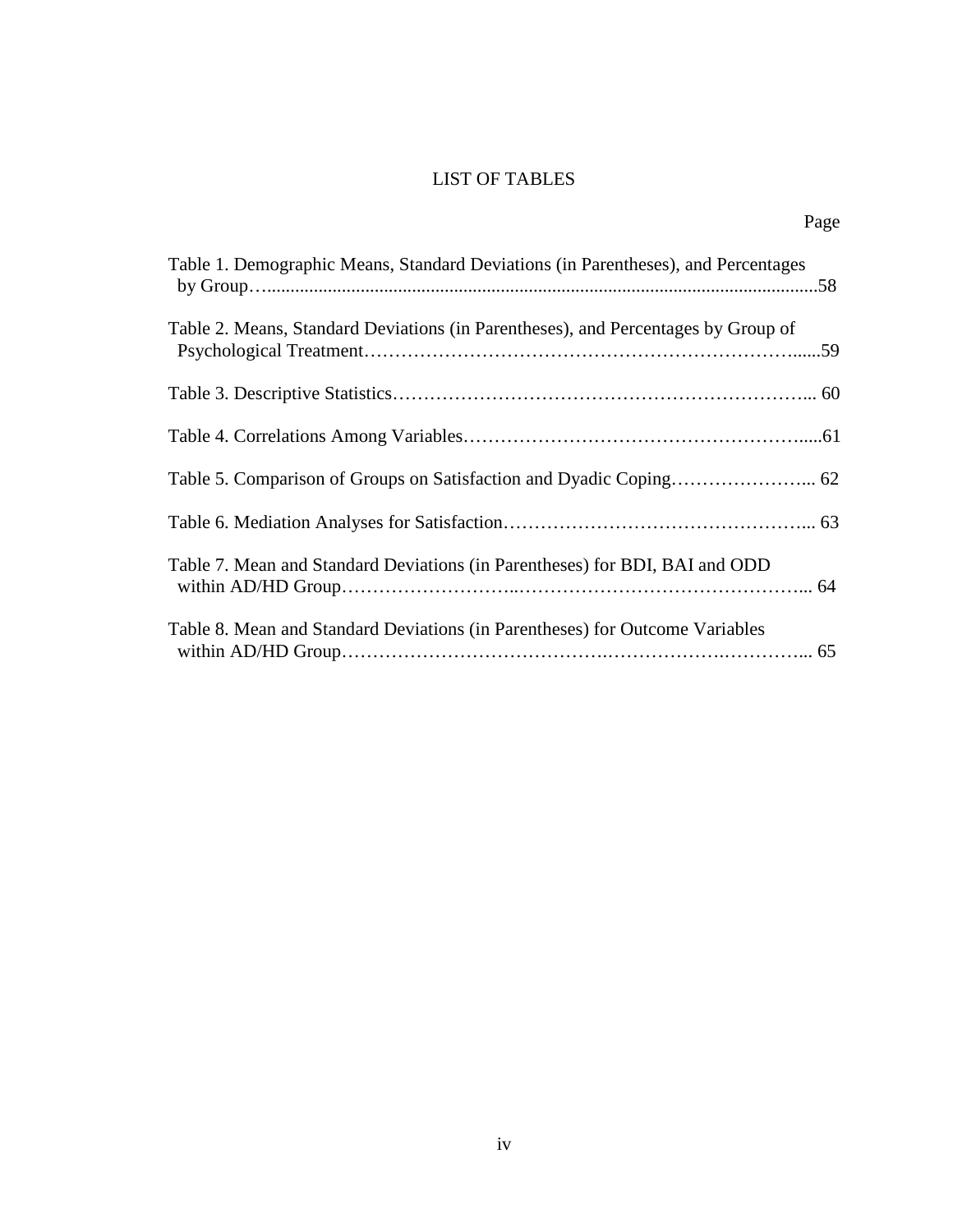## CHAPTER I

#### INTRODUCTION

Attention-Deficit/Hyperactivity Disorder (AD/HD; APA, 2000) is a condition characterized by developmentally deviant levels of inattention and/or hyperactivityimpulsivity that have an onset in early childhood, are chronic and pervasive across settings, and cause impairment in multiple domains of functioning. Research has shown that the impact of AD/HD is not limited to the affected individual's functioning, but may also have a profound impact on family relationships and overall family functioning. Families of children with AD/HD are characterized by heightened levels of conflict (Johnston & Mash, 2001; Smith, Brown, Bunke, Blount & Christopherson, 2002), increased parenting stress and increased maternal depression (Barkley, Murphy & Fisher, 2008; Cunningham & Boyle, 2002). Studies also indicate that having a child with AD/HD may impact a parent's ability to maintain a healthy and stable marital relationship. Specifically, having a child with AD/HD is related to marital conflict, separation and divorce, as well as a more negative emotional climate (Barkley et al., 2008; Barkley et al., 1990; Befera & Barkley, 1984; Brown, 2005; Lahey et al., 1988; Taylor et al., 1991). This has commonly been attributed to elevated parenting stress and disturbances in family interactions that are primarily in response to the child's maladaptive behavior (Barkley, 2006).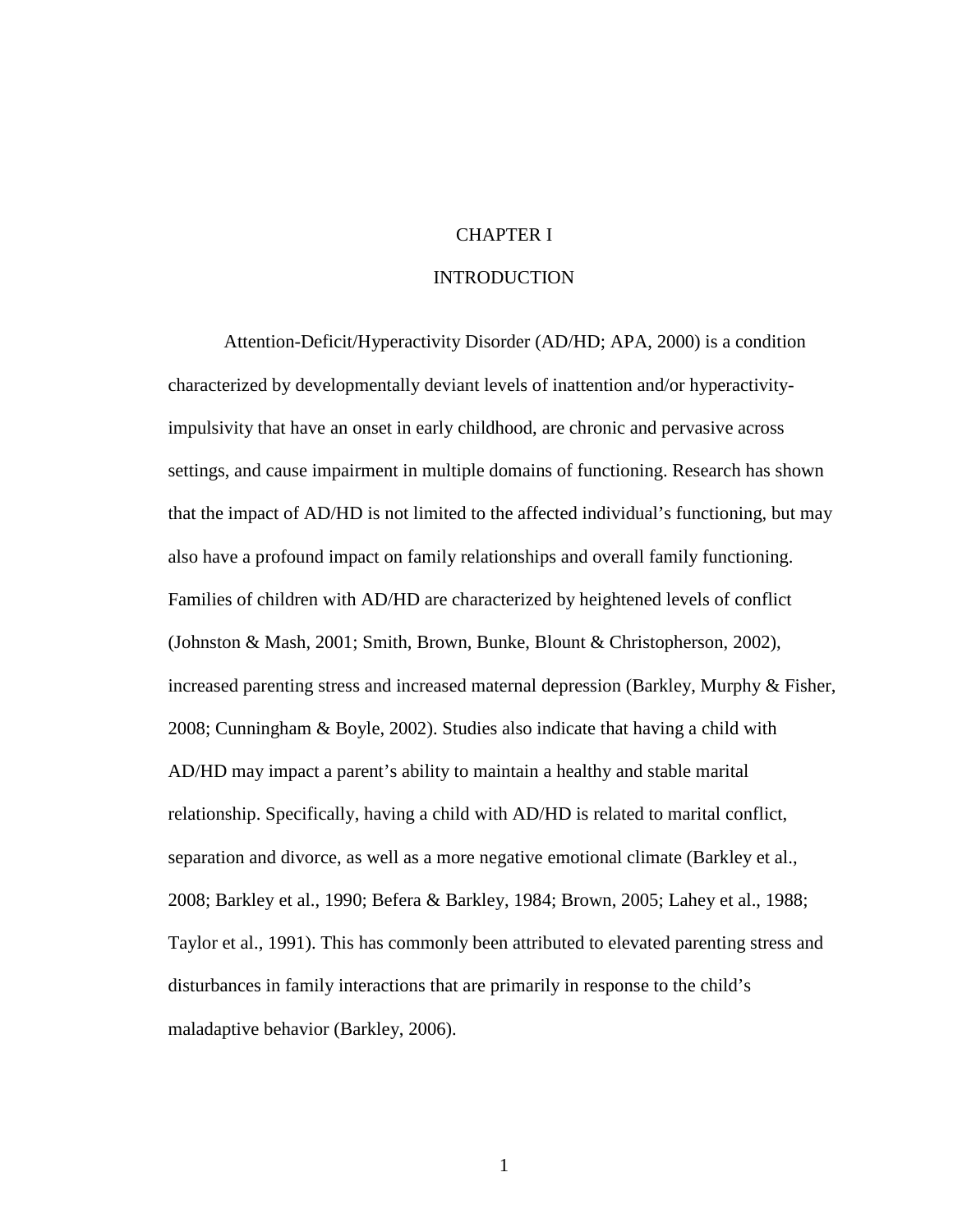However, it is vital that we begin to evaluate the way in which adult symptoms may also contribute to family dysfunction. The relationship between child symptoms and parent functioning is bidirectional and may be confounded by either parent's diagnoses.

One particularly essential variable of interest is the presence or absence of AD/HD symptoms in parents of children with AD/HD. The likelihood that a child with AD/HD may also have a parent affected by adult AD/HD is fairly high (Biederman et al., 1992; Nigg, 2006). As many as 15-20% of mothers of children with AD/HD, and 20-30% of fathers of children with AD/HD may also meet diagnostic criteria (Biederman et al., 1992). Therefore, parental AD/HD could affect both marital functions and parent-child interactions, thereby helping to explain some of the marital findings in the child AD/HD literature.

Preliminary evidence suggests that adult AD/HD has a negative impact on marital functioning (Dixon, 1995; Ratey, Hallowell, & Miller, 1995; Weiss, Hechtman, & Weiss, 1999). Adults with AD/HD seem to experience higher rates of divorce and remarriage than controls (Biederman et al., 1993; Murphy & Barkley, 1996). Furthermore, studies suggest that adult AD/HD may be related to unequal distribution of household tasks and lower levels of emotional support (Weiss et al., 1999). More recently, studies have shown lower levels of satisfaction in marriages of adults with AD/HD (Eakin et al., 2004; Minde et al., 2003).

Although it seems that adult AD/HD has a negative impact on marital functioning, many issues remain unclear. Current research has not assessed the processes through which AD/HD may impact marital satisfaction and functioning. Furthermore,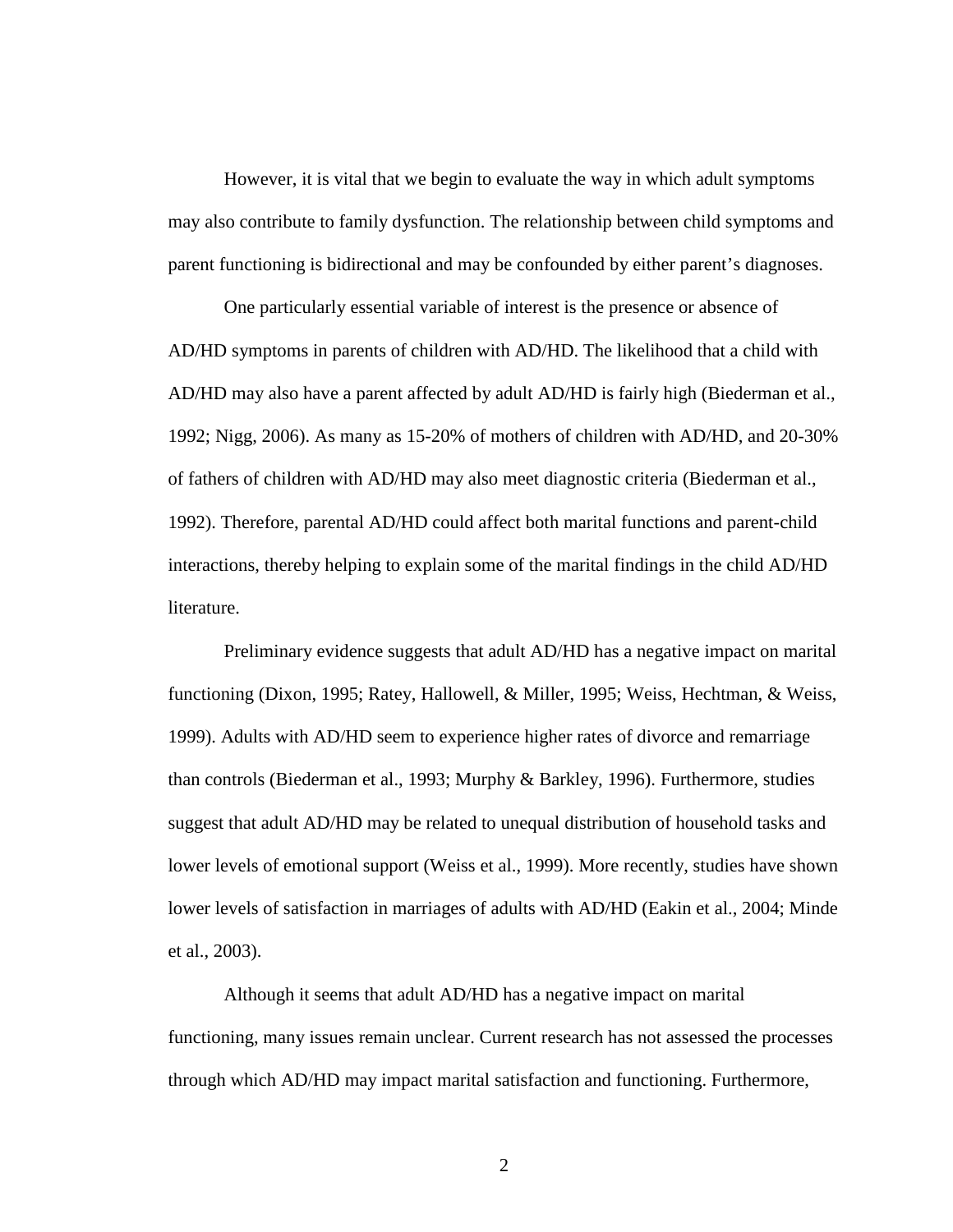methodological inconsistencies plague the adult literature, as there are no standard practices in assessment or inclusion of information on comorbidity and other important variables. In order to address these concerns, this project was designed to assess possible processes through which AD/HD may impact marital functioning, while taking into account comorbidity, marriage length and number of previous marriages, number of children, medication use, and using assessment tools based upon DSM-IV criteria to carefully assess AD/HD.

In order to examine the impact of adult AD/HD on marital process, it is first necessary to review general information on AD/HD, including diagnosis and associated areas of impairment. Available empirical findings and anecdotal evidence on marital dysfunction within the AD/HD population will be presented next. This will be followed by an examination of normal marital processes. Against this background, hypothetical pathways through which marital dysfunction may occur will be examined.

#### *Attention-Deficit/Hyperactivity Disorder*

#### *Diagnostic Issues and Comorbidity*

Current diagnostic criteria for AD/HD include inattentive, hyperactive-impulsive and combined subtypes (APA, 2000). In order to meet criteria, clear evidence of impairment in two or more settings must be established. This impairment must be related to Inattentive or Hyperactive/Impulsive symptoms that meet clinical thresholds. Specifically, in order to meet criteria for predominantly inattentive type, one must endorse six or more inattentive symptoms, such as difficulty sustaining attention, being easily distracted by extraneous stimuli, and being forgetful in daily activities. In order to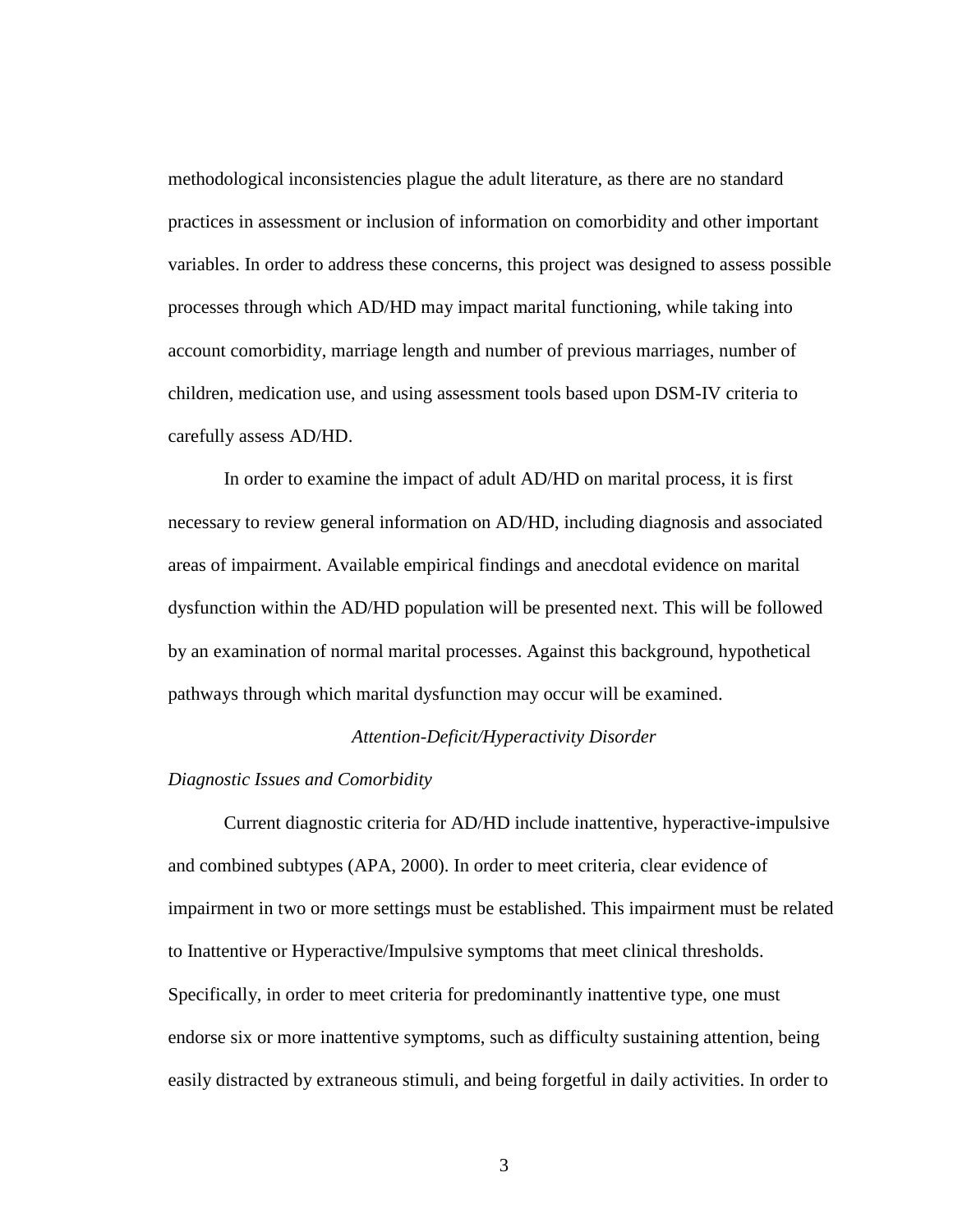meet criteria for predominantly hyperactive-impulsive type, one must endorse six or more hyperactive-impulsive symptoms, including talking excessively and interrupting or intruding on others. In order to meet criteria for combined type, one must display six (or more) of both inattentive and hyperactive-impulsive symptoms. Any diagnosis of AD/HD requires that symptoms have persisted for at least six months and to a degree that is both maladaptive and inconsistent with developmental level. Furthermore, these symptoms must have been present before age 7 in order to obtain a diagnosis.

While *DSM-IV* (APA, 2000) gives some indication of the need for clinical judgment in diagnosis of AD/HD in adults, the current criteria have been criticized for their developmental inappropriateness in this population (Barkley, 2006; Barkley et al., 2008). More specifically, field trials used to assess clinical thresholds for the current criteria included children and adolescents (4-16 years), and have not been assessed for their appropriateness in adults (Barkley, 2006). The most recent literature on the assessment of adult AD/HD suggests that the child symptom cutoffs may be developmentally inappropriate for adults. Specifically, recent analysis by Barkley, Murphy and Fischer (2007) suggests that adults who are experiencing 4 out of 9 symptoms are experiencing impairment and are statistically and developmentally deviant from their peers. In fact, their research suggests that a symptoms threshold of 4 effectively ruled out 100% of their community control sample. Therefore, it seems that 4 symptoms may represent a more inclusive cutoff for the evaluation of marital and other difficulties associated with impairment from AD/HD symptomology.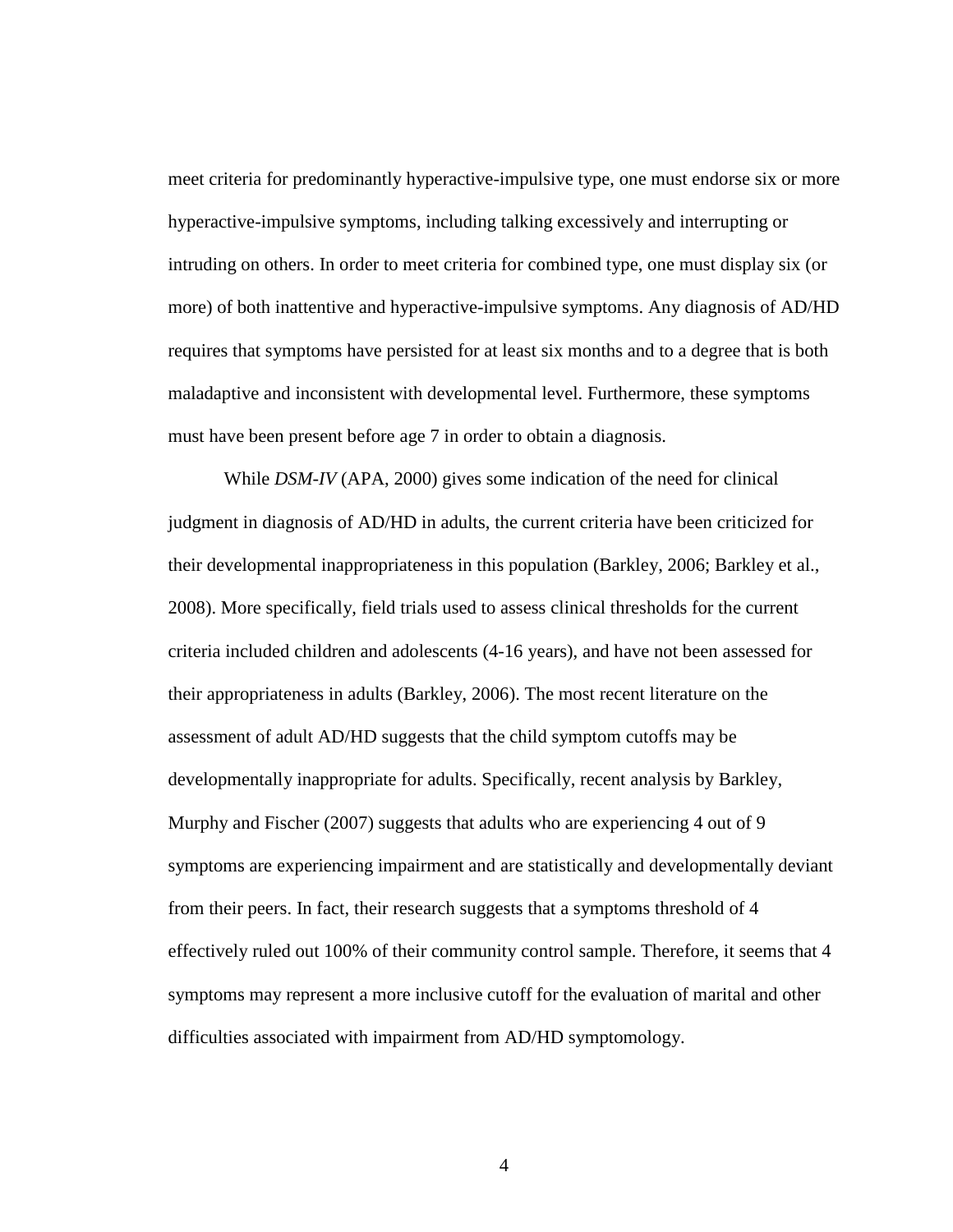Most adults (as many as 70 to 75%) with AD/HD have at least one comorbid disorder (Barkley et al., 2008; Biederman et al., 1992; Biederman et al., 1993**;** Montano, 2004). Antisocial Personality Disorder is associated with adult AD/HD and is a possible outcome of childhood and adolescent CD, which has a prevalence of 24-25% and 17-25% in clinic referred samples, respectively (Barkley et al., 1996). Studies suggest that APD is present in 7-18% of adults with AD/HD (Biederman et al., 1993; Shekim et al., 1990). APD is a personality disorder that would make it difficult to form healthy and stable relationships of any kind (APA, 2002). Although less prominent, adults with AD/HD also exhibit significantly higher levels of substance abuse, anxiety and mood disorders (Barkley et al., 2008; Barkley, 2006; Biederman et al., 1993; Murphy & Barkley, 1996). Heightened levels of substance abuse may be related to both AD/HD symptoms and antisocial traits that are concurrent with AD/HD. Substance use, anxiety and mood disorders have all been linked consistently to marital distress in the general population, and are often linked to separation and divorce in the general population (Rodrigues, Hall & Fincham, 2006).

AD/HD is also impairing through its connection to verbal and physical aggression. In fact, even when comorbid disorders are controlled for, adult AD/HD seems to be related to physical aggression (Theriault & Holmberg, 2001). Theriault and Holmberg (2001) hypothesize that higher levels of impulsivity and lack of attention skills, may make someone more likely to settle relational disputes aggressively. Aggressive behavior is also linked to marital distress in the general population (Rodrigues, et al. 2006).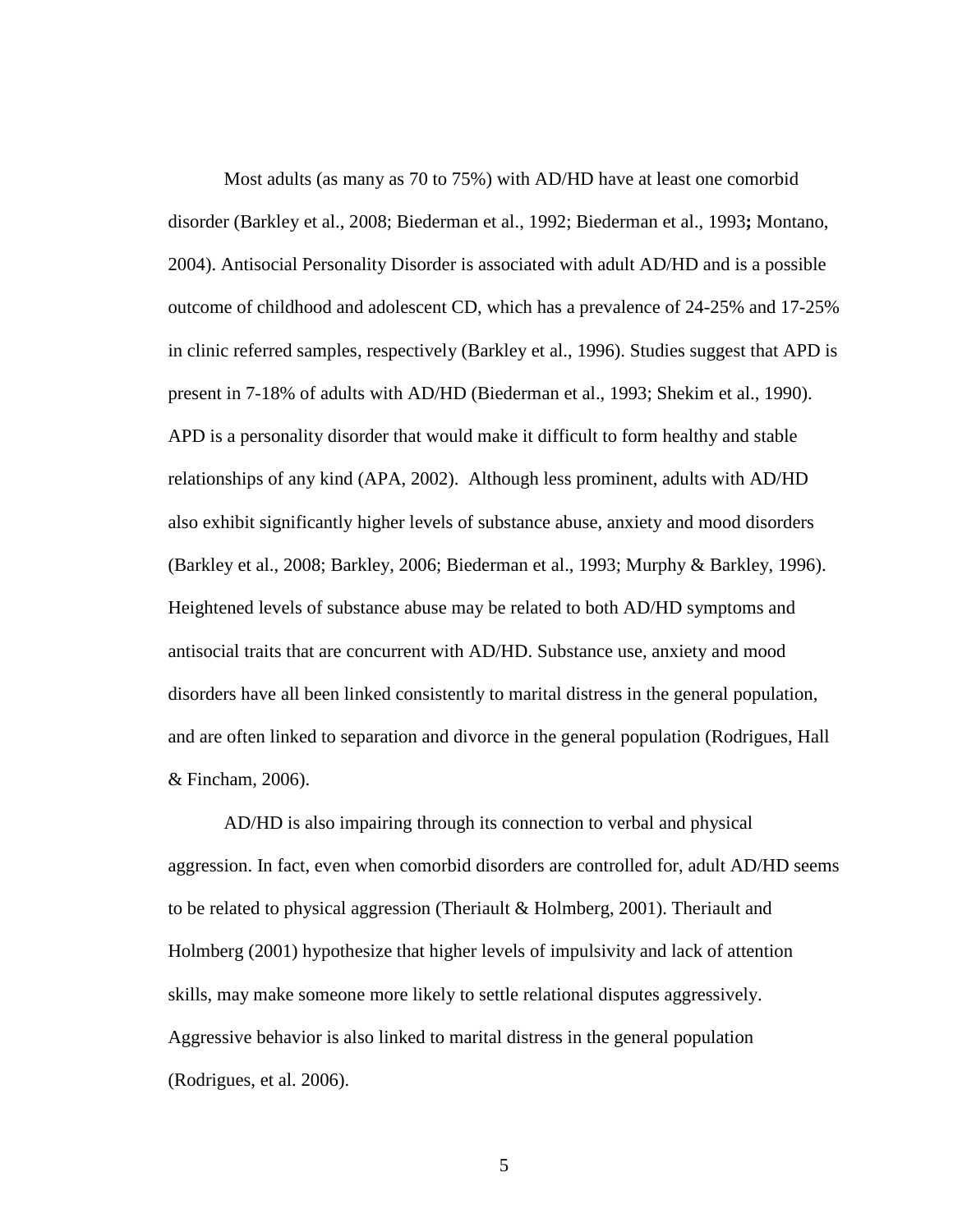#### *Functional Impairment*

In addition to comorbid features, adults with AD/HD often have impairments in daily functioning that are associated independently with marital distress, separation and divorce. For example, adult AD/HD is associated with poorer academic attainment in adults, with 5% of clinical samples completing a university degree as compared to 41% of control participants (Weiss & Hechtman, 1993). These types of impairments also tend to lead to vocational problems (Barkley et al., 2008; Weiss, & Murray, 2003). In a study by Weiss and Hechtman (1993), employers rated ADHD adults who met criteria for predominantly hyperactive type as significantly worse in job performance than controls. Furthermore, this group reported higher levels of job loss. This is likely due to a myriad of symptoms including poor activation, effort, planning, organization, attention, vigilance, emotion regulation, and impulsive behavior. Furthermore, studies suggest that occupational stress is associated with greater marital conflict, lower marital support, and more marital dissatisfaction in the general population (Crouter, Bumpus, Head and McHale, 2001; Hughes & Galinsky, 1994; Larson, Wilson, & Beley, 1994; Perry-Jenkins, Repetti & Crouter, 2000). Therefore, occupational stress may also impede an AD/HD spouse's ability to support, and communicate with their spouse.

Although understudied, an important correlate of AD/HD symptoms is lack of social skills and hence, troubled interpersonal relationships. Studies of both children and adults suggest family and peer difficulties in AD/HD populations (Barkley et al., 2008; Biederman et al., 1993; Eakin et al. 2004; Rapport, Friedman, Tzelepis, & Van Voorhis, 2002; Wilens, 2004). Furthermore, assessment of college students with AD/HD suggests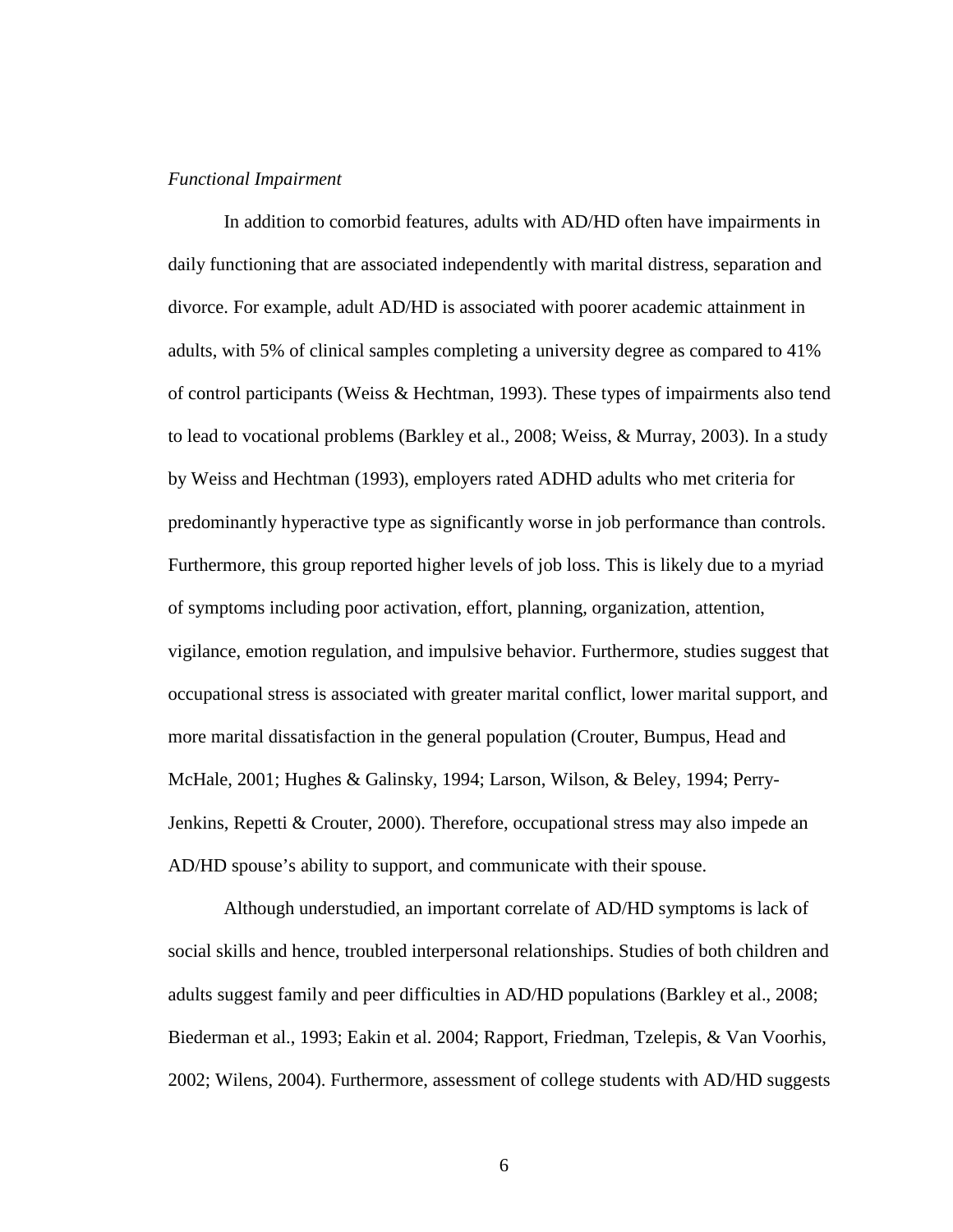that, similar to childhood findings, they have decreased functioning in areas such as social skills and self esteem (Shaw-Zirt, Popali-Lehane, Chaplin, & Bergman, 2005). These deficits are a function of the symptoms of AD/HD, which are likely to disrupt normal social functioning and process (APA, 2002). Findings also suggest that adults with AD/HD have general emotional and self concept deficits, given their history of failure, which are likely to impact social functioning (Leimkuhler, 1995). More specifically, comparison of AD/HD adults to matched controls revealed poorer social skills in domains such as heterosexual interactions and situations requiring assertiveness (Weiss & Hechtman, 1993). Basic interpersonal and communication skills are an important component of a healthy romantic relationship in the general population (Gottman & Notarius, 2002).

#### *Marital Functioning*

There is also a body of evidence suggesting that AD/HD symptomatology in adults has a serious impact on relationship functioning. Adults with AD/HD seem to have more unstable relationships, higher levels of marital problems, and higher rates of divorce than non-AD/HD controls (Barkley et al., 2008; Barkley, 2002; Biederman et al, 1993; Eakin et al., 2004; Minde et al., 2003; Murphy & Barkley, 1996). An interesting finding by Minde and colleagues (2003) suggests that the divorce rate may be moderated by gender, with more males divorcing wives with AD/HD than females divorcing husbands with AD/HD. This may be due to the unique way that gender roles within a household might interact with the impact of AD/HD on marital and household contributions. In addition to higher rates of divorce, adults with AD/HD tend to marry more frequently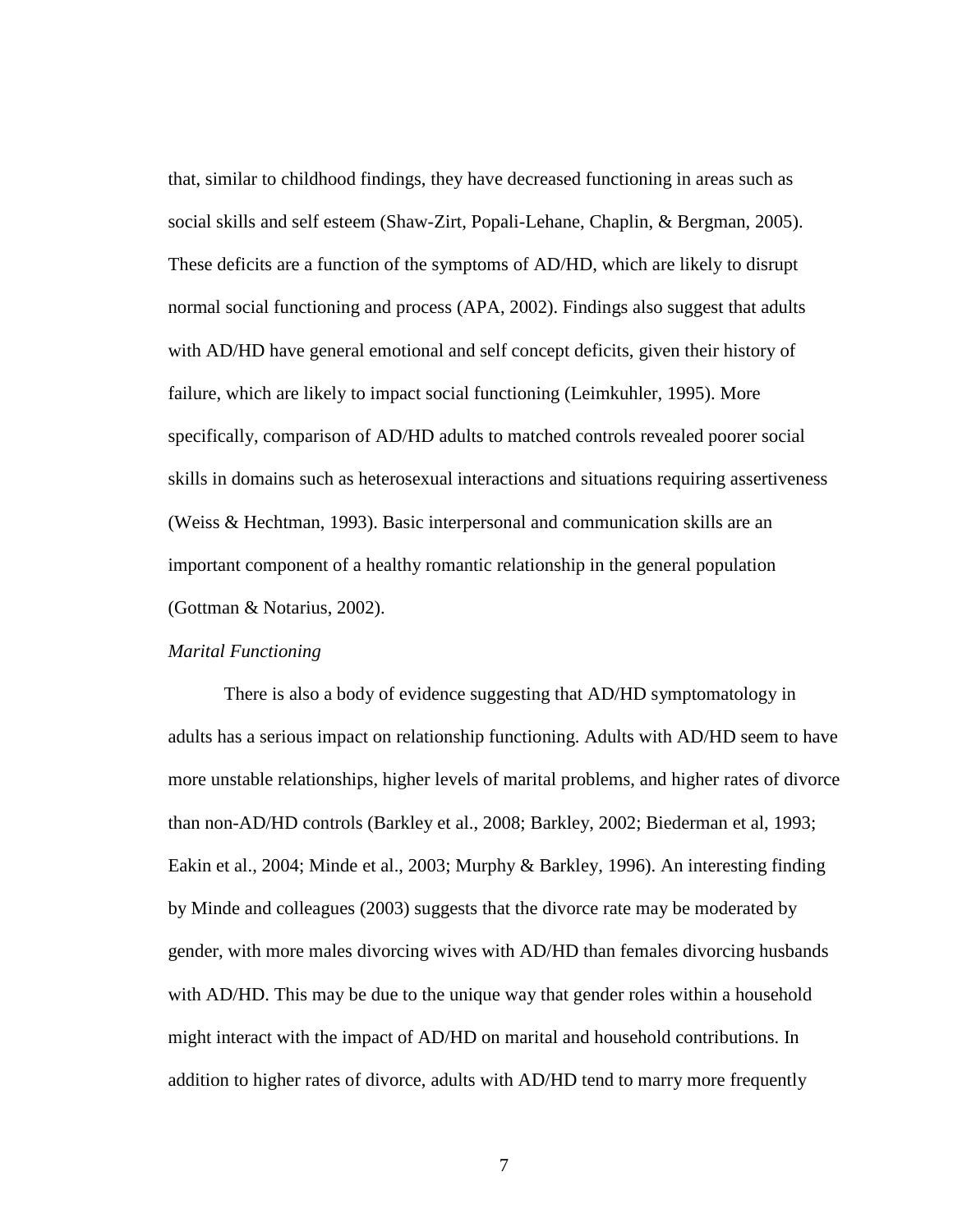(Biederman et al., 1993; Murphy & Barkley, 1996). Clinicians report that marital problems are one of the most frequent complaints of adults with AD/HD (Dixon, 1995; Weiss et al., 1999).

Studies suggest that spouses of adults with AD/HD report feeling resentful and overwhelmed due to unequal distribution of responsibilities in their family and lack of emotional support (Weiss et al., 1999). Spouses may also attempt to compensate for deficits associated with AD/HD*.* Problems associated with AD/HD such as ineffective child rearing and lack of work and financial management may lead a spouse to feel obligated to compensate for these behaviors (Eakin et al., 2004; Weiss, & Murray, 2003). Furthermore, these attempts are likely to be stressful for a spouse (Weiss et al., 1999). *Limitations in the Literature* 

Although these findings suggest increased marital dysfunction in AD/HD populations, there are several concerns that are not being addressed in the current literature. First, a large amount of empirical information about marital functioning comes from the child AD/HD literature, and it is important that this is extended to adults. Due to the genetic nature of AD/HD, children with AD/HD are likely to have a parent with AD/HD (Pauls, 1991; Biederman et al., 1992). Therefore, associations between child AD/HD and marital dysfunction may be confounded by AD/HD in one or both of the parents.

Second, there are several methodological weaknesses that must be addressed in research in this area. There are currently no standard adult diagnostic criteria, which has resulted in the use of a variety of modified criteria for adults. Therefore, results must be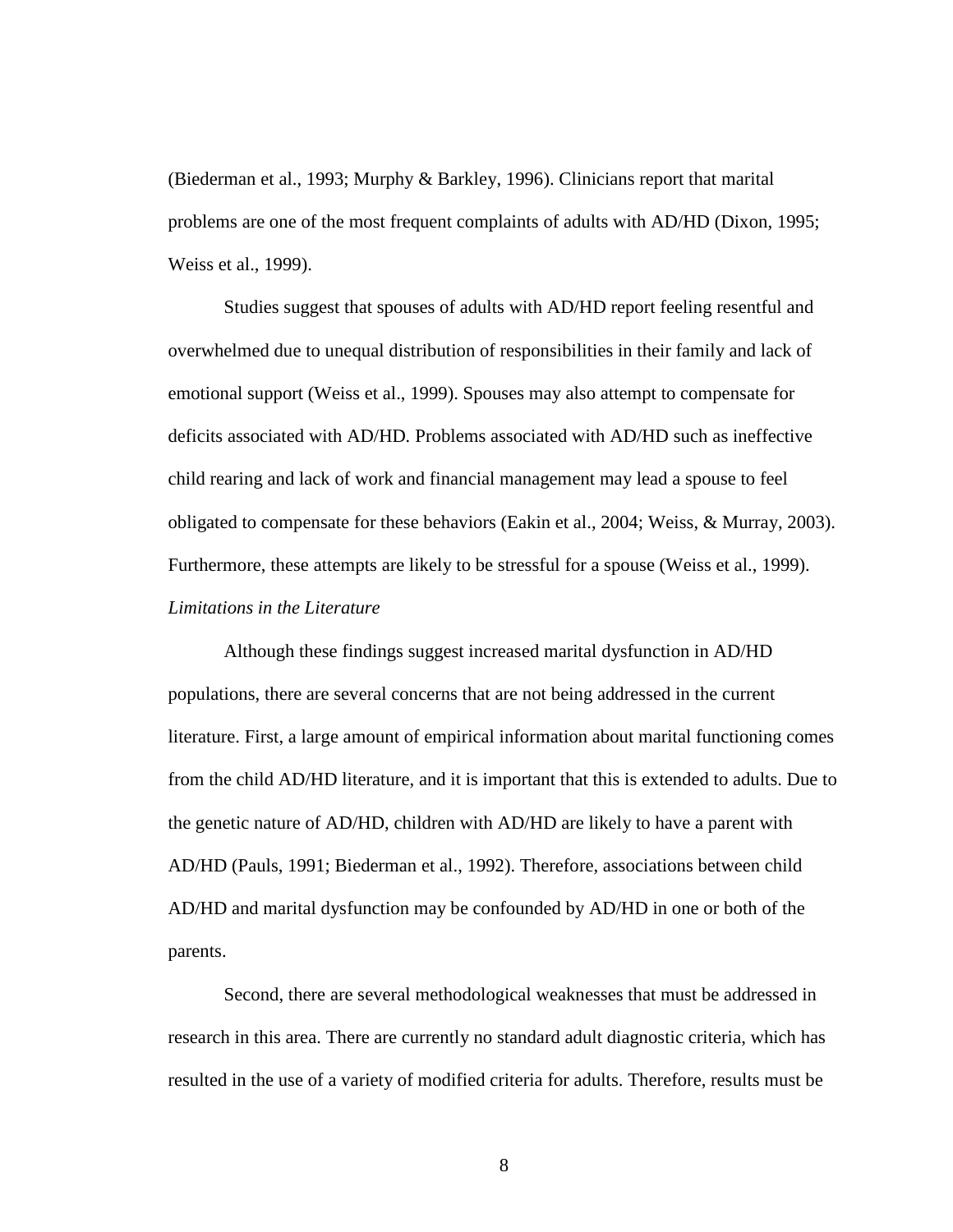interpreted cautiously as it is difficult to be sure if these studies are capturing adult AD/HD in a consistent manner.

Comorbidity is often not adequately addressed in the current literature. Comorbidity is likely to intensify impairment seen in adults with AD/HD and may change the diagnostic picture considerably. Adults with AD/HD have comorbidities ranging from internalizing (depression, anxiety) to externalizing (antisocial personality disorder) disorders (Barkley, 2006). In order to ensure a comprehensive and accurate understanding of AD/HD as a construct, the role of these comorbid disorders must be taken into account as well. Furthermore, this may help to clarify concerns that AD/HD may precede the relationship between comorbid conditions and marital distress.

Also, these studies generally have not taken into account the number of previous marriages or length of current marriage. These are variables that are likely to impact the level of satisfaction (e.g. a marriage of one year may not be experiencing as much dysfunction due to AD/HD symptoms). Similarly, it is also important to look at psychosocial stressors such as number of children, their diagnostic profile, and parenting stress in determining where marital stress and dysfunction arises. Finally, gender has not been addressed in these studies despite differences in gender roles within a household and the likelihood that this would interact with the impact of AD/HD on marital and household contributions.

Most importantly, current literature has overlooked the ways in which the symptoms associated with AD/HD impede specific marital processes. Although it seems that AD/HD marriages are deviant, assessment of AD/HD in the marriage must take into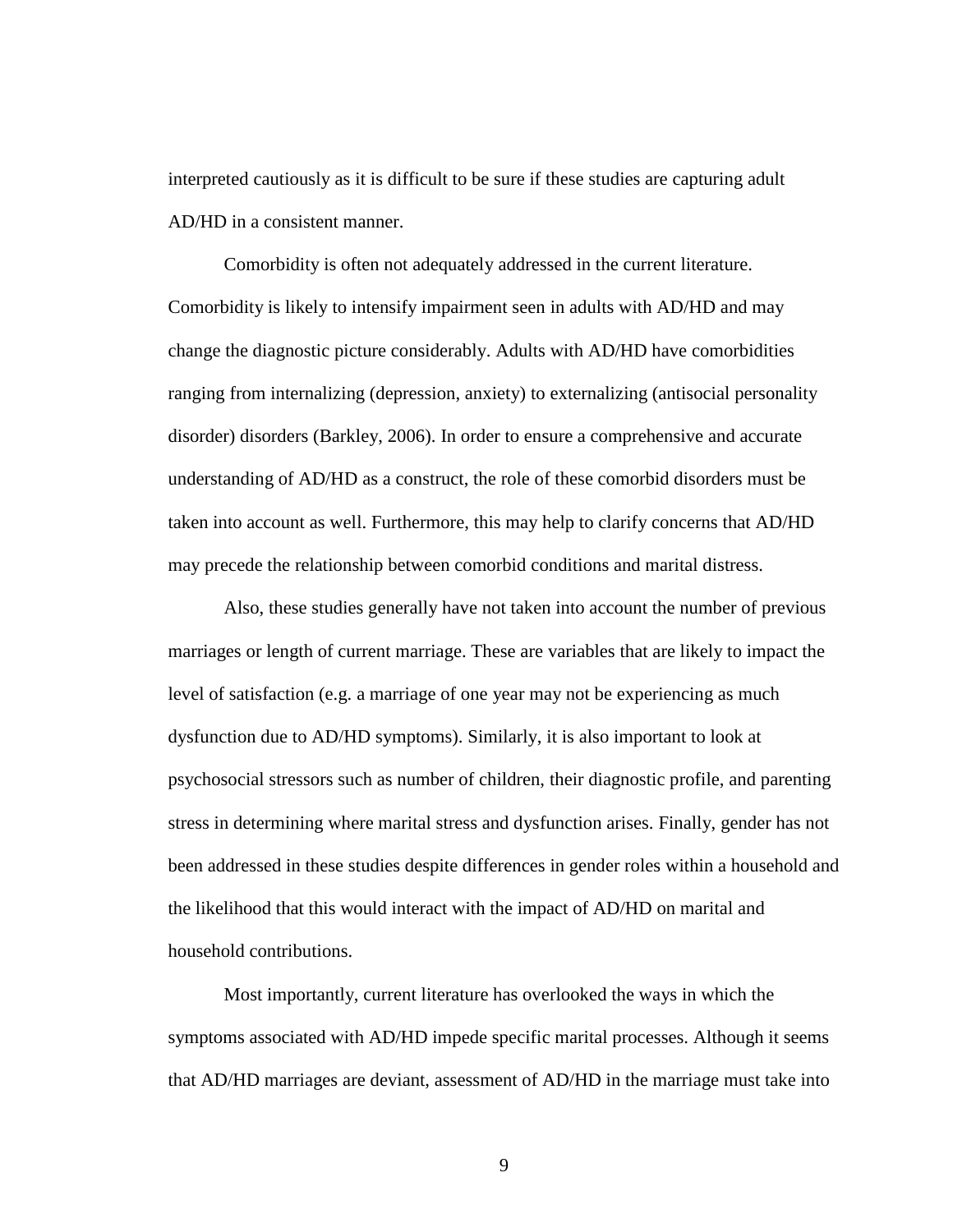account normative dyadic processes and roles they assume in the presence of AD/HD. Furthermore, this will allow for clinical interventions for adults with AD/HD to target processes which may be related to marital dysfunction as a component of treatment. Consequently, in order to understand how AD/HD impacts marriage, it is first necessary to evaluate normal marital processes.

#### *Marital Process*

It is clear based upon the current literature that AD/HD symptoms can result in heightened levels of stress within a couple (Barkley et al., 2008; Barkley, 2002; Biederman et al, 1993; Eakin et al., 2004; Minde et al., 2003; Murphy & Barkley, 1996). Stress in marriage significantly influences marital communication, satisfaction, and the development of intimacy in the general population (Bodenmann, 2000; Neff & Karney, 2004; Repetti, 1989; Story & Bradbury, 2004). There are numerous ways in which couples may respond to stress including individual coping, dyadic coping, or withdrawal. Of particular interest in this study is the way in which couples cope as a dyad. Dyadic coping as described by Revenson, Kayser, and Bodenmann (2005), is characterized by the interplay between the stress signals of one partner and the coping reactions of the other partner, or an act of joint or shared coping within the dyad. Dyadic coping may be part of or include every day processes such as communication, joint problem solving, emotional supportiveness, interpersonal conflict and dealing with life stressors as a couple (Revenson et al., 2005).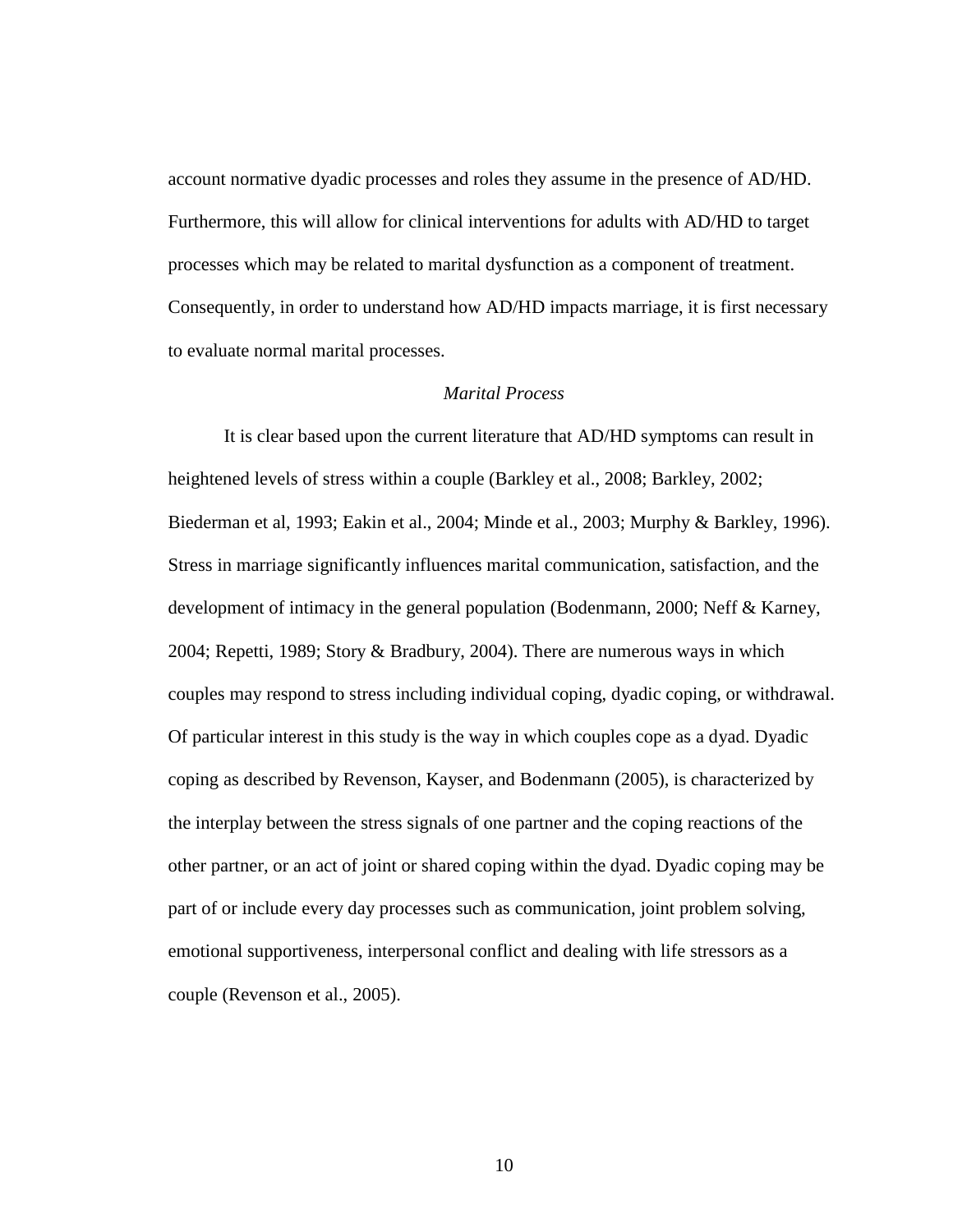#### *Dyadic Coping*

Bodenmann (1995) developed a theory of dyadic coping that is transactional and describes specific forms of both positive and negative coping. This theory assumes the involvement of both spouses and assesses the response of a partner to the communication of a perceived stressor (Bodenmann, 1995; 2005). Within this model, dyadic coping has two objectives: reduction of stress for each partner and enhancement of relationship quality (Bodenmann, 1995; 2005). According to Bodenmann (1995; 2005) there are six forms of dyadic coping, three positive and three negative. Positive forms include supportive, common and delegated. *Supportive dyadic coping* involves efforts to support one's partner and also reduce one's own stress. This includes assisting the partner with their coping efforts. This may manifest in behaviors such as helping the partner with tasks, providing advice, showing empathy and/or belief in one's partner and helping a partner reframe a situation (Bodenmann, 1995; 2005). *Common dyadic coping* refers to symmetrical participation from both partners in order to handle a problem or emotion focused issue. This is exemplified by joint problem-solving, joint information seeking, or even relaxing together. This is differentiated from *Supportive dyadic coping* because both partners are experiencing the stressor and therefore, they jointly attempt to deal with the concern (Bodenmann, 1995; 2005). *Delegated dyadic coping* occurs when one partner takes over more responsibilities in order to reduce stress for the other partner. This may also refer to permanent re-division of tasks (Bodenmann, 1995; 2005). Negative forms of dyadic coping described by Bodenmann (1995) include hostile, ambivalent and superficial. *Hostile coping* is characterized by support that is accompanied by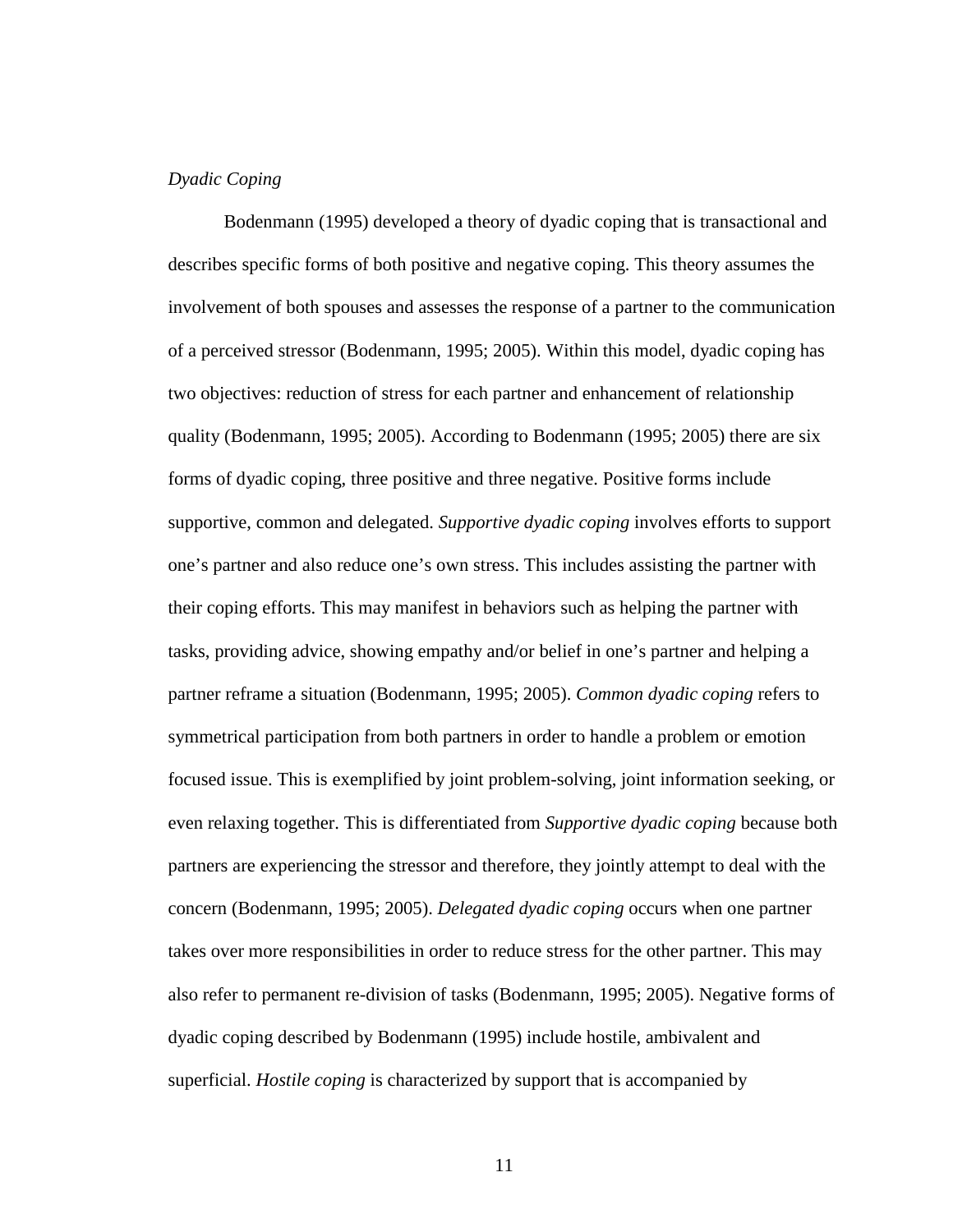disparagement, sarcasm, open disinterest, or minimizing the seriousness of the partner's concerns (Bodenmann, 1995; 2005). *Ambivalent coping* refers to coping in which the partner supports the other unwillingly or with the attitude that their aid should be unnecessary. Finally, *superficial dyadic coping* refers to insincere support. For example, asking a partner questions about their concerns but not listening to their response (Bodenmann, 1995; 2005).

Marital coping, and more specifically dyadic coping, is generally associated with higher marital quality, lower stress, and better psychological and physical well-being (Badr, 2004; Bodenmann, 2000; Bodenmann, Charvos, Widmer, & Bradbury, 2004; Bodenmann, Pihet, & Kayser, 2006; Coyne & Smith, 1991). In a recent meta-analysis across 13 studies of the role of dyadic coping in the marital functioning of Swiss couples, Bodenmann (2000) found an overall effect size of *d*=1.3 for dyadic coping on dyadic adjustment. In all 13 studies positive dyadic coping was significantly associated with higher relationship satisfaction and better overall functioning, with dyadic coping accounting for 30-40% of the variance in marital satisfaction. Furthermore, when clinical samples were compared to community samples, clinical samples received significantly higher scores for negative dyadic coping. This was also mirrored in couples reporting higher levels of distress (Bodenmann, 2000). Finally, it seems that dyadic coping has a long term association with marital functioning and separation/divorce. In a 5 year longitudinal study examining the effects of stress on relationship stability in Swiss couples, dyadic coping was a powerful predictor of separation and divorce at one, two, three, and five year follow up (Bodenmann & Cina, 2000).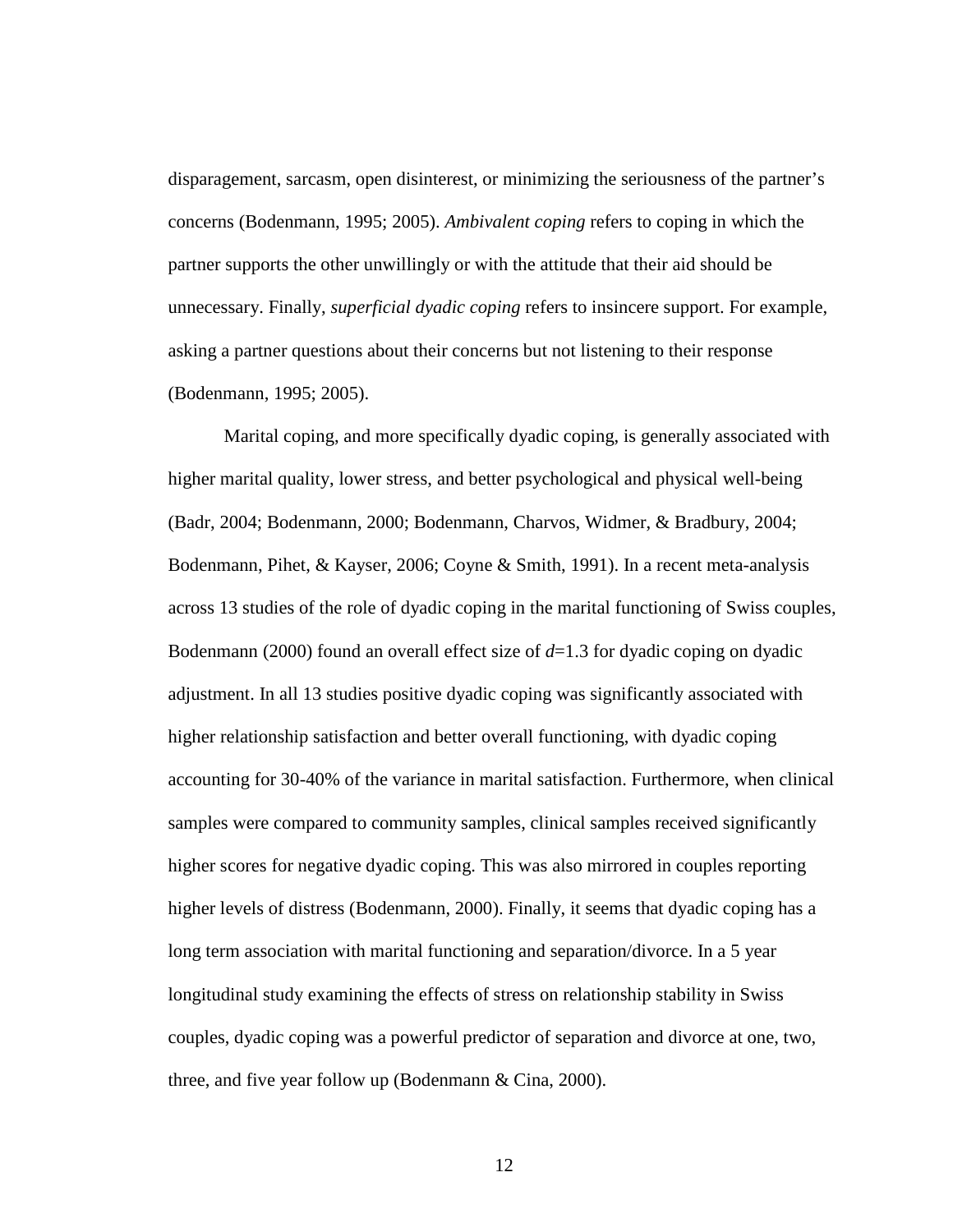#### *Hypothesized Impact of AD/HD on Dyadic Coping*

AD/HD is likely to make it difficult both for the affected spouse to contribute to marital processes, and for the unaffected spouse to respond in normative ways to marital difficulty. A hypothetical description of each partner's contribution will now be presented in the context of each form of dyadic coping.

*Affected spouse*. Symptoms of AD/HD are likely to interrupt the affected spouse's ability to utilize positive forms of dyadic coping. First, AD/HD spouses are less likely to offer supportive coping due to deficits in perspective taking and egocentric focus. Furthermore, when they do offer supportive coping, they may seem less genuine and coping will be less effective due to poor communication, attention, and problem solving. When presented with a stressor, an adult with AD/HD will be less likely to maintain focus, give thoughtful and positive feedback, and offer advice or ideas for dealing with the situation, despite genuine concern that they may feel about the situation. Adults with AD/HD may also tend to become upset and/or aggressive in stressful situations, effectively cutting off supportive coping (Theriault & Holmberg, 2001).

Initiation of joint or shared coping by a partner is also more likely to be less successful in an AD/HD relationship. Adults with AD/HD are likely to have deficits in communication and problem solving which will make joint coping very difficult (Barkley, 2006; Mick et al., 2004; Weiss & Hechtman, 1993). As previously discussed, inability to focus, give ideas and thoughtful feedback, and other communication deficits may make it especially difficult for an adult with AD/HD to contribute equally to joint problem solving efforts. Furthermore, studies suggest that adults with AD/HD are more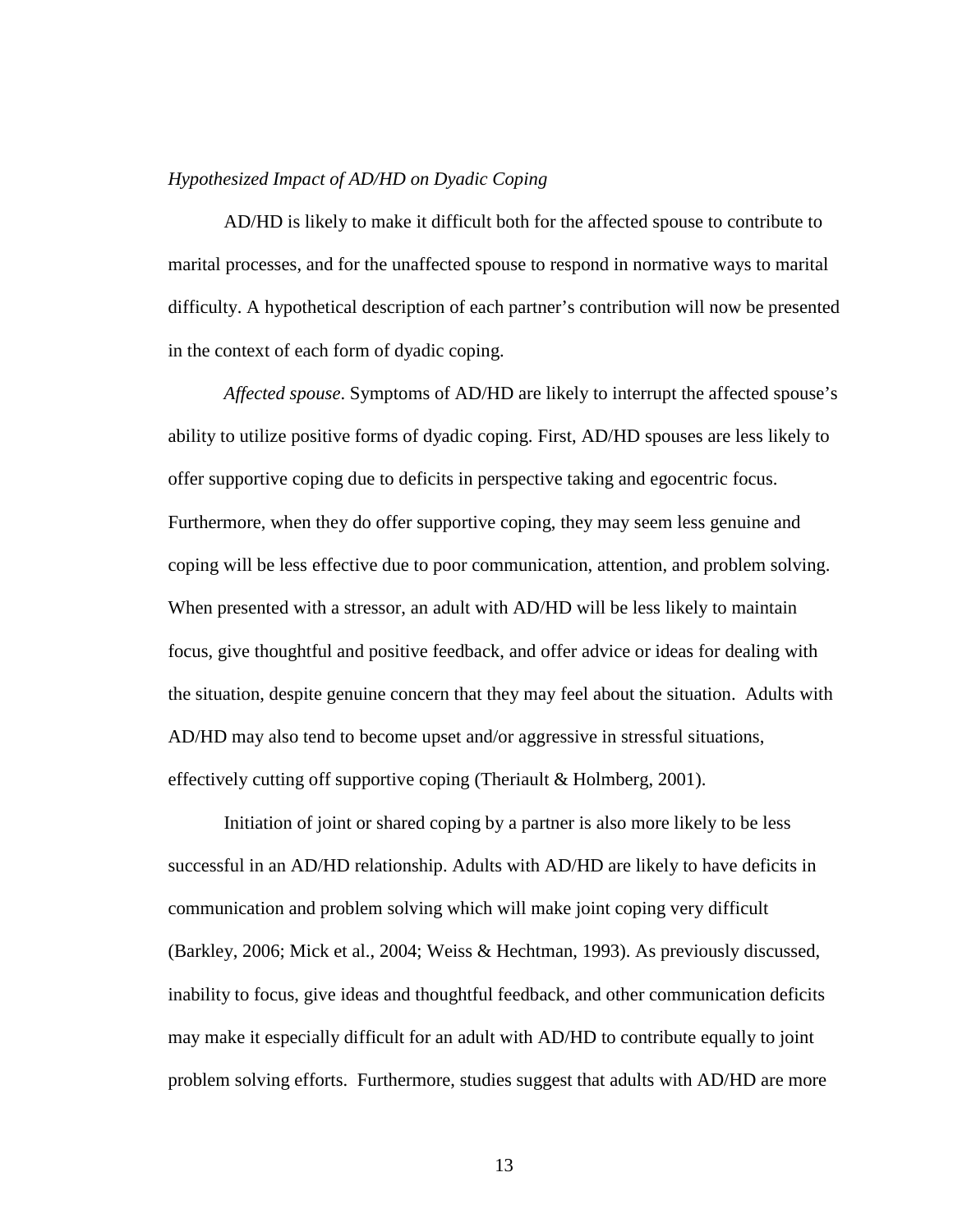egocentric and less likely to perspective take and therefore, are unlikely to work well as a dyad at solving relational issues (Barkley, 2006).

The symptoms and associated features of AD/HD may also promote forms of negative coping in the affected spouse. Some key features of hostile coping include open disinterest, or minimizing the seriousness of the partner's concerns (Bodenmann, 1995). However, inattention in an adult with AD/HD may be perceived as disinterest or minimization. Furthermore, patterns of complaints in the couple's history and their inability to change may lead to resentment and hostility in the affected adult. Adults with AD/HD are likely to frequently hear complaints or concerns from their spouse about disorganization and lack of sustained attention which affect things like household needs, parenting, and vocational requirements. Over time, since the adult with AD/HD is unable to change their symptoms, and due to poor regulation, these complaints may lead to frustration and resentment. Finally, AD/HD adults are more likely to respond aggressively or impulsively in communication (Theriault & Holmberg, 2001). Therefore, hostility is more likely to appear in an AD/HD marriage.

Ambivalent coping occurs when the responsive partner assumes that aid should be unnecessary (Bodenmann, 1995). Again, due to lack of perspective taking and poor communication skills, an adult with AD/HD may be perceived as ambivalent (Barkley, 2006). For example, when concerns are presented about emotional needs within the marriage not being met, an adult with AD/HD will be less likely to identify with these feelings and may not understand the necessity of aid. Furthermore, development of negative reactions to patterns of complaints may lead them to react negatively on impulse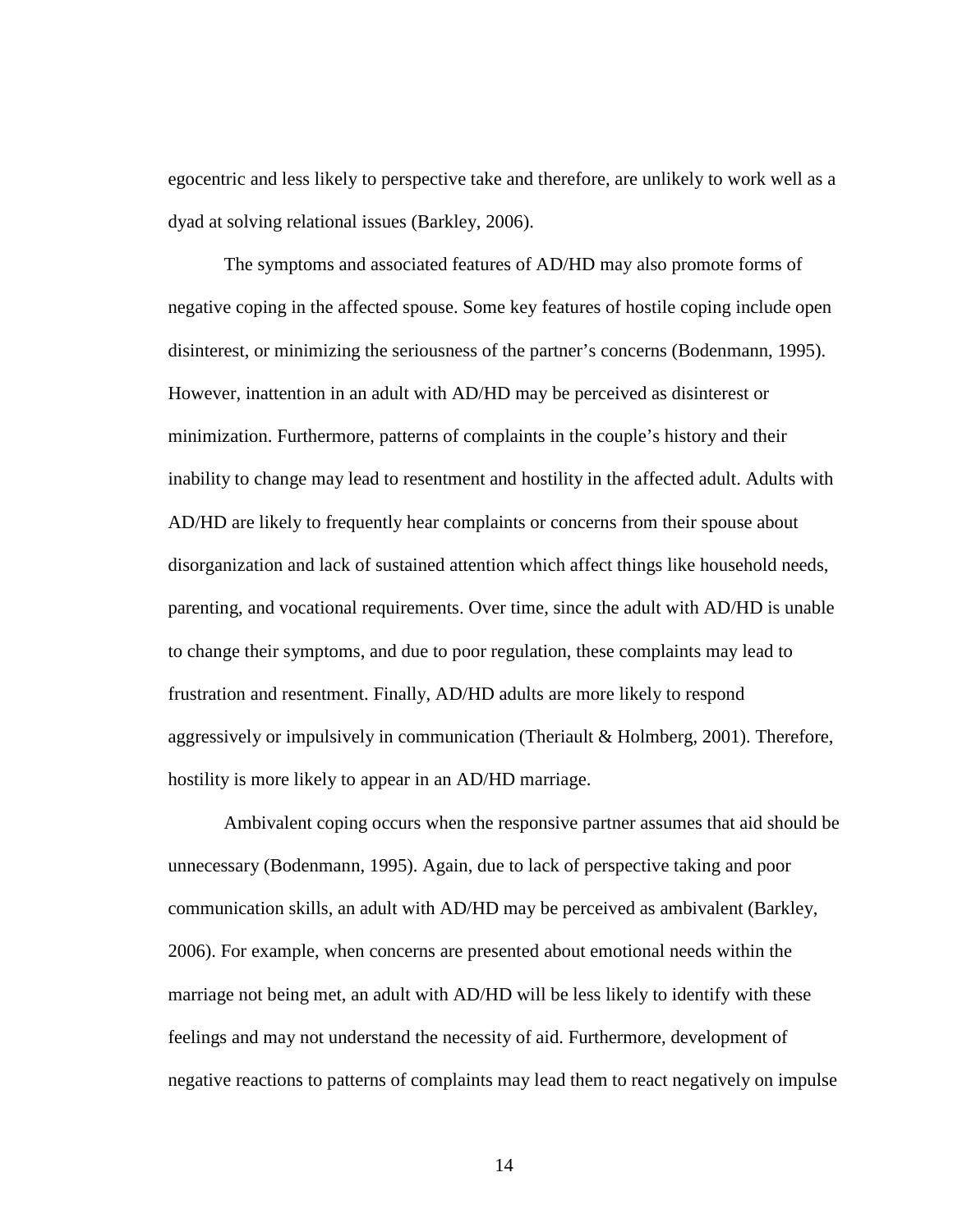to any concern raised by their spouse. Lastly, lack of attention to the concern and/or lack of supportive feedback may reflect ambivalence to the spouse.

Superficial coping, as described by Bodenmann (2005), involves asking about a partner's problems but not listening to their response. However, poor communication skills are likely to make adults with AD/HD seem insincere. Inattention, egocentrism, and poor problem solving skills may be interpreted as insincerity, as the AD/HD spouse is less likely to attend to problems, and try to aid in their closure. These deficits also increase the likelihood of asking about a spouse's problems without attending to the response adequately.

As previously discussed, an AD/HD partner is likely to have a range of comorbid symptoms that are associated consistently with marital stress and dysfunction. Symptoms of anxiety, depression, substance use and abuse, etc. are likely to impair communication and coping skills, stressing the relationship further.

*Unaffected spouse.* Appraisals that are more likely to result in negative coping include those that place blame on the partner, those that assume one's inability to aid the partner, and differences in goal orientation (Bodenmann, 2005). Due to the chronic nature of AD/HD and the impact of symptoms on marital and household needs, unaffected spouses may be especially prone to appraise situations as hopeless and place liability on the partner for feelings of stress. For example, an unaffected spouse may attempt to aid their partner several times by describing how to do a household task that they have been assigned. However, if the task continues to go without completion the partner may begin to feel helpless, as their aid has not helped in the past, and are more likely to feel as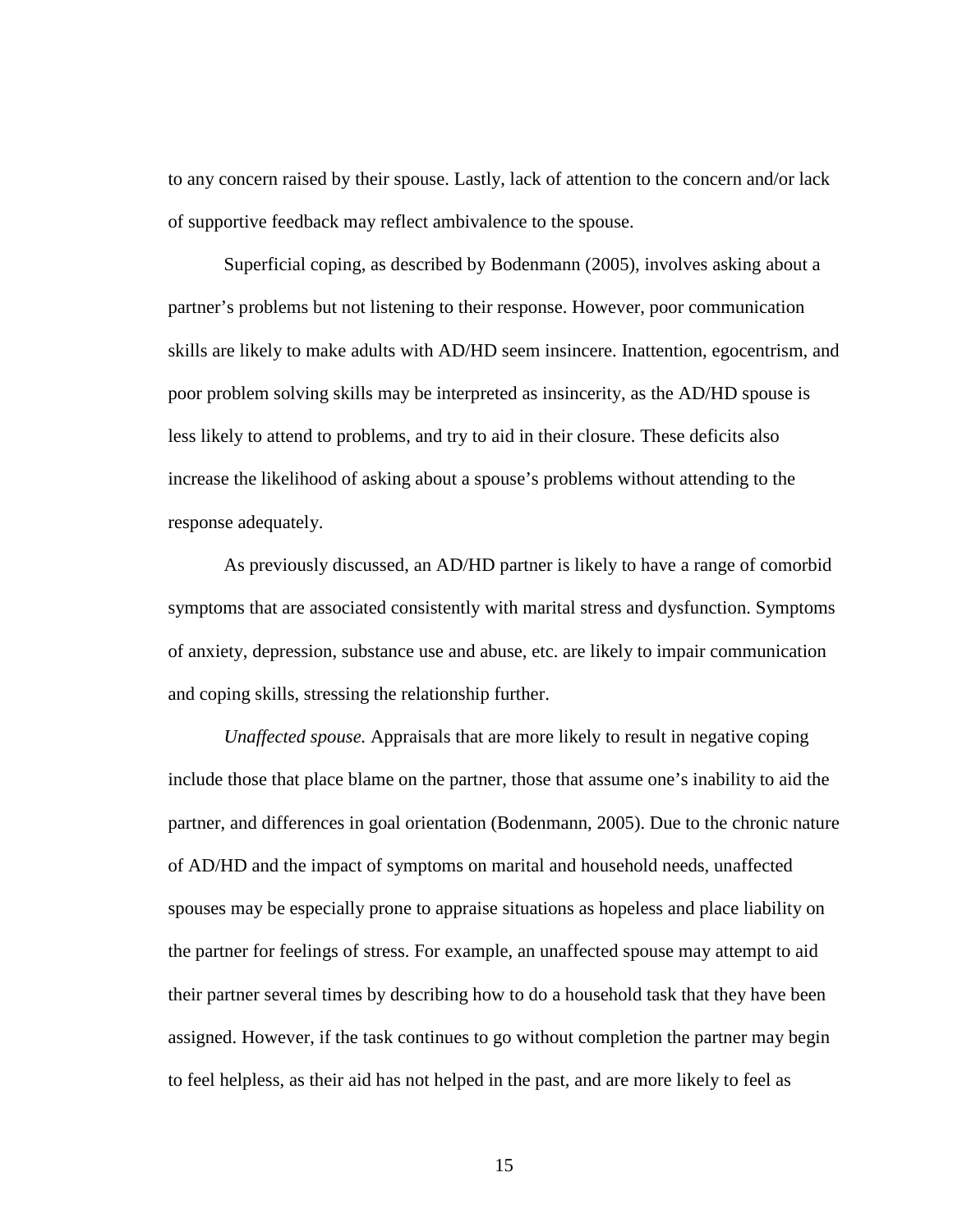though their spouse is at fault for the tasks persistence. Spouses of adults with AD/HD may also feel that their partner has a different goal orientation, due to this likelihood that past attempts to change symptom presentation have failed.

Furthermore, both couple history and concurrent issues will impact the spouse's ability to utilize coping strategies. When unaffected spouses offer supportive forms of coping in response to distress, early on they may be reinforced for this behavior. For example, the first times that a spouse is late for dinner may be responded to with support and understanding. However, over time the unaffected spouse is likely to develop more negative appraisals of the scenario and will likely begin to blame the spouse and the chronic nature of the symptoms may lead to feelings of resentment or helplessness. This may limit the use of supportive forms of coping. These appraisals may then lead to frustration, resentment and feeling as though utilizing positive responses is not helpful.

Positive forms of coping that include re-assignment of household work in such a way that it will be more easily executed by an AD/HD spouse are likely to create inequality in the marriage which may lead to feelings of hostility or resentment (Bodenmann, 1995; 2005; Eakin et al., 2004). This is due to the fact that poor learning and symptoms such as inattention, lack of vigilance, impulsivity, procrastination, and poor planning are likely to leave adults with AD/HD with a smaller repertoire of behavioral tasks that they can effectively complete in the home. Therefore, efforts to take over difficult tasks for this spouse are likely to create imbalance in the relationship.

Symptom presentation is also likely to promote behaviors associated with negative forms of dyadic coping. Chronic deficits in communication and behavior are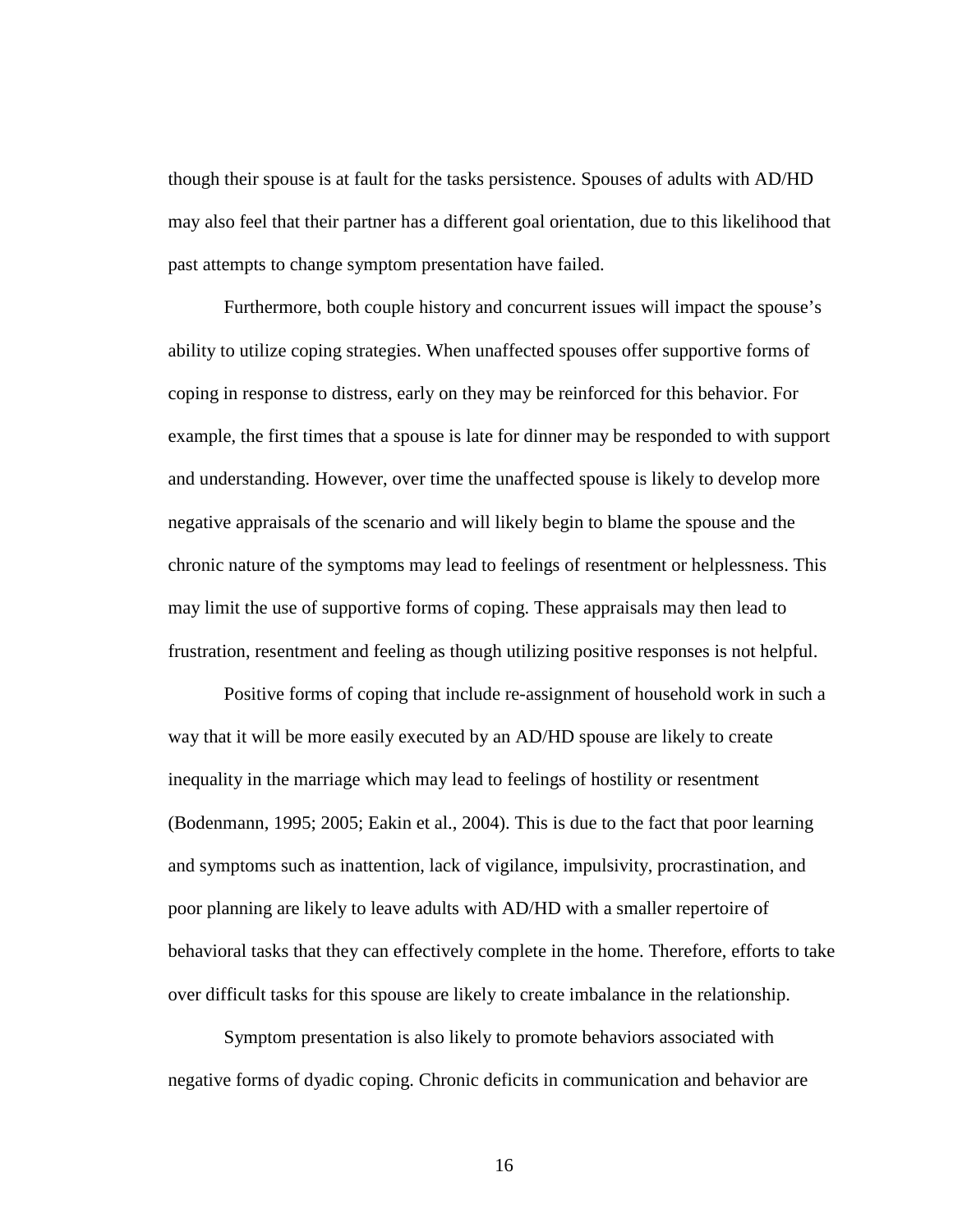likely to lead to feelings of hostility in a partner, as their communication and support needs are not met. Furthermore, compensatory behaviors utilized by unaffected spouses are likely to be accompanied by criticism and feelings of hostility toward the partner, due to frustration and feelings of inequity (Larson, Hammond, Harper, 1998; Weiss et al., 1999). An example of this pattern of compensatory behavior arises in vocational impairment seen in adults with AD/HD. Unaffected spouses report compensation for work and financial management difficulties in the affected spouse (Eakin et al., 2004). Over time as an unaffected spouse has to do the bills alone, or write reports for their spouse for work, they will likely build up frustration and feel under-benefited in the relationship. As this occurs, compensatory behaviors are likely to be accompanied by increasing levels of criticism or complaints, which then feed into negative patterns in the marriage.

Unaffected spouses may be more likely to utilize ambivalent coping as well. Patterns of chronic symptoms and ineffective coping as previously described may lead unaffected spouses to feel that their partner should be able to change their behavioral or communicative contribution. In a previous example, the first time a spouse was late for dinner, the unaffected partner was likely to assume they were absent minded or that it was due to extraneous circumstances. However, over time this behavior is likely to continue, and the unaffected spouse may reappraise the situation and begin to feel as though their partner is to blame. Consequently, they may begin to feel that aid should be unnecessary and respond with ambivalence to their spouses concerns.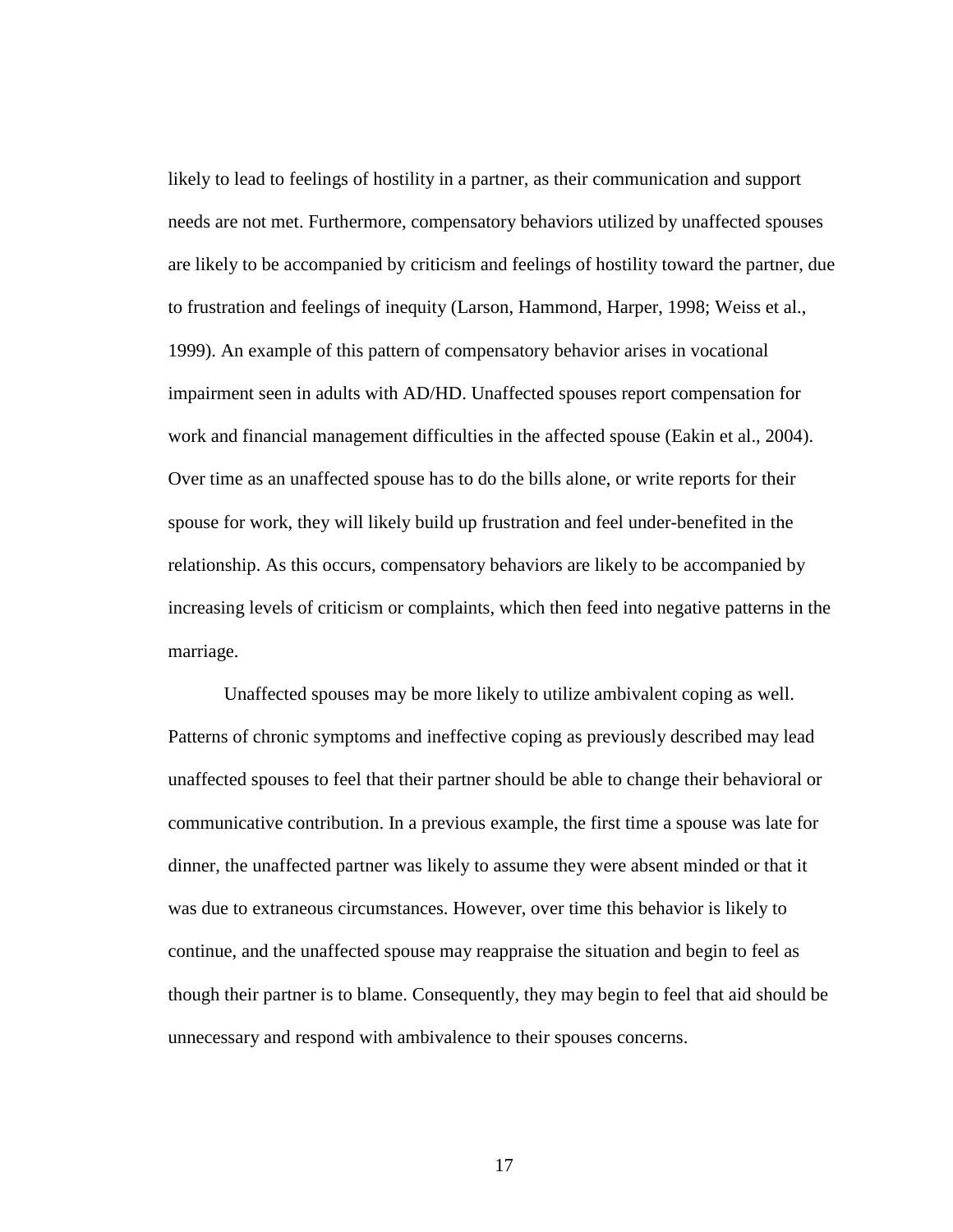Finally, superficial or insincere coping is more likely to occur in unaffected spouses due to the chronic nature of AD/HD and patterns of ineffective communication that are likely to be present. Again, over time feelings of resentment and appraisals of blame may develop in response to household and other deficits experienced by those with AD/HD. These feelings, along with the development of feelings of helplessness may facilitate the use of superficial coping.

#### *Goals and Hypotheses*

AD/HD is associated with many areas of impairment, including deficits in communication, problem solving, and self-regulation, and is further complicated by high rates of comorbidity (Barkley et al., 2008). These deficits, along with comorbid diagnoses, are associated with a number of impairments in life functioning. One of these impairments, marital dysfunction, is a significant concern that has received little attention in the literature.

 Empirical evidence suggests that marital difficulties are significantly more likely in AD/HD populations (Barkley, 2002; Biederman et al., 1993; Eakin et al., 2004; Minde et al., 2003; Murphy & Barkley, 1996). However, current literature has not examined the processes or pathways through which AD/HD may impact marital functioning.

The purpose of this study, therefore, was to address the question: *How might AD/HD symptoms be related to marital functioning?* In particular, this study examined dyadic coping, which is good predictor of marital satisfaction in the normal population. The following hypotheses were tested: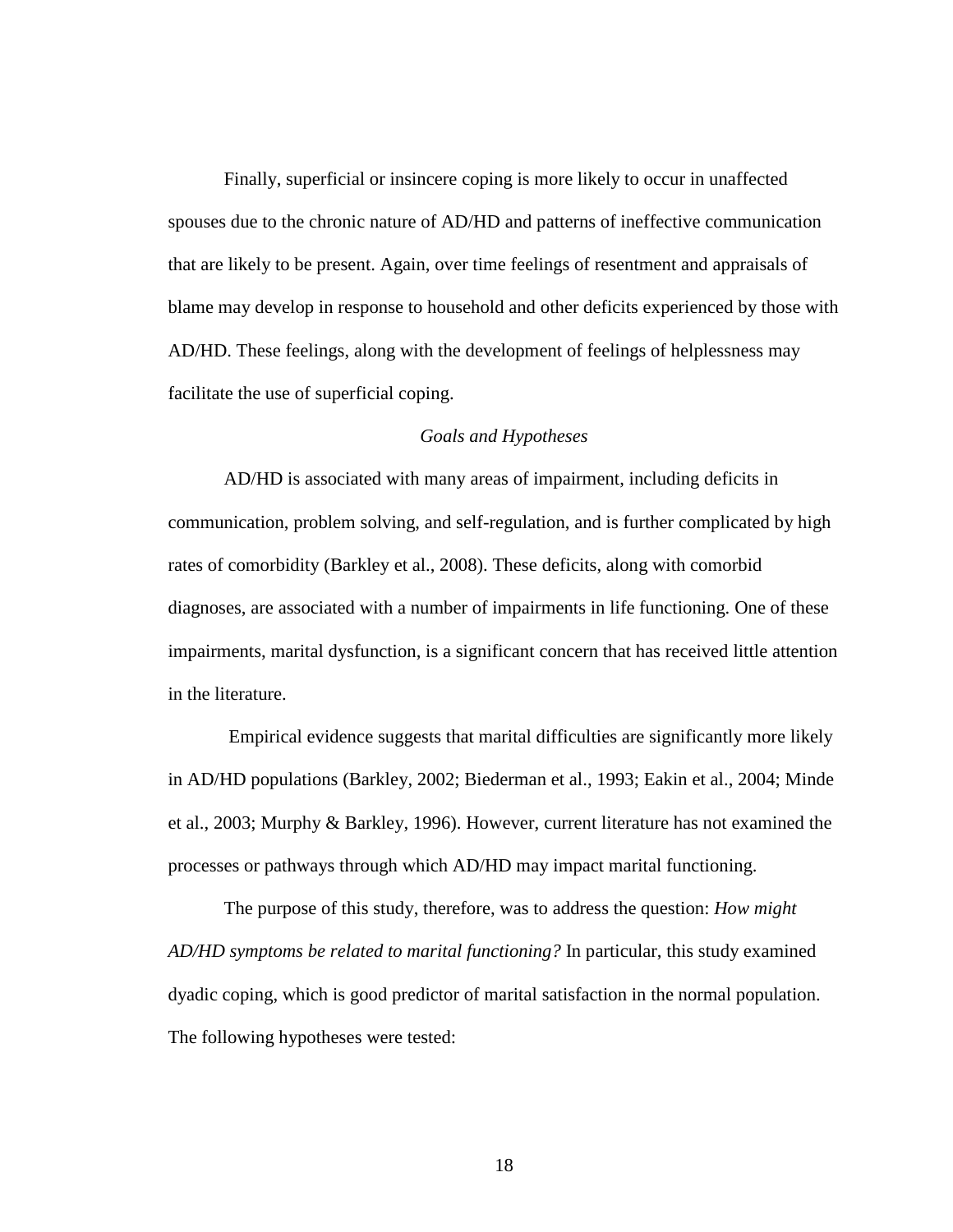- 1. In line with prior research, couples in which one member is affected by AD/HD would report poorer satisfaction as compared to control couples
- 2. In an extension of prior research, couples in which one member is affected by AD/HD would display higher levels of negative dyadic coping and lower levels of positive dyadic coping as compared to control couples.
- 3. Furthermore, dyadic coping would mediate the relationship between AD/HD and lower marital satisfaction.

 On an exploratory basis, additional analyses were conducted to address numerous limitations in the current literature. These included evaluating groups for comparability on important domains such as length of marriage, number of previous marriages, number of children and number of diagnosed children, as well as common comorbid symptoms. Exploratory analyses were also performed to evaluate the ways in which co-occurring symptoms and gender of the affected partner are associated with marital outcome within the AD/HD group.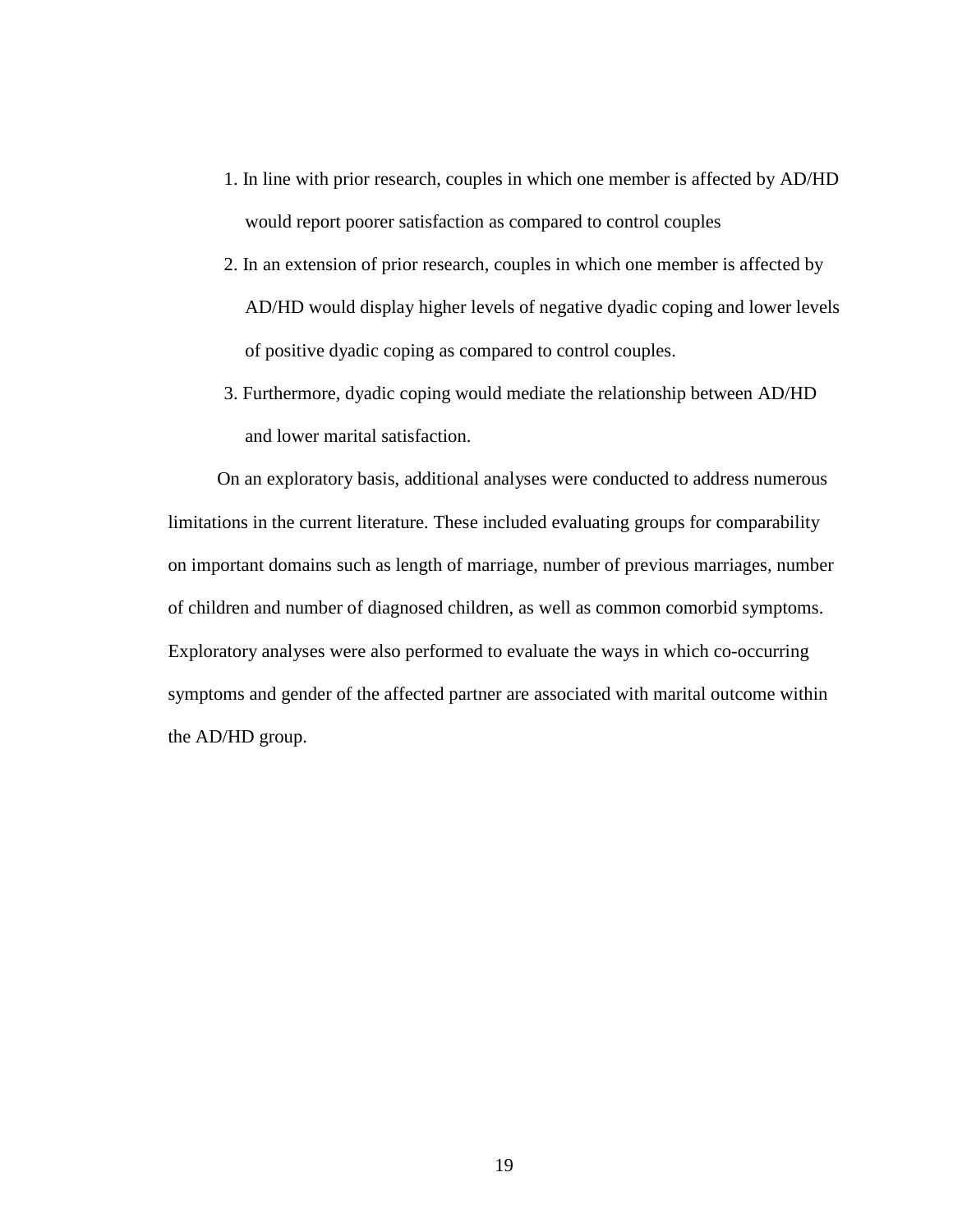#### CHAPTER II

## **METHOD**

#### *Participants*

In order to be eligible, couples had to be between 25 and 50 years of age and currently married or in common-law relationships (i.e. living together for at least 12 continuous months). To be included in the AD/HD group, at least one member of the couple had to meet modified DSM-IV criteria for AD/HD. Specifically, one member of the dyad: 1) endorsed at least 4 of 9 inattentive and/or 4 of 9 hyperactive-impulsive, both concurrently and in retrospective childhood report, as assessed through the ADHD Rating Scale and a semi-structured interview created to evaluate DSM-*IV* criteria in adults, 2) met criteria for statistical deviance of established AD/HD symptoms in reference to population norms  $(90<sup>th</sup>$  percentile or higher) on the appropriate DSM-IV derived subscale(s) (inattentive, hyperactive-impulsive or both) on the *Conners Adult ADHD Rating Scale* (CAARS), and 3) endorsed functional impairment that can be reasonably related to symptoms in at least two domains of daily functioning (e.g. educational, occupational, home life, relationships, etc.). Furthermore, evidence of AD/HD symptoms was corroborated by spousal report of 4 or more current hyperactive-impulsive and/or inattentive symptoms as assessed by the ADHD Rating Scale – Other Report.

Inclusion in the comparison group required that the participants display less than 4 current inattentive and less than 4 current hyperactive-impulsive symptoms as assessed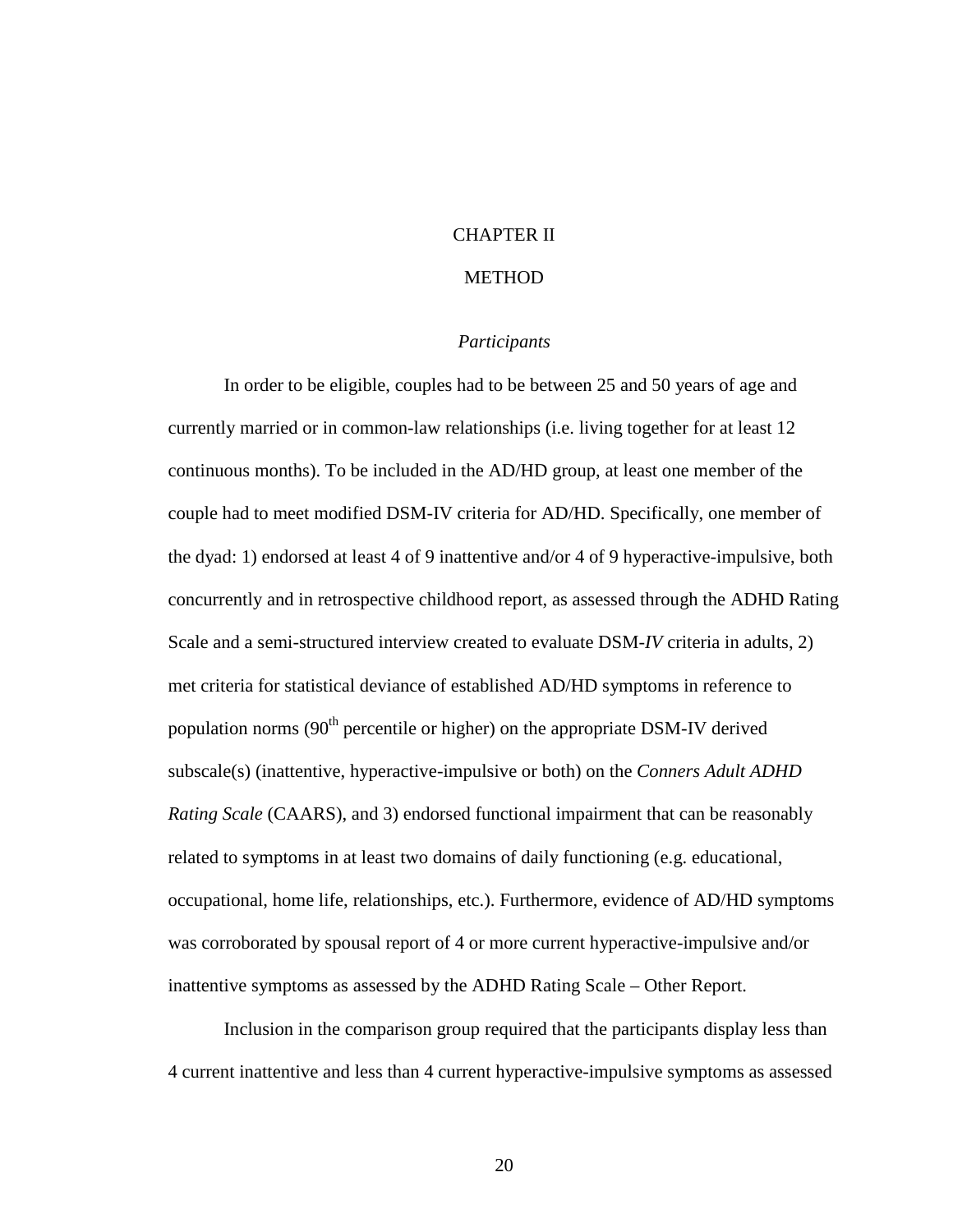through the ADHD Rating Scale. Control participants were not excluded on the basis of childhood symptom presentation. In addition, control participants scored at or below the 84<sup>th</sup> percentile on the Conners Adult ADHD Rating Scale in order to establish their symptom level was significantly lower than those in the AD/HD group relative to conventional norms.

Couples were recruited from the surrounding area through advertising and through the AD/HD clinic at UNCG or the Developmental and Psychological Center in Greensboro (e.g. clinic-referred adults and parents of children with AD/HD). Roughly 100 couples were contacted with information about the project across the two clinics. A total of 19 couples participated. Eight of these couples met criteria for the AD/HD group and 11 couples comprised a control condition.

For an overview of demographic information, refer to Table 1. Across groups, participants were 35 years old (*sd*=8.5 years) and had an annual income of roughly 60,000 dollars a year ( $sd \approx 30,000$ ). The sample (n=38) self-identified as 84% Caucasian, 11% African-American and 5% Hispanic/Latino. The average length of their marriage was 9.5 years; however, there was a significant range (1 month to 25 years). Only 10.5% of the sample had been previously married. Sixty-eight percent of couples in the sample had children. Of those, 31% had one child, 46% had two children, and 23% had three children. No participating couples had more than three children. Of those couples with children, 61% reported that one or more of their children had a diagnosis of AD/HD. Thirty percent of the sample reported that they were on psychoactive medications. Finally, roughly 50% of couples indicated that they had been in couple's therapy. Of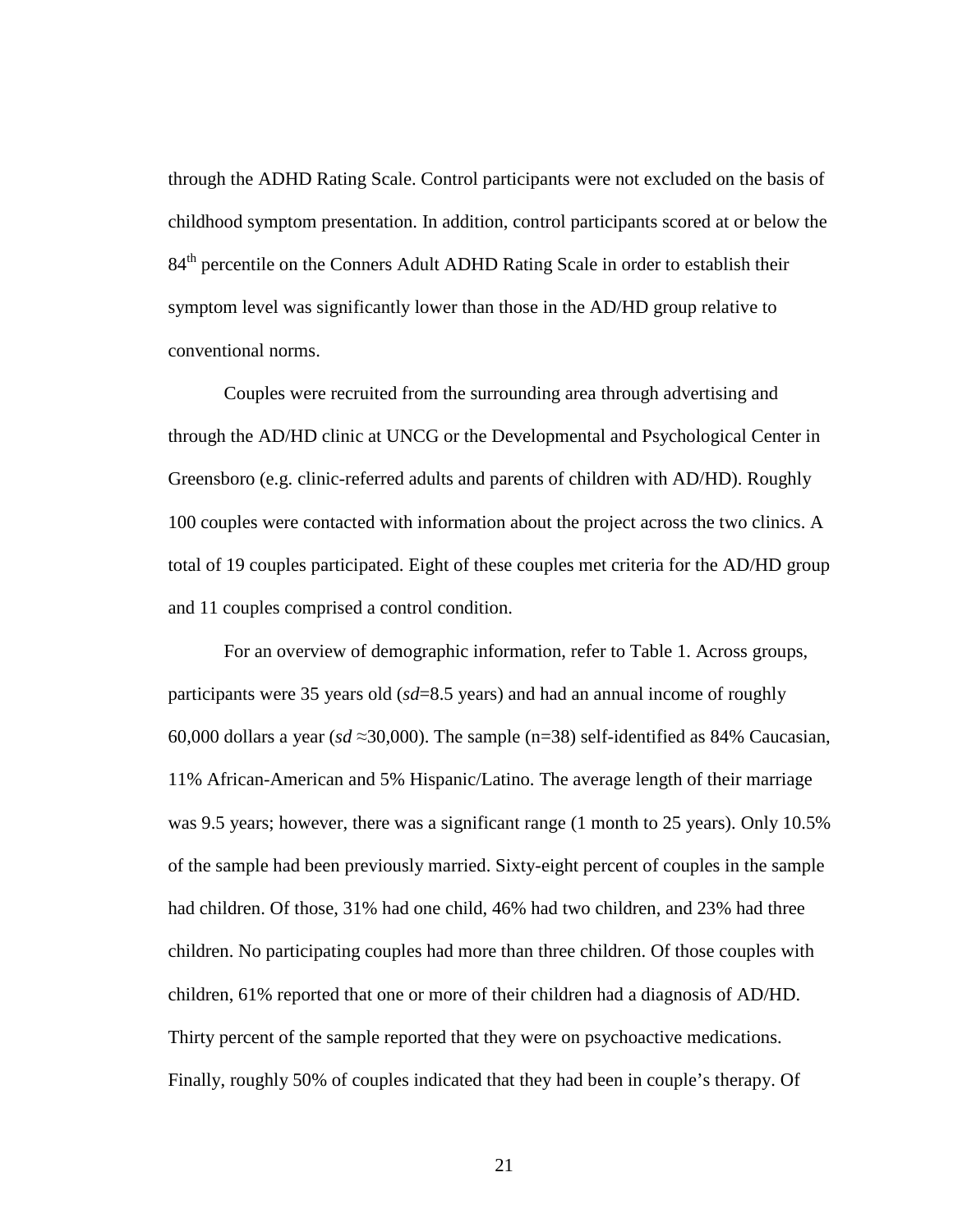those, the range of length of therapy was dramatic, ranging from 1 month to 6 years. Average length of therapy for all couples was roughly 4 months.

For the AD/HD group in particular, there were 7 couples in which one partner met criteria for AD/HD and there was one couple in which both partners met criteria for AD/HD. Of those who met criteria, 2 were Inattentive type and 5 were Combined type.

In order to gather information about symptom management, AD/HD group participants were asked about previous therapy and medication use. A summary of the treatment data may be found in Table 2. Four participants had received therapy for AD/HD symptoms, and they reported that they attended anywhere from 1 to 6 years of therapy. In terms of psychotropic medication, 42.8% of participants in the AD/HD group reported that they did use medication. Of affected partner's specifically  $(N=9)$ , 5 participants reported use of psychotropics. These included Adderall, Vyvanse and Strattera, as well as antidepressants and mood stabilizers. Of unaffected spouses in the AD/HD group (N=7), one participant reported medication management with Wellbutrin.

#### *Independent Measures*

#### *AD/HD Symptoms Semi-Structured Interview*

A semi-structured interview addressing DSM criteria was used to assess AD/HD symptoms. This interview was used to assess the 9 inattentive and 9 hyperactiveimpulsive symptoms, as well as their onset, course, and impact on domains of functional impairment. All interviews were administered by the investigator, a graduate student in clinical psychology with training in the assessment of AD/HD.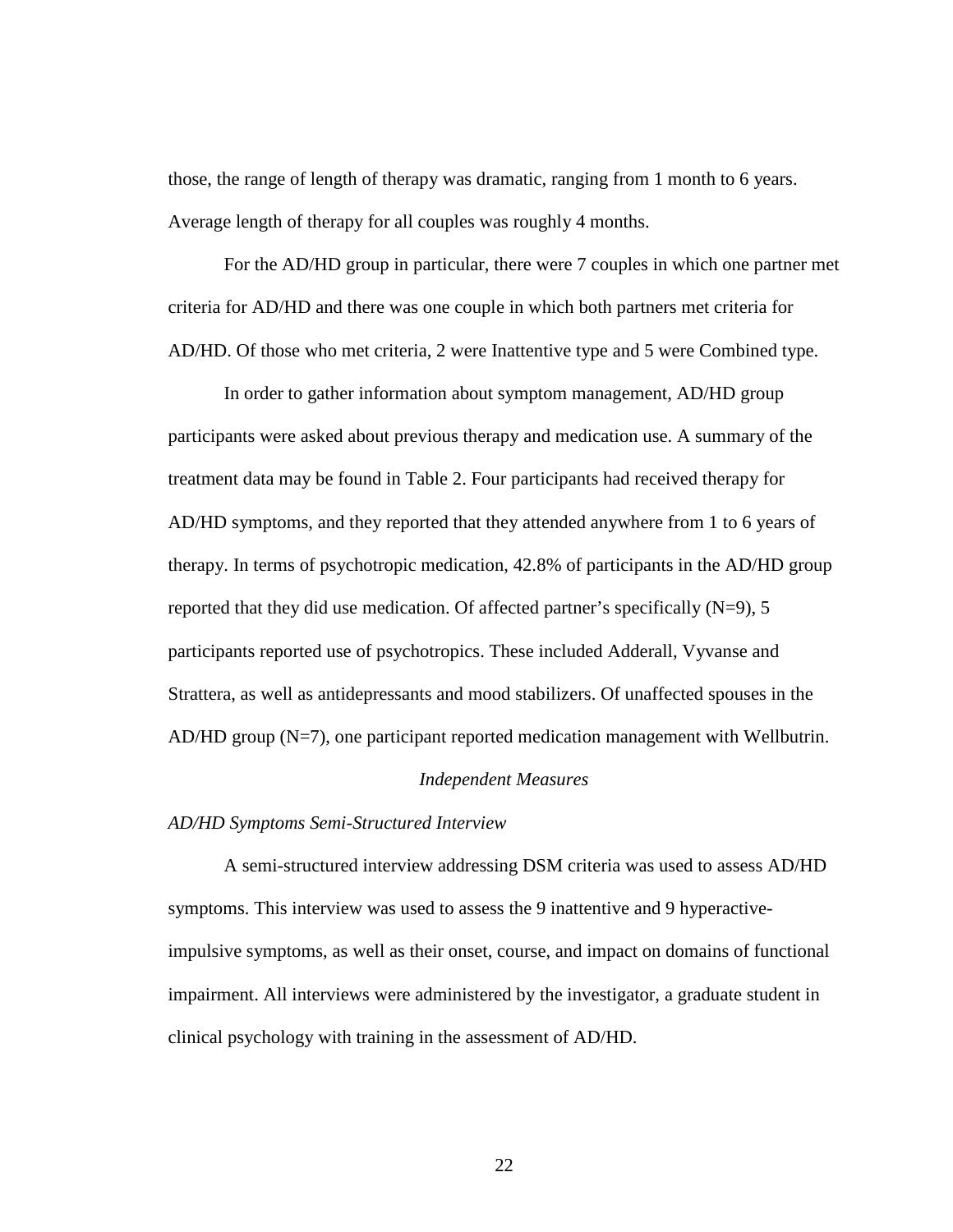#### *ADHD Rating Scale IV*

The ADHD Rating Scale (DuPaul, Power, Anastopoulos & Reid, 1998) is a self and other-report measure of symptom presentation and severity in children. A modified version for use with adults was used as a screener for AD/HD symptoms. The scale consists of 18 items (listed in Appendix A) that assess the DSM-IV criteria for the disorder and ask the participant (or other rater) to rate the frequency of each behavior in the participant based on a four-point Likert scale (0=Never or rarely, 1=Sometimes, 2=Often, 4=Very often) for two periods during their life including childhood and the past six months. These ratings can be used to arrive at two different outcomes; symptom counts for inattentive and hyperactive/impulsive symptoms and overall severity scores. Symptom counts were used in this study as a gating criterion for inclusion in the AD/HD group and exclusion from the control group.

#### *The Conners Adult AD/HD Rating Scale (CAARS)*

CAARS (Conners, Erhardt & Sparrow, 1999) is a self-report rating scale that allows for the assessment of problematic AD/HD symptoms continuing into adulthood. It is a 66-item measure containing several subscales. Items are rated on a 0-3 (Not at all/Never to Very much/Very frequently) Likert scale. Scores ranging from 0 to 54 are then converted to t scores. The reliability and validity of the CAARS is satisfactory. Internal reliability of the factor scales ranges from .86 to .92 and test retest reliability ranges from .88 to .91 (Conners, Erhardt, Epstein, Parker, & Sitarenios, 1999). Four consistent factors emerge from both scales: Inattention/Cognitive Problems, Hyperactivity/Restlessness, Impulsivity/Emotional Lability, and Problems with Self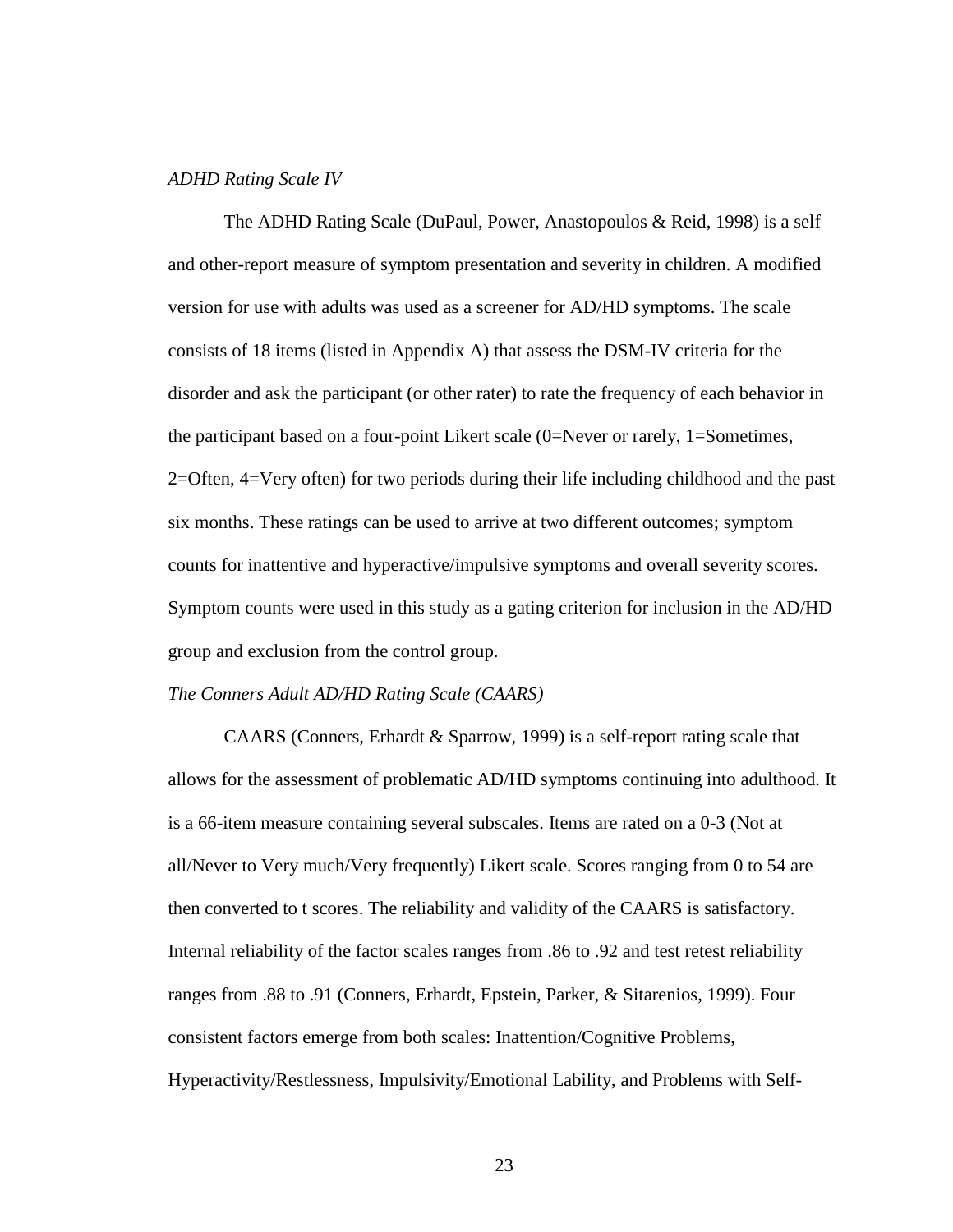Concept (Conners, Erhardt, Epstein, Parker, & Sitarenios, 1999). The subscales using DSM-IV items for inattentive and hyperactive-impulsive symptoms were used in this study to confirm diagnoses in the AD/HD group, employing cutoff scores at the  $90<sup>th</sup>$ percentile in defining the group with AD/HD.

#### *Dependent Measures*

#### *Dyadic Adjustment Scale (DAS)*

Marital satisfaction was measured using the Dyadic Adjustment Scale (DAS). The DAS (Spanier, 1976) is a 32-item self-report measure assessing overall satisfaction, including levels of agreement on a range of issues relevant to the couple, cohesion (e.g. sharing of ideas and activities), affection, and discord in a marriage. All but 4 questions are scored on a 5 point Likert scale in which higher scores indicate higher satisfaction, agreement, affection and cohesion. High overall scores indicate higher satisfaction and low overall scores indicate higher levels of discord, with possible scores ranging from 0 to 151. Cronbach's alpha for the scale is .96 (Spanier, 1976; Sharpley & Cross, 1982). Evidence suggests content, criterion and construct validity (Spanier, 1976). Furthermore, this measure correlates highly with other measures of satisfaction, such as the Lock-Wallace Marital Adjustment Scale (*r* = .86 to .88) (Locke & Wallace, 1959; Spanier, 1976). The full-scale DAS was used in this study to evaluate satisfaction and adjustment as an outcome in all participants.

#### *Dyadic Coping Inventory (DCI)*

The Dyadic Coping Inventory is a self-report measure of stress communication and positive and negative forms of dyadic coping. The measure is made up of 37 items,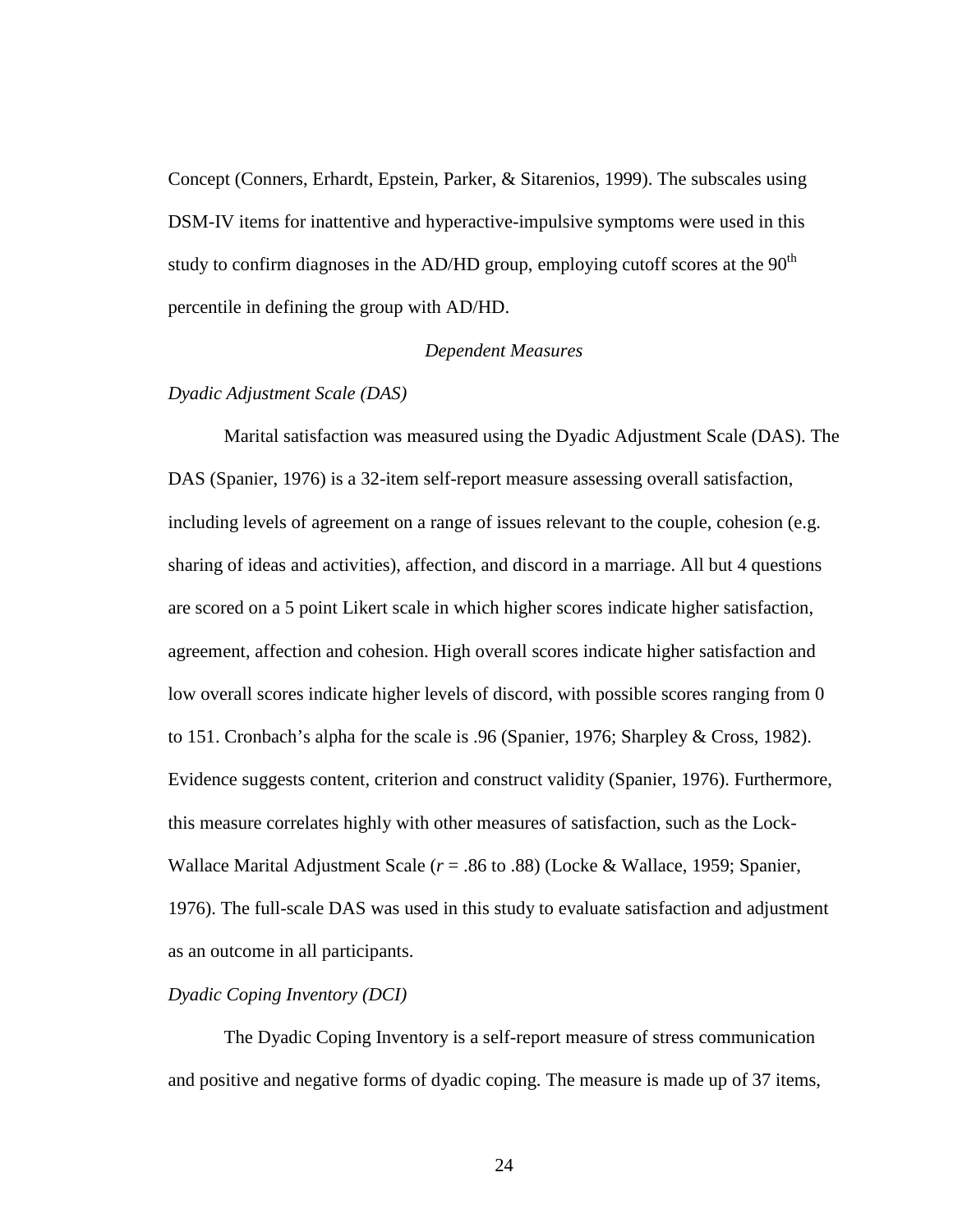each of which is evaluated on a 5 point Likert scale (Very rarely to Very often). The scale can be scored to give an overall measure of dyadic coping (0 to 185), or measures of the use of specific forms of coping. Items on the DCI are listed in Appendix B. Alpha's for subscales range from .72 to .93 (Bodenmann, 2007). Full scale alphas are .93 for women and .92 for men. Test retest reliability for the measure is adequate, ranging from .64 for men to .80 for women. Factor analysis supports the presence of factors representing stress communication, positive (e.g. Supportive, Delegated), and negative forms of dyadic coping (Bodenmann, 2007). The DCI has also been shown to have convergent and discriminant validity (Bodenmann, 2007). It is significantly associated with marital satisfaction as measured by the DAS ( $r = .66$  to .75), communication ( $r = .78$  to .79) and is moderately associated  $(r = .41)$  with measures of individual coping (Bodenmann, 2007). The full scale DCI was employed in this study to evaluate coping as an outcome and mediator in all participants. Positive and negative factors were scored for all participants as well, in order to evaluate hypotheses about different coping styles.

#### *Additional Measures*

#### *Beck Depression Inventory (BDI)*

The BDI (Beck, Epstein, Brown, & Steer, 1988) is a measure assessing depressive symptoms through self-report of cognitive, somatic, behavioral and affective symptoms. The scale is made up of 21 items that are rated 0 to 3 scale (0 being the least and 3 being the most severe), and added together to generate scores ranging from 0 to 63. Cut-off scores can be used to evaluate depressive symptoms, with 10 or less being minimal, 10- 18 being moderate, 19-29 being moderate to severe, and 30-63 being severe depression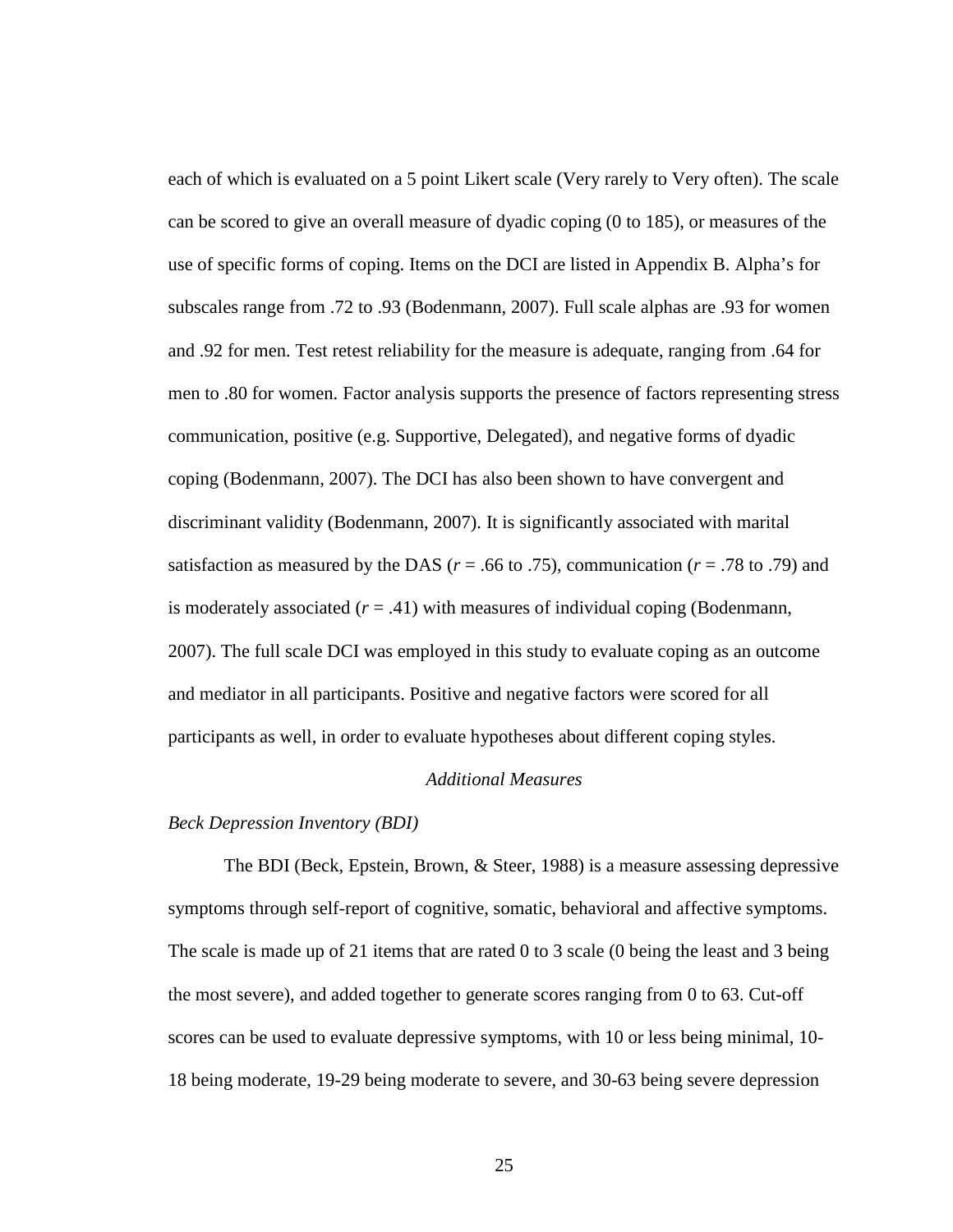(Beck, Steer, & Garbin, 1988). Meta-analyses of data collected from the BDI suggest adequate internal consistency, ranging from an alpha of 0.86 for psychiatric patients and of 0.81 for non-psychiatric subjects (Beck et al., 1988). These analyses also conclude that test-retest reliability is greater than .60. Furthermore, the BDI has adequate validity (Beck et al., 1988). The BDI is highly related to both clinical assessments of depression and other widely used instruments for the assessment of depression (*r>* .60) (Beck et al., 1988). Furthermore, there is evidence that the BDI differentiates clinically depressed from non-depressed groups (Beck et al., 1988). The BDI was used in this study to evaluate possible comorbid depression in all participants.

#### *Beck Anxiety Inventory (BAI)*

The BAI is a self-report questionnaire which assesses levels of anxious symptoms (Beck et al., 1988; Beck & Steer, 1990). The instrument has 21 items; 14 items assessing somatic symptoms, and 7 items that assess cognitive and subjective features of anxiety (Clark, Steer, & Beck, 1994). These items are rated from 0 to 3, with 0 being the least and 3 being the most severe, giving an overall score ranging from 0 to 63. The BAI has high internal consistency ( $a \ge 0.92$ ) and 1-week test-retest reliabilities of .67 (Beck et al., 1988). Furthermore, the BAI has adequate concurrent validity, correlating .5 and higher with commonly used measures of anxiety (Beck et al., 1988; Clark et al., 1994). The BAI was used in this study to evaluate possible comorbid anxiety in all participants. *Disruptive Behavior Checklist - Oppositional Subscale (ODD Rating Scale)* 

While measurements in adulthood of ODD have been used in the adult AD/HD literature, there is no standard form of assessment of these symptoms. In order to resolve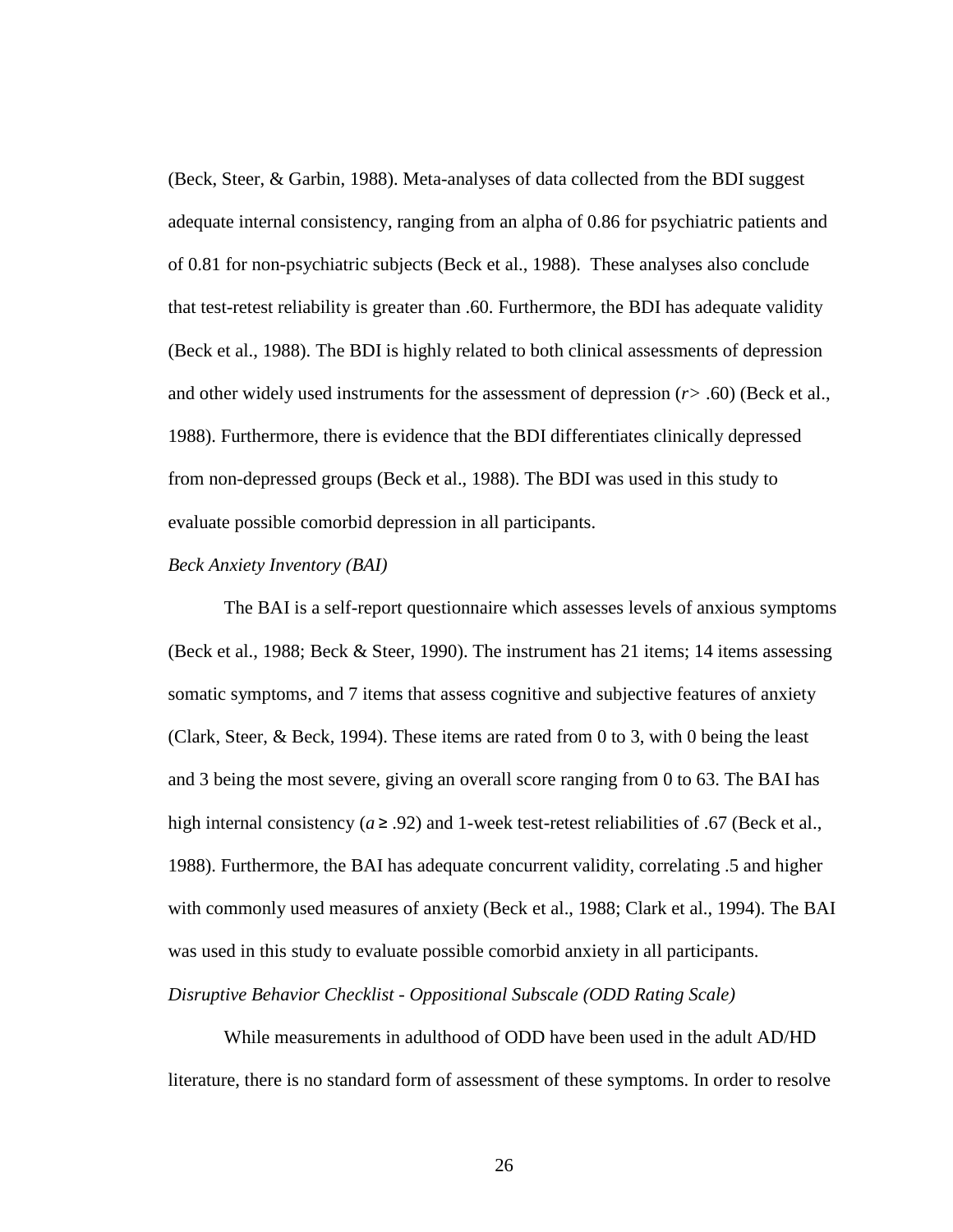this concern, current literature has turned to self report ratings of symptom presentation (Murphy et al., 2002). Therefore, the ODD Rating Scale has been revised to assess the symptoms of ODD in adults through self report. The ODD Rating Scale is made up of 8 items that are rated on a 4 point likert scale (0 being least severe and 3 being most severe), creating an overall range of 0 to 24. Although there are no adult norms for the ODD Rating Scale, the scale shows adequate internal consistency (*a =* .86), and 30 day test-retest reliability of .83 in child populations (Erford, 1998). Furthermore, the ODD Rating Scale is correlated *r* = .87 and .70 with measurements of conduct problems and hyperactivity respectively (Erford, 1998). The full ODD Rating Scale was used to evaluate antisocial behavior in all participants.

#### *Hare's Psychopathy Checklist – Revised (PCL-R)*

The PCL–R was used to evaluate psychopathic characteristics through self-report. The scale is made up of 20 items. The items are scored on the basis of a semi-structured social history interview, which yields a total score representing the extent to which the individual matches the description of psychopathy  $(0 - 40)$ . Scores of 30 or higher are typically used to designate those who are psychopathic (Hare, 2003). Internal consistency is adequate (*a* ranging from .87 to .97) (Hare, Harpur, Hakstian, Forth, Hart, & Newman, 1990). The test-retest reliability of the PCL instrument has shown to be high, ranging from .85 to .90 over a series of studies (Schroeder, Schroeder, & Hare, 1983). Furthermore, the PCL-R scores predict a variety of antisocial behaviors, including aggressive behavior and criminal violence (Cooke, & Michie, 1997). The PCL–R has two factors, which can be scored separately to represent the interpersonal or affective features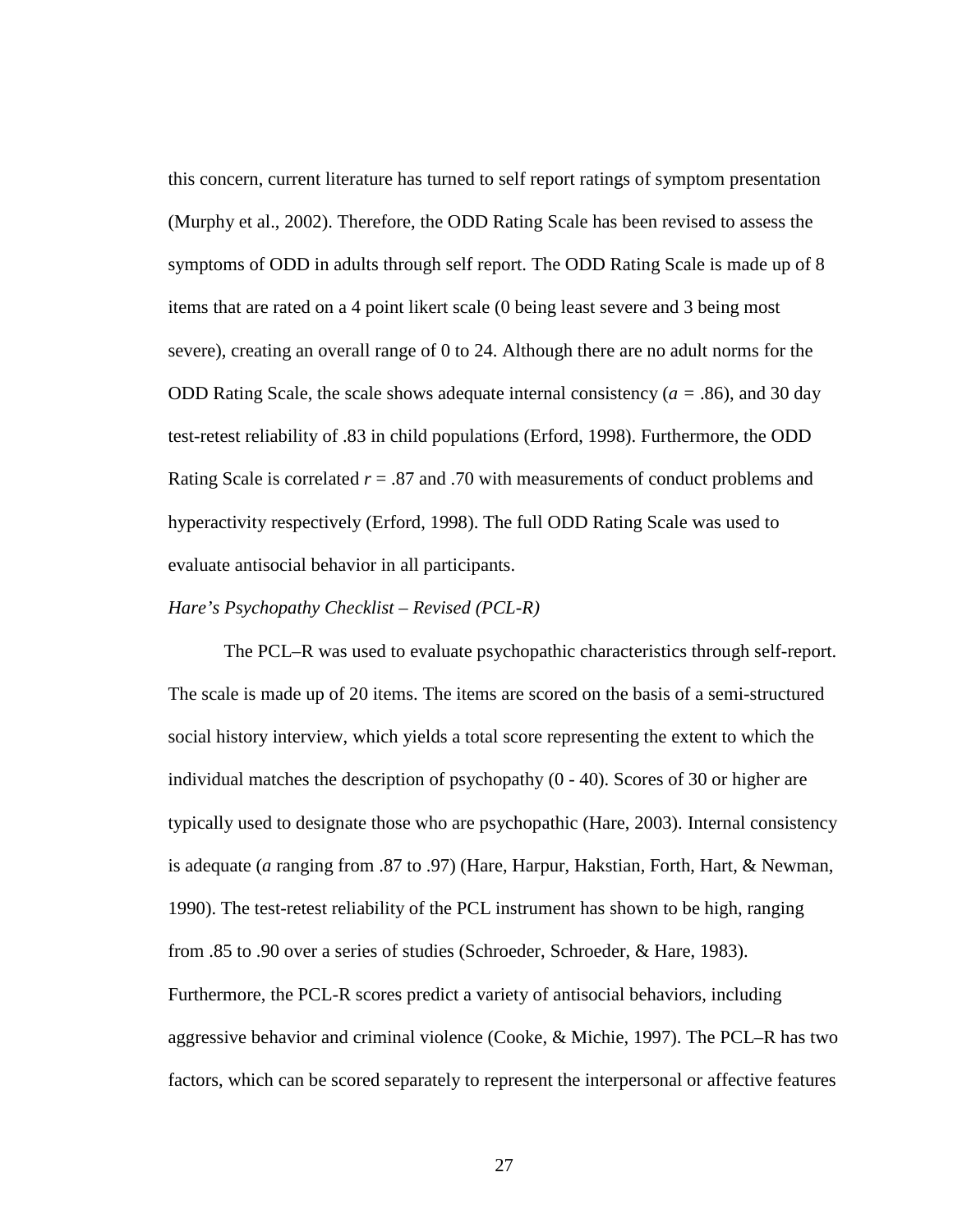of psychopathy, and the behavioral features of psychopathy (Hare, 2003). The full scale was used along with the ODD Rating Scale in this study to evaluate antisocial behavior in all participants.

#### *Parenting Alliance Inventory (PAI)*

The PAI assesses the degree to which a parent feels that they have a sound working parenting relationship with their child's other parent (Abidin, 1988; Abidin  $\&$ Brunner, 1995). The PAI is a 20 item self-report questionnaire assessing how each parent interacts with the other parent in regard to their child. These questions are answered on a 5 point Likert scale ranging from strongly agree (5) to strongly disagree (1), creating a possible range of 0 to 100. The PAI has good internal consistency ( $\alpha = .97$ ), and good concurrent and predictive validity (Abidin & Brunner, 1995). In the aforementioned study, the PAI predicted expected differences between couples who were married, separated and divorced. The PAI was used in this study to assess the prospect of childrelated marital dysfunction as opposed to adult-related marital dysfunction in all participants.

#### *Global Appraisal of Individual Needs (GAIN)*

The GAIN is a comprehensive, structured interview that has eight main sections (background, substance use, physical health, risk behaviors, mental health, environment, legal, and vocational). In this study, only the substance use component of the GAIN was utilized (alpha > .70). These data can be used to produce a substance problems factor (Dennis, Scott, Lennox, Funk, & McDermeit, under review). Diagnoses based on the GAIN have been shown to have good test-retest reliability for substance use disorders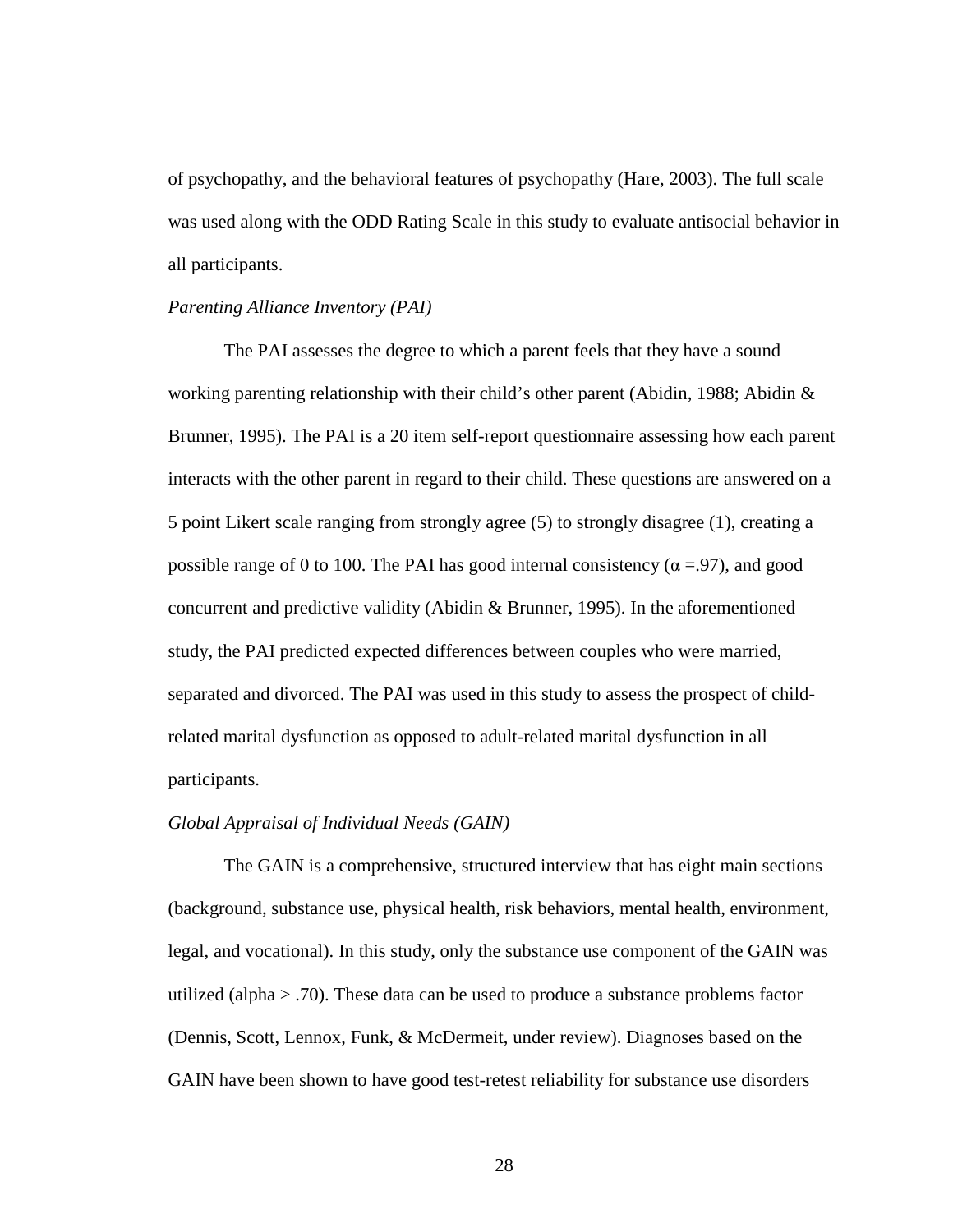(kappa=0.6**)** and to accurately predict independent and blind staff psychiatric assessment of the lack of a non-substance use diagnoses (kappa=0.91; Jasiukaitis, & Shane, 2001). All GAIN interviews were administered by the investigator, a graduate student in clinical psychology.

#### *Demographics*

A questionnaire developed specifically for this study was used to assess use of psychotropic medication (in the affected partner), number of previous marriages/common-law relationships, length of current relationship or marriage, and number of children, as well as basic demographic information. Basic demographics were collected from all subjects through self-report.

## *Procedure*

Participants were recruited through advertising in the community and from clients and parents of clients assessed at either the AD/HD Clinic at the University of North Carolina at Greensboro or the Developmental and Psychological Center in Greensboro.

The recruitment process began when the referral source contacted the AD/HD Clinic at UNCG. Recruited couples were then scheduled to come to the AD/HD Clinic at the University of North Carolina at Greensboro for data collection. Participants were consented when they arrived at the AD/HD Clinic at UNCG by the graduate student investigator. They were then placed in separate rooms and each given a packet of questionnaires to fill out. The order of the questionnaires was standard, with the demographic questionnaire first, followed by marital assessments (DAS and DCI), AD/HD assessments (ADHDRS, CAARS), and additional areas of interest (BDI, BAI,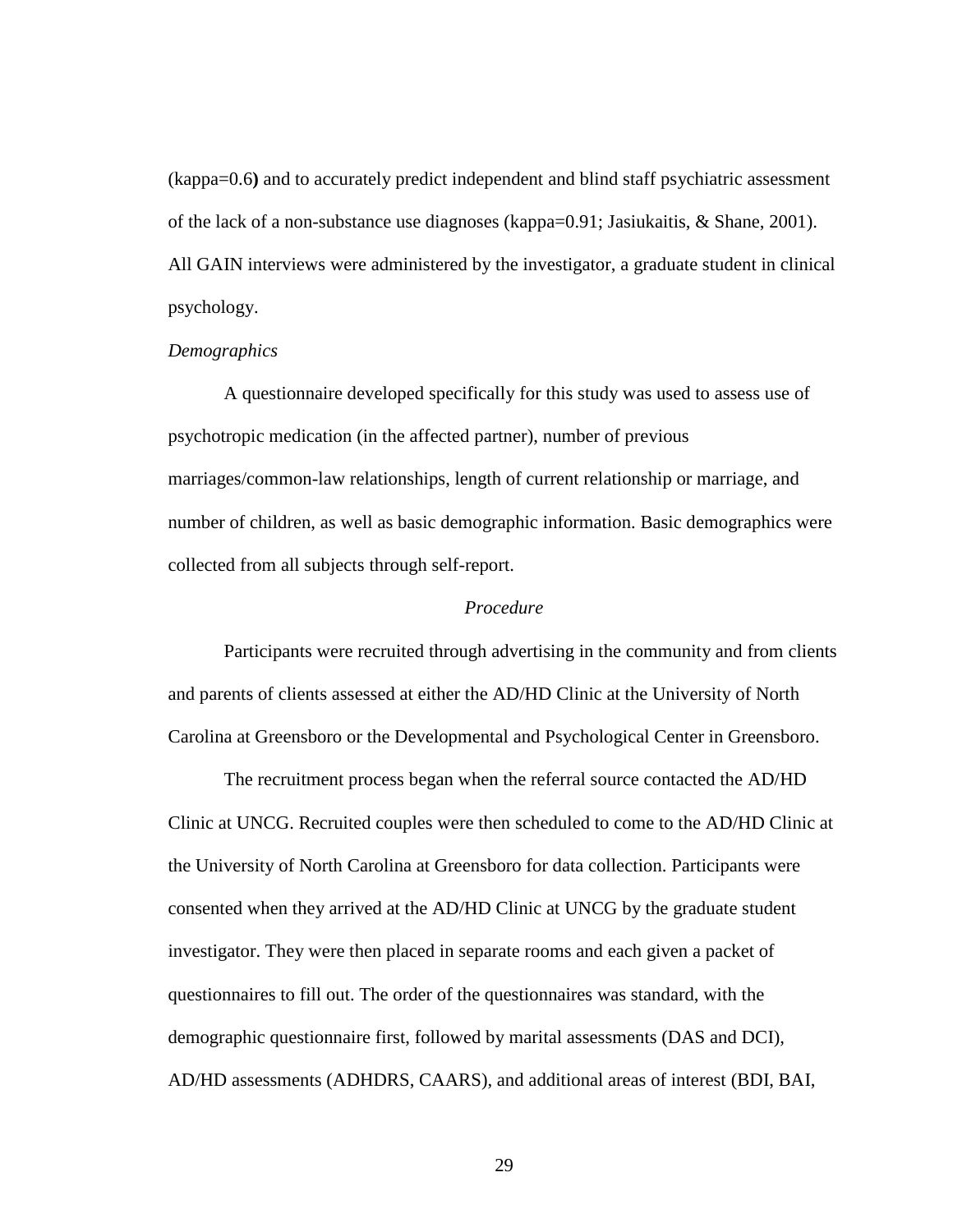ODD, LSRP, PSI, PAI). When each partner finished with their packet, the researcher completed the semi-structured interview and GAIN. Following collection the couple was reunited in order to allow time for questions and compensation. Data collection took roughly 1-2 hours. Each individual was compensated 15 dollars for their participation.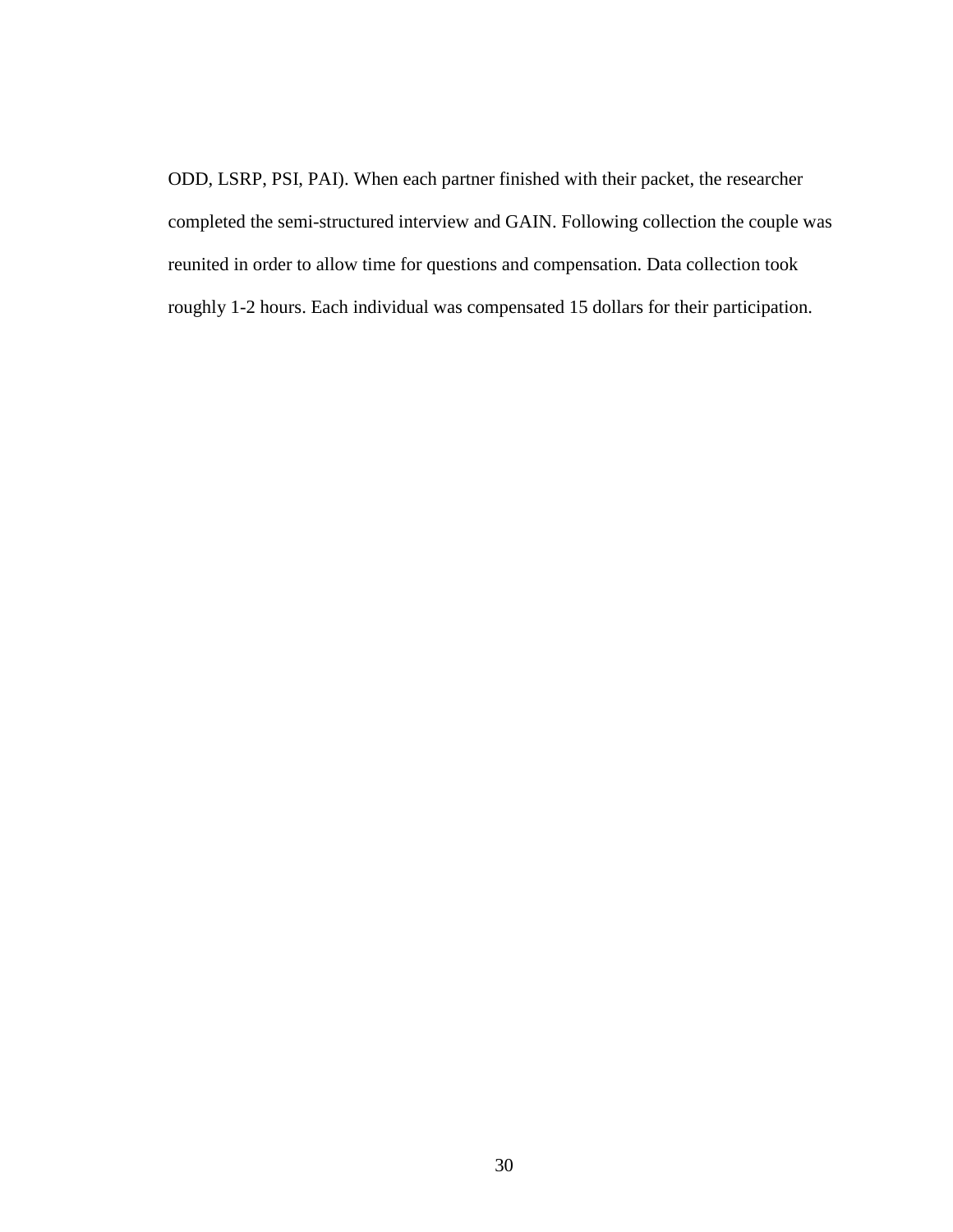### CHAPTER III

## RESULTS

#### *Preliminary Analyses*

Preliminary analyses were conducted to examine whether scores deviated from a normal distribution, defined as skewness values exceeding 1.5 (Lomax, 2001). All values were normally distributed with the exception of Beck Anxiety Inventory (BAI) scores within the AD/HD group. Following square root transformation, the BAI variable fit a normal distribution.

#### *Comparability of AD/HD and Control Group*

Demographic comparability of the AD/HD and control groups was examined by conducting a series of t-test analyses. A description of group means can be found in Table 1 and 2. Although the two groups were not significantly different on any demographic variables, there were noteworthy trends. First, husbands in the AD/HD group had a higher rate of psychoactive medication use (*t*=1.97, *p*= .065). Also, the control group received more couples therapy on average as compared to the AD/HD group (*t*= 1.85, *p*= .085; 6 months as compared to 2.75 months, respectively). However, this was impacted quite dramatically by a large outlier in the control group, and median length of couples therapy, a measure less impacted by the outlier, did not suggest that there was any difference between the groups (Control =  $0$ , AD/HD = 1)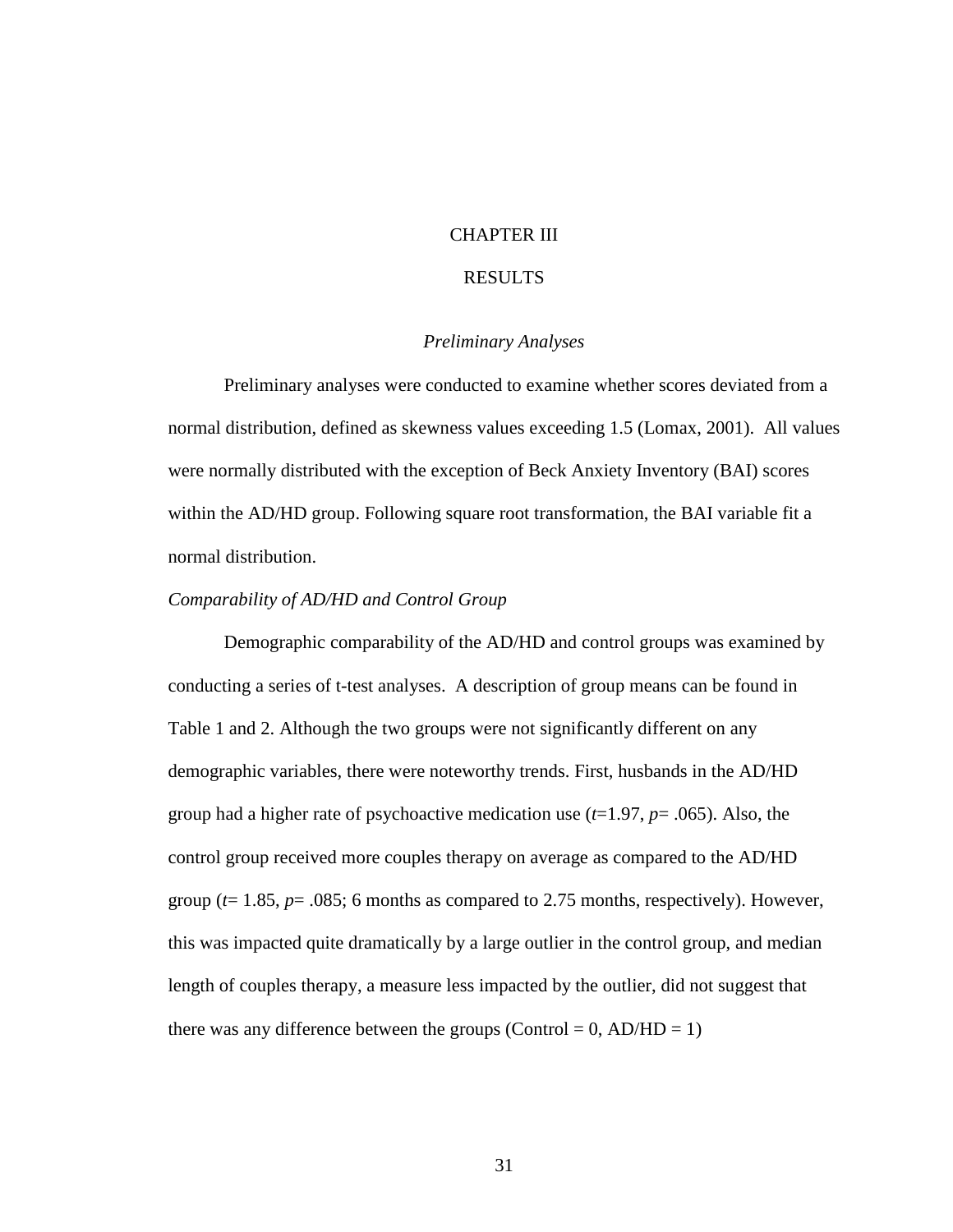Given the increased risk for distressed couples to experience comorbid symptoms and parenting stress, and the absence of many of these variables in the current literature, additional between-group analyses were conducted. Co-occurring symptoms were assessed dimensionally, and included symptoms of depression, anxiety, and oppositional behavior, as well as parenting stress and parenting alliance. As shown in table 3, these analyses indicated that AD/HD couples were not significantly different than control couples on the majority of these variables. However, notable differences arose surrounding husband's reported depression across groups (t=2.28, *p*=.036), and there was a trend toward differences in wives' reported anxiety across groups  $(t=1.92, p=.073)$ . These symptoms are evaluated in more detail within exploratory analyses.

#### *Marital Functioning Composites*

An overview of correlations may be found in Table 4. Correlations among dyadic adjustment and coping scores were first examined in order to determine the degree of agreement within couples. Dyadic adjustment scores from each partner were highly correlated with one another across the sample  $(r=.77, p<.000)$ . Furthermore, total coping scores for each partner correlated highly across the sample  $(r=.63, p=.006)$ . These findings suggest that reports from each partner were highly consistent. Thus, this provided sufficient support for creating a couple composite by averaging the two partners' reports of each outcome variable in order to simplify further analyses. For the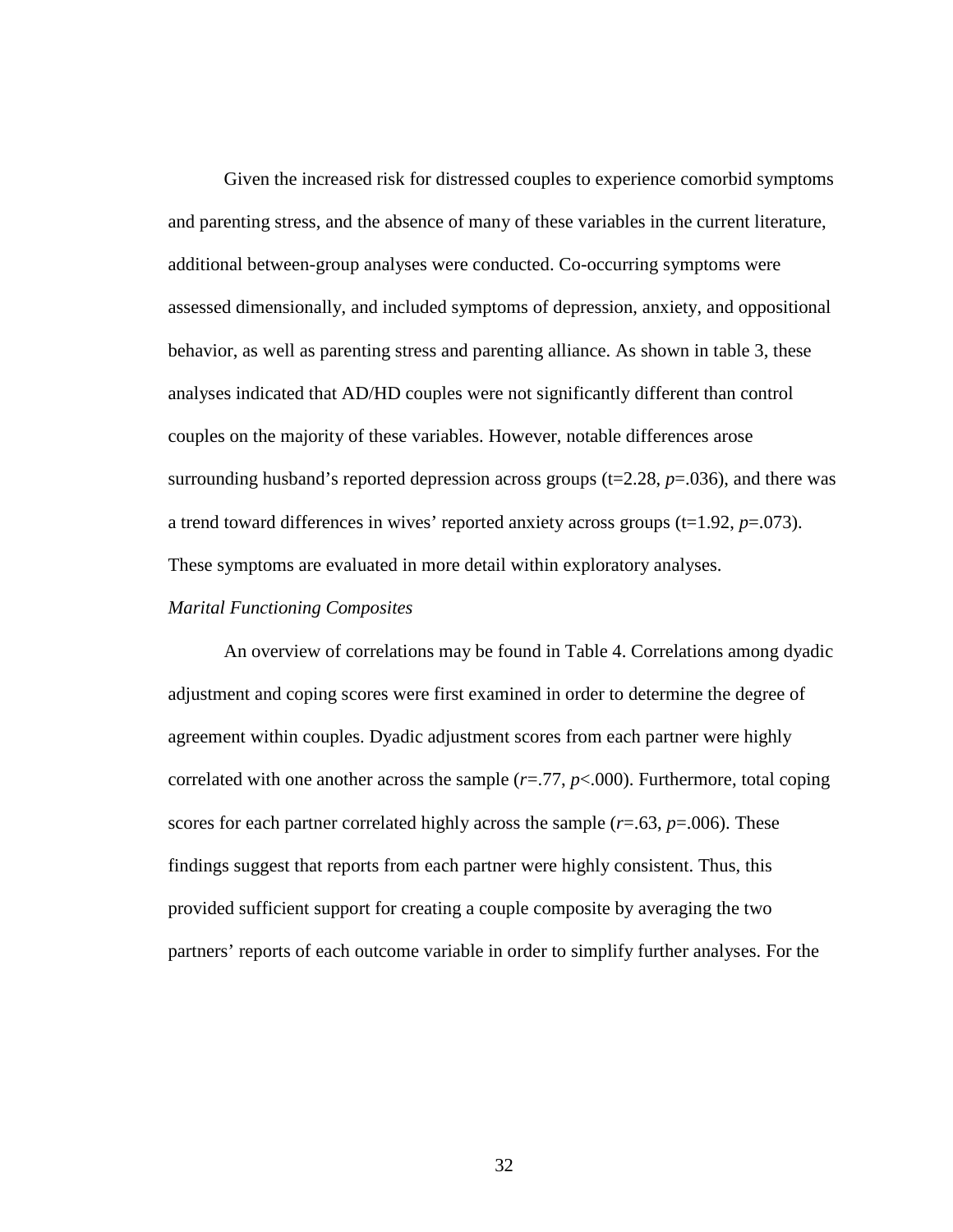remainder of analyses, references to couple coping and satisfaction reflect averages of the two partners' reports.  $\frac{1}{1}$ 

#### *Marital Functioning Across Groups*

A summary of marital functioning across groups may be found in Table 5. Consistent with the first hypothesis, AD/HD couples reported lower satisfaction on average as compared to controls  $(t=3.51, p=.003)$ . This yielded a large absolute effect size (Cohen's *d*= 1.41). AD/HD couples also reported significantly poorer coping overall as compared to control couples  $(t=2.14, p=.047)$ . This also yielded a large absolute effect size for Cohen's d of .96.

#### *Mediation Analysis*

In order to address the third hypothesis, a mediation analysis was completed (Table 6). According to Baron and Kenny (1986), a variable functions as a mediator when it meets the following conditions: (a) variations in levels of the independent variable significantly account for variations in the presumed mediator (i.e., AD/HD predicts dyadic coping), (b) variations in the mediator significantly account for variations in the dependent variable (i.e., Dyadic coping predicts dyadic adjustment), and (c) when previous paths are controlled, a previously significant relation between the independent and dependent variables is no longer significant (i.e., AD/HD no longer predicts dyadic adjustment).

 $\overline{a}$ 

<sup>&</sup>lt;sup>1</sup> While this study expressed interested in looking at negative and positive components of coping in addition to overall coping, negative coping scores across partners did not hang together well, and therefore, did not allow for a composite to be formed (*r*=.208, *p*=.4). Therefore, specific components of the dyadic coping process are evaluated within the AD/HD group specifically, rather than between groups.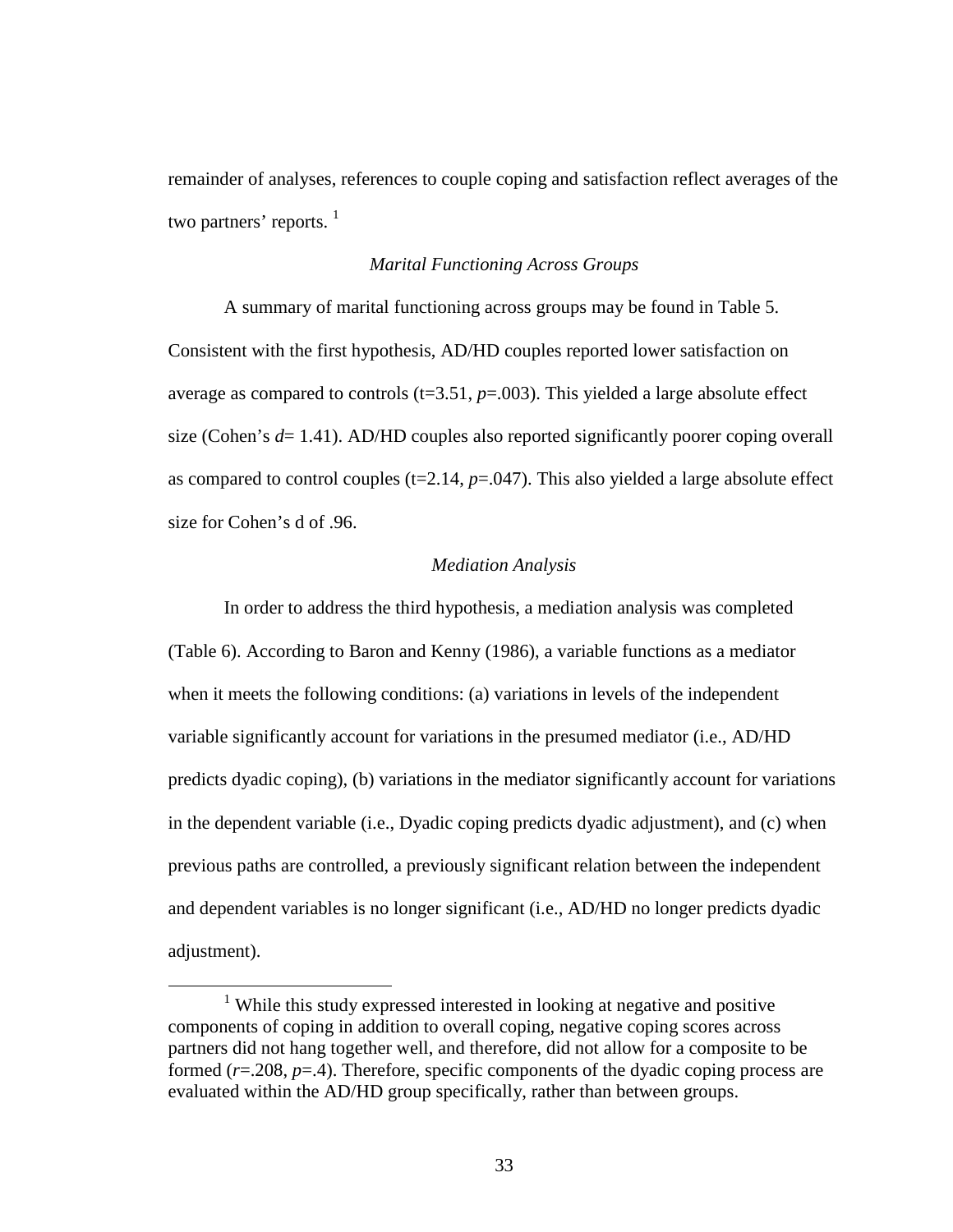First, satisfaction was regressed on AD/HD status, indicating that AD/HD significantly predicts satisfaction across the sample (β=-17.62, *p*=.004). To establish path B, satisfaction was regressed on dyadic coping and results indicated that dyadic coping also significantly predicted satisfaction across groups (β=.659, *p*<.001). Finally, dyadic coping was entered into the first step of a regression, and AD/HD status into the second step, in order to test the mediation. When variance explained by dyadic coping was removed in step 1, the relationship between AD/HD and satisfaction in step 2 remained significant ( $\beta$ =-10.18,  $p$ =.028). Thus, while it seems that there is an association between AD/HD and poorer dyadic coping and between dyadic coping and satisfaction, variance in dyadic coping does not seem to explain the relationship between AD/HD and satisfaction as predicted.

#### *Exploratory Analyses*

Within-group analyses were used to better describe the AD/HD sample in an initial attempt to address previous limitations in the literature (Tables 7 and 8). First, ANOVA were used to further examine differences in reported anxiety and depression. Specifically, unaffected versus affected partner's report for each variable was compared. These analyses indicated that while wives' anxiety scores were not impacted by their affected status, husbands' depression scores were somewhat higher when he was the affected partner  $(t=1.76, p=.139)$ . Although this only reflects a trend, small sample size likely limited our ability to find significant results. Furthermore, this trend is consistent with the current literature in highlighting the co-occurrence between AD/HD and mood disorders. It is important to note that these symptoms also impacted satisfaction within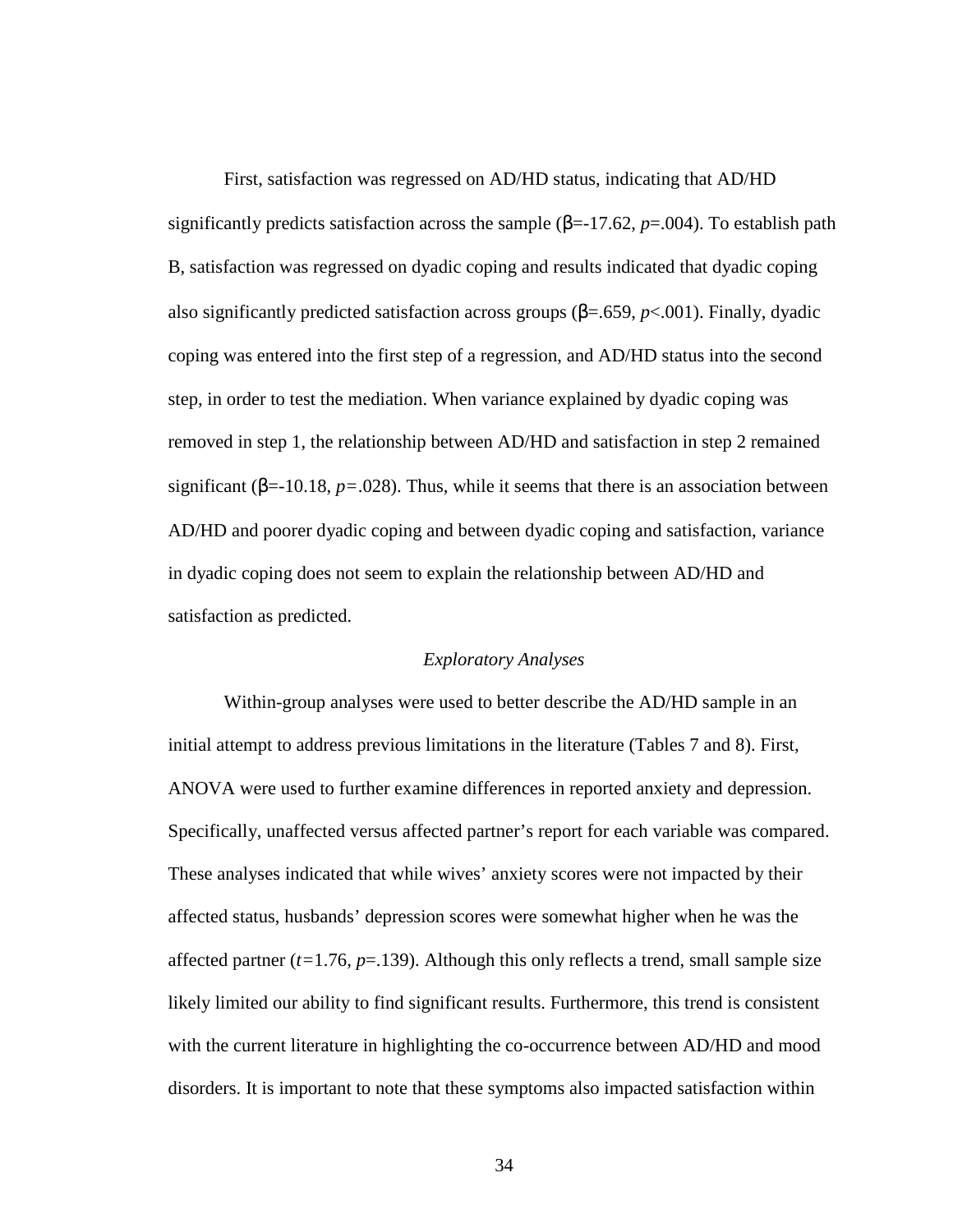the AD/HD group, having a strong negative correlation with both husband reported dyadic adjustment and the couple composite (*r=*-.73, *p=* .064; *r=* -.64, *p=* .120).

Several ANOVA were also used to evaluate the impact of the affected partner's sex on dyadic adjustment and couple coping. However, given the sample size, these analyses should be interpreted with care. These analyses indicated that there was a trend toward poorer satisfaction when the husband was the qualifying partner, rather than the wife  $(t=1.95, p=.108)$ . This may be related to the fact that when the husband was the affected partner, he reported using less positive coping skills relative to when the wife was the affected partner (*M=*59.7 vs. *M=* 71.67). However, these are both likely confounded by increased report of depression in husbands in the AD/HD group. There were not any notable differences in women's positive coping. While not significant, the unaffected partner had a tendency to report more negative coping by the couple, while the affected partner reported less  $(M = 19.3$  and 21 for the unaffected partner as compared to M= 17.5 and 18.6 for the affected partner).

#### *Clinical Significance of Findings*

Group means were also evaluated for clinical significance using cut-points developed by the authors of the dyadic adjustment scale (DAS) and dyadic coping inventory (DCI). In regard to satisfaction, a cut-off point of 97 has been established in the literature as a means for dichotomizing distressed and non-distressed couples most effectively using the DAS (Jacobson, et al. 1983/2000; Spanier, 1986). When these cut points were used to dichotomize our sample, 57% of the AD/HD group was distressed as compared to 9% of the control  $(\chi^2 (1, 18) = 4.92, p = .02)$ . In regard to couple coping, the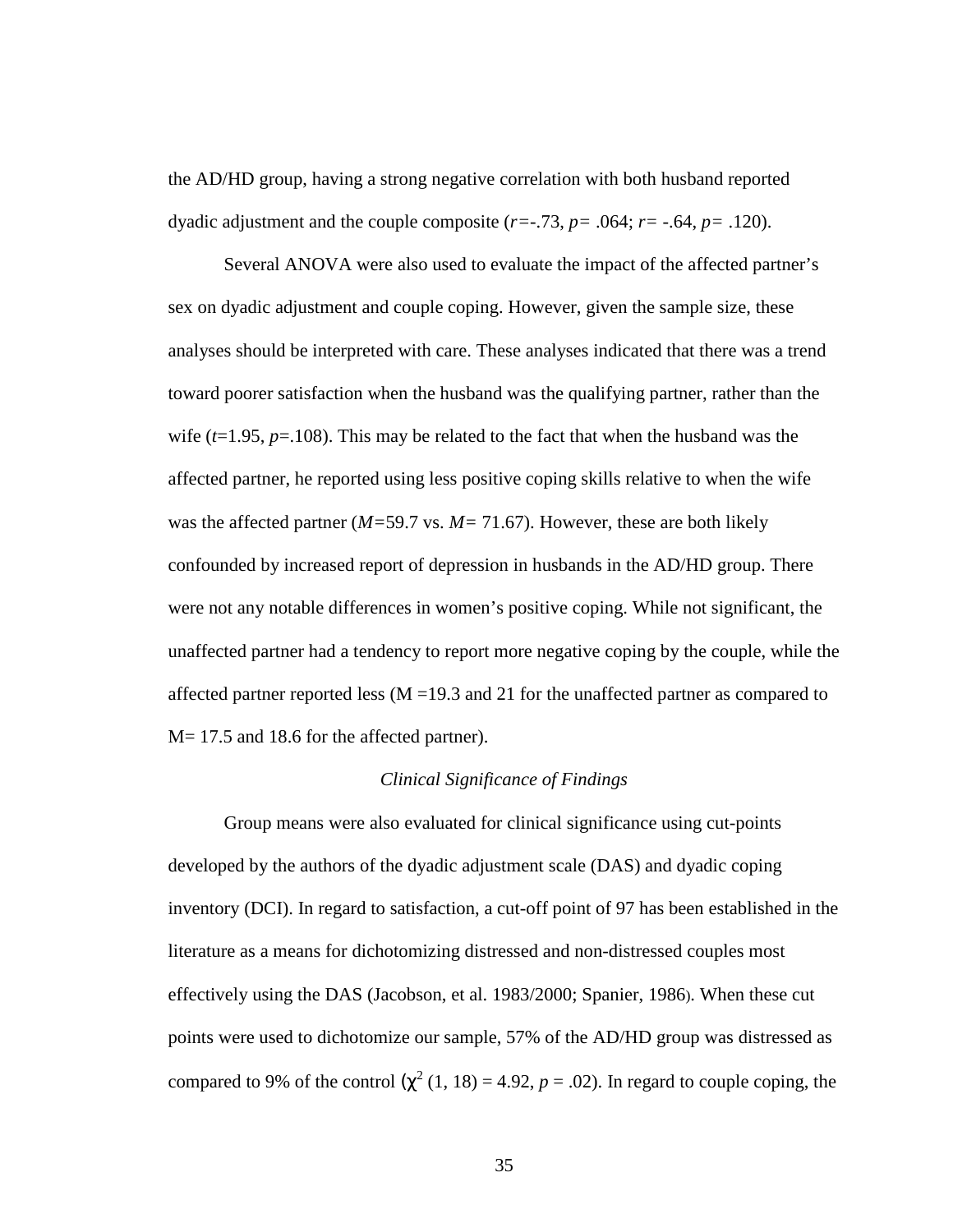percent of AD/HD couples who fell into the below average, average and above average range as defined by Bodenmann (2000) was 28.6%, 71.4% and 0%, respectively. In the control group, however, 9.1% fell in the below average group, 54.5% fell in the average range, and 36.4% scored in the above average range for coping skills  $(\chi^2(2, 18) = 3.72, p$ = .15). These results indicate that group means were clinically significantly different, particularly with regard to couple satisfaction, indicating that differences between the groups likely reflect meaningful differences in marital functioning.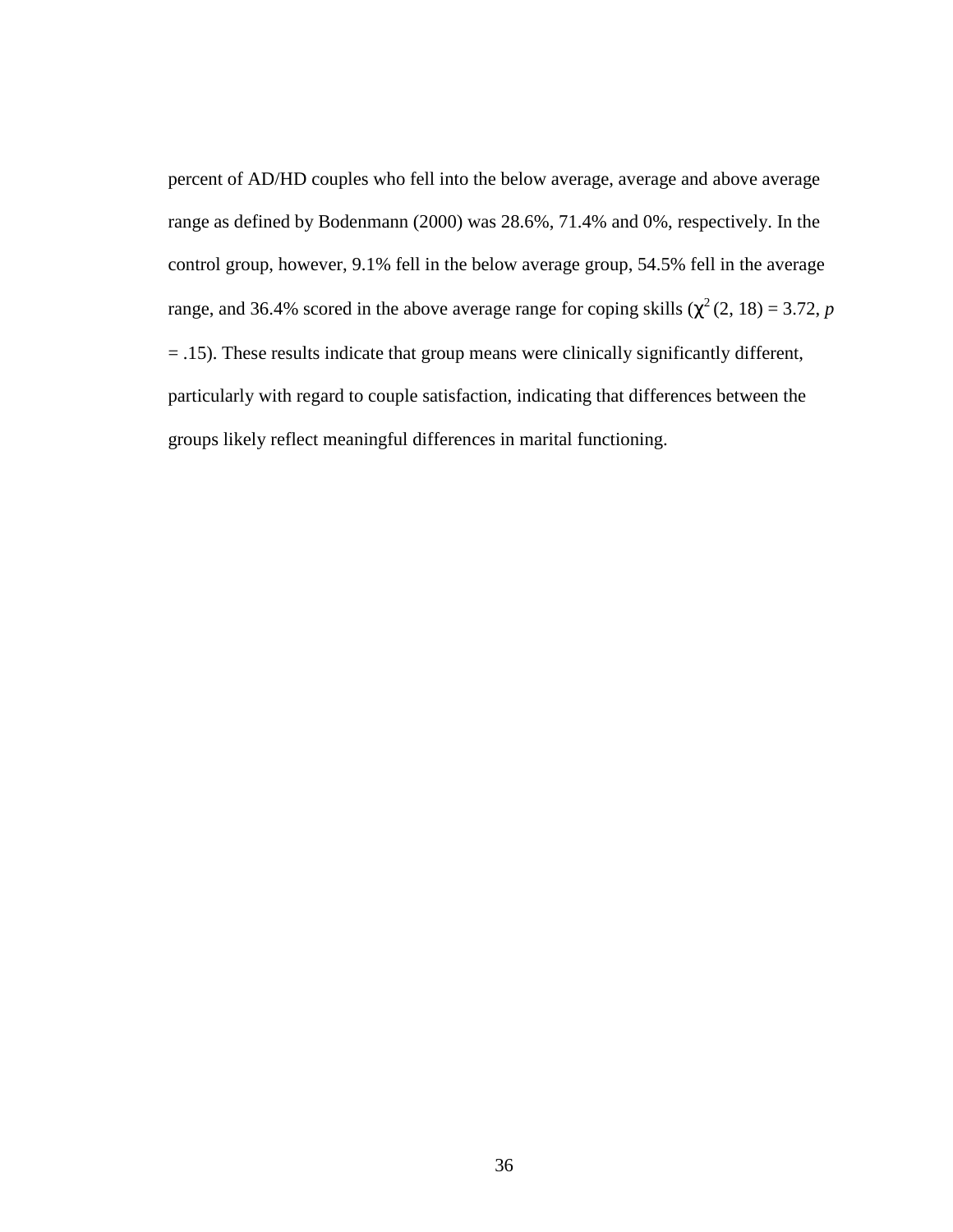## CHAPTER IV

#### **DISCUSSION**

Having a child with AD/HD has been associated with increased marital conflict, separation and divorce, as well as a more negative emotional climate (Barkley et al., 2008; Barkley et al., 1990; Befera & Barkley, 1984; Brown, 2005; Lahey et al., 1988; Taylor et al., 1991). This has typically been attributed to elevated parenting stress, and disturbances in family interactions that are primarily in response to the child's maladaptive behavior (Barkley, 2006). However, research has overlooked the way in which adult AD/HD symptoms may also contribute to family dysfunction.

Adult AD/HD is associated with many areas of impairment, including deficits in communication, problem solving, and self-regulation, and is further complicated by high rates of comorbidity (Barkley et al., 2008). These deficits, along with comorbid diagnoses, are associated with a number of impairments in life functioning. One of these impairments, marital dysfunction, is a significant concern that has received little attention in the literature.

 Empirical evidence suggests that marital difficulties are significantly more likely in AD/HD populations (Barkley, 2002; Biederman et al., 1993; Eakin et al., 2004; Minde et al., 2003; Murphy & Barkley, 1996). However, current literature has not examined the processes or pathways through which AD/HD may impact marital functioning. Furthermore, current literature has overlooked psychosocial stressors that may contribute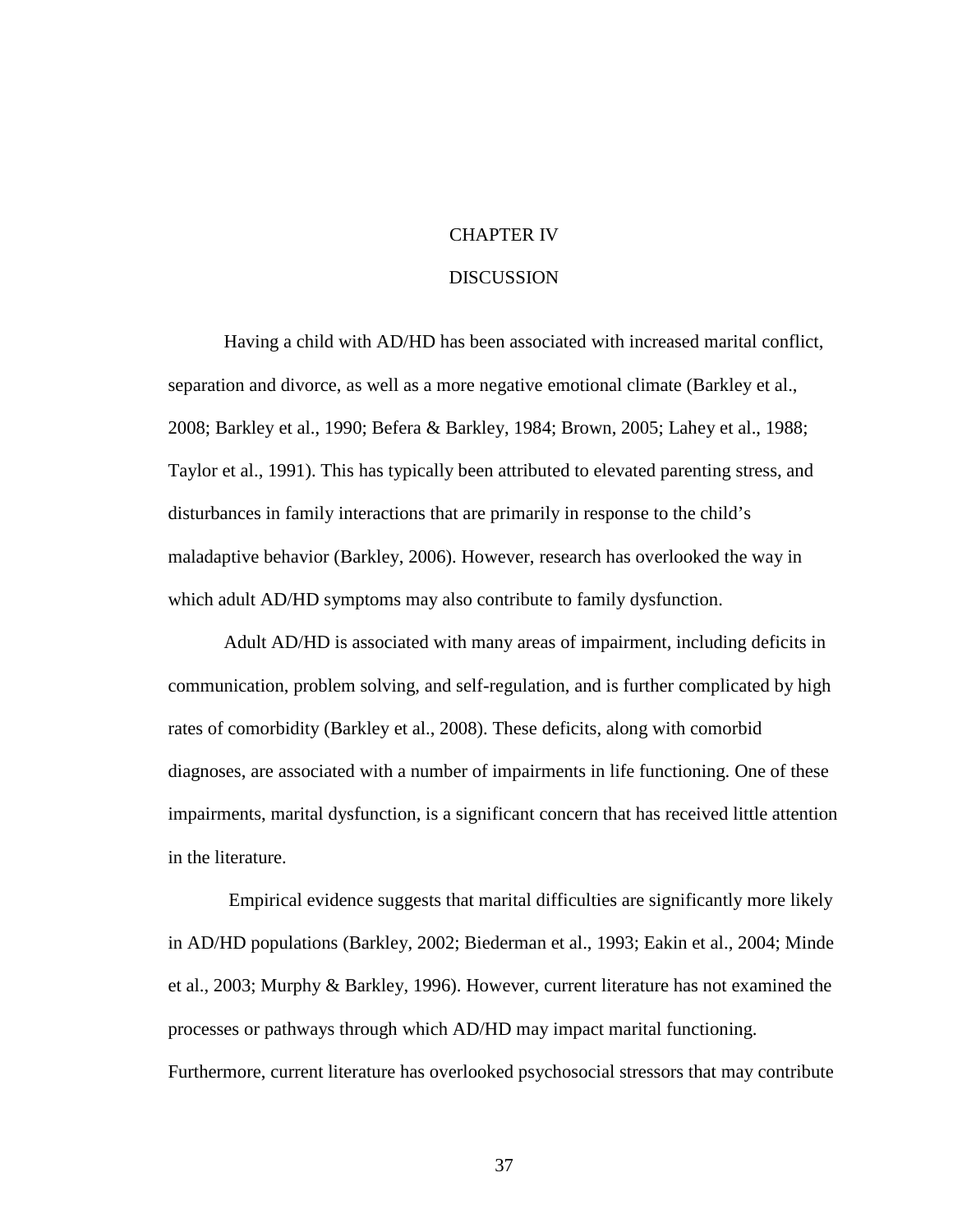to our understanding of empirical findings. The purpose of this study was to answer the question: *How might AD/HD symptoms be related to marital functioning?* In particular, we hoped to clarify ways in which AD/HD symptoms may be associated with couple functioning and satisfaction. Consistent with prior research, it was hypothesized that AD/HD couples would report poorer satisfied than control couples. In an extension of prior research, it was also hypothesized that AD/HD would be associated with poorer coping (less positive coping and more negative coping). Finally, it was hypothesized that poorer coping may explain the relationship between AD/HD and decreased satisfaction. *Couple Satisfaction* 

Results supported the first hypothesis, indicating that AD/HD couples report poorer overall satisfaction as compared to control couples. This is consistent with a growing literature suggesting that adults with AD/HD have poorer functioning relationships and thus, that couples in which there is an affected partner tend to report lower satisfaction when compared to other couples.

It is important to note that group means were also significantly different in a clinical sense, as they fell above and below cut-points developed to differentiate between distressed and non-distressed couples. Specifically, 57% of the AD/HD group was considered distressed as compared to 9% of the control. This is consistent with results of Eakin and colleagues (2004) assessment of AD/HD and marriage, indicating that a greater proportion of couples in which one partner had AD/HD fell within the maladjusted range on measures of marital adjustment as compared to control couples.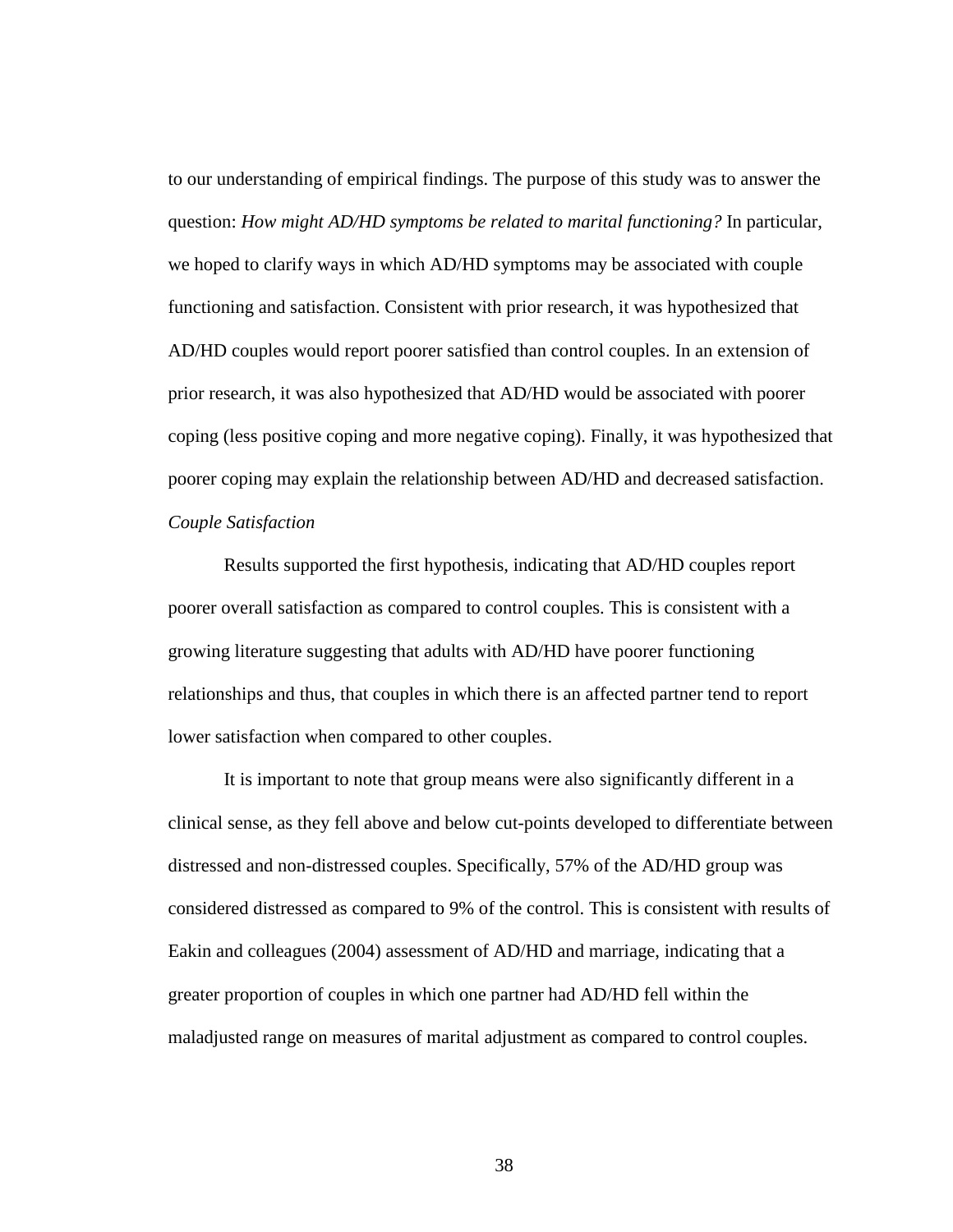Therefore, it seems that there is both a statistical and clinically meaningful difference in the satisfaction levels of AD/HD and control couples in our study.

#### *Dyadic Coping*

Consistent with the second hypothesis, AD/HD and control couples were significantly different in their reported levels of dyadic coping. Without observational data, it is impossible to determine the specific ways in which AD/HD symptoms might interfere in dyadic coping processes. However, this adds important new information to the field, by identifying a unique predictor of marital functioning with which AD/HD symptoms are related.

Again, it is important to note the clinical significance of these findings. Analyses using cut-points developed by Bodenmann (2000) indicate that the AD/HD group was less likely to be categorized as above average in their coping ability as compared to controls and much more likely to be categorized as below average in their coping ability as compared to controls. However, it is not clear that these differences were statistically significant, and therefore, they must be interpreted with caution.

#### *Mediation Pathways*

 A mediation analysis evaluated the role of dyadic coping in explaining the relationship between the presence of AD/HD in a couple and reduced satisfaction. Analyses did not support a mediation model. Therefore, while the relationship between dyadic coping and satisfaction suggests that dyadic coping processes are likely important in marital functioning, this suggests that AD/HD symptoms are uniquely related to satisfaction.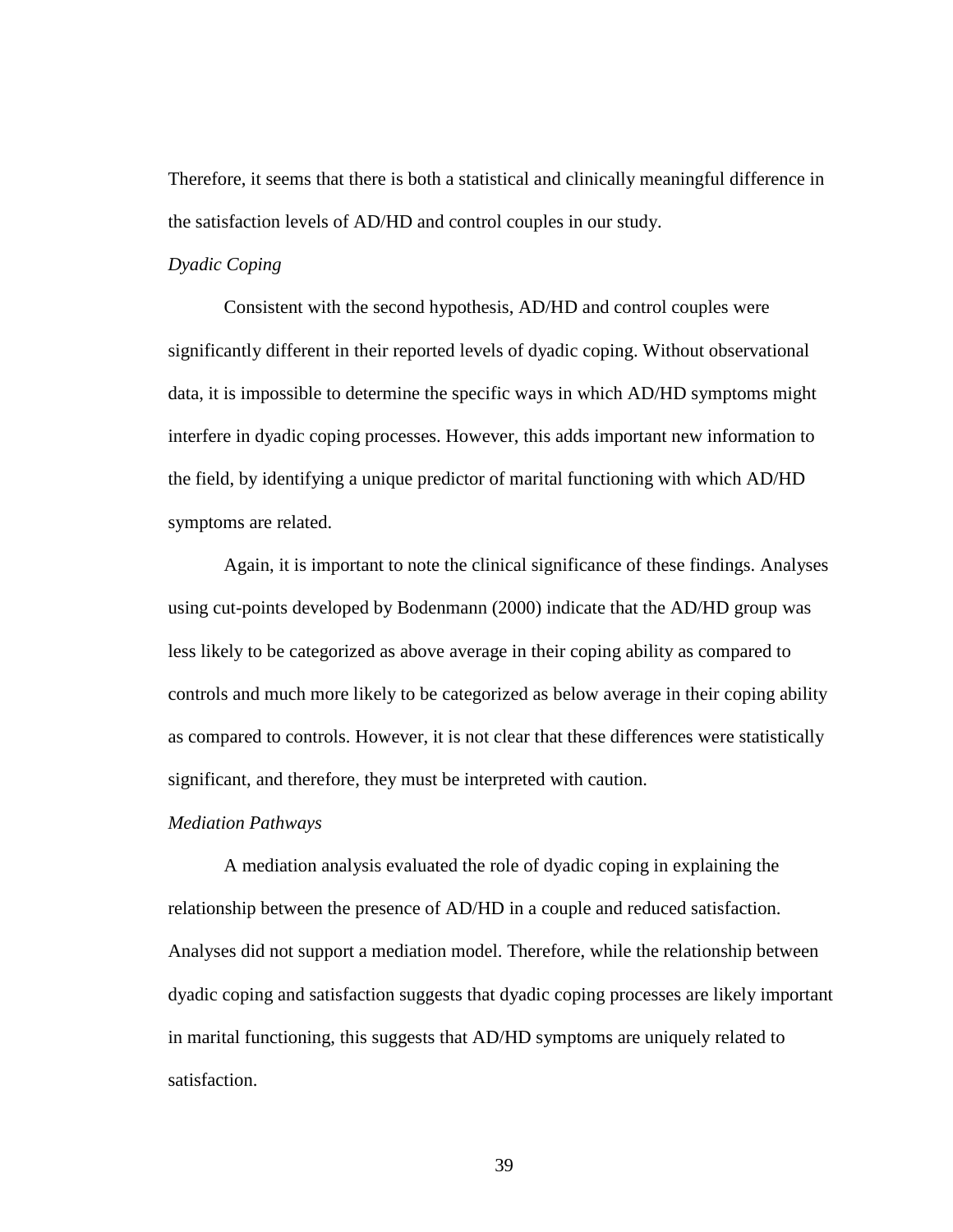In review, findings indicate that AD/HD symptoms are associated with poorer marital functioning, and specifically, poorer reported coping and satisfaction within the partnership. As previously noted, these are domains in which this study adds to the current literature by providing a first step in attempting to understand the ways in which AD/HD symptoms might be associated with reduced marital functioning.

#### *Understanding AD/HD Couples*

The current study also conducted within-group exploratory analyses in order to clarify and add to our current understanding of couples in which one partner has AD/HD. AD/HD couples reported that they were less satisfied overall when the husband was the affected partner. This is likely related to the fact that husbands reported increased negative coping in the AD/HD group as compared to their wives. This is not consistent with theories that some researchers have posed suggesting that when a wife has AD/HD it is much more debilitating because she traditionally has more responsibilities in the context of the marriage (Minde, et al. 2003). However, this was likely confounded by the significant symptoms of depression that were reported by affected husbands. Symptoms of depression were also related to satisfaction within the AD/HD group for both the husband, and the couple as a whole. Therefore, differences in satisfaction for couples in which the husband is affected are likely related to poorer functioning and coping overall. Other significant differences in positive and negative coping within the AD/HD sample were not found.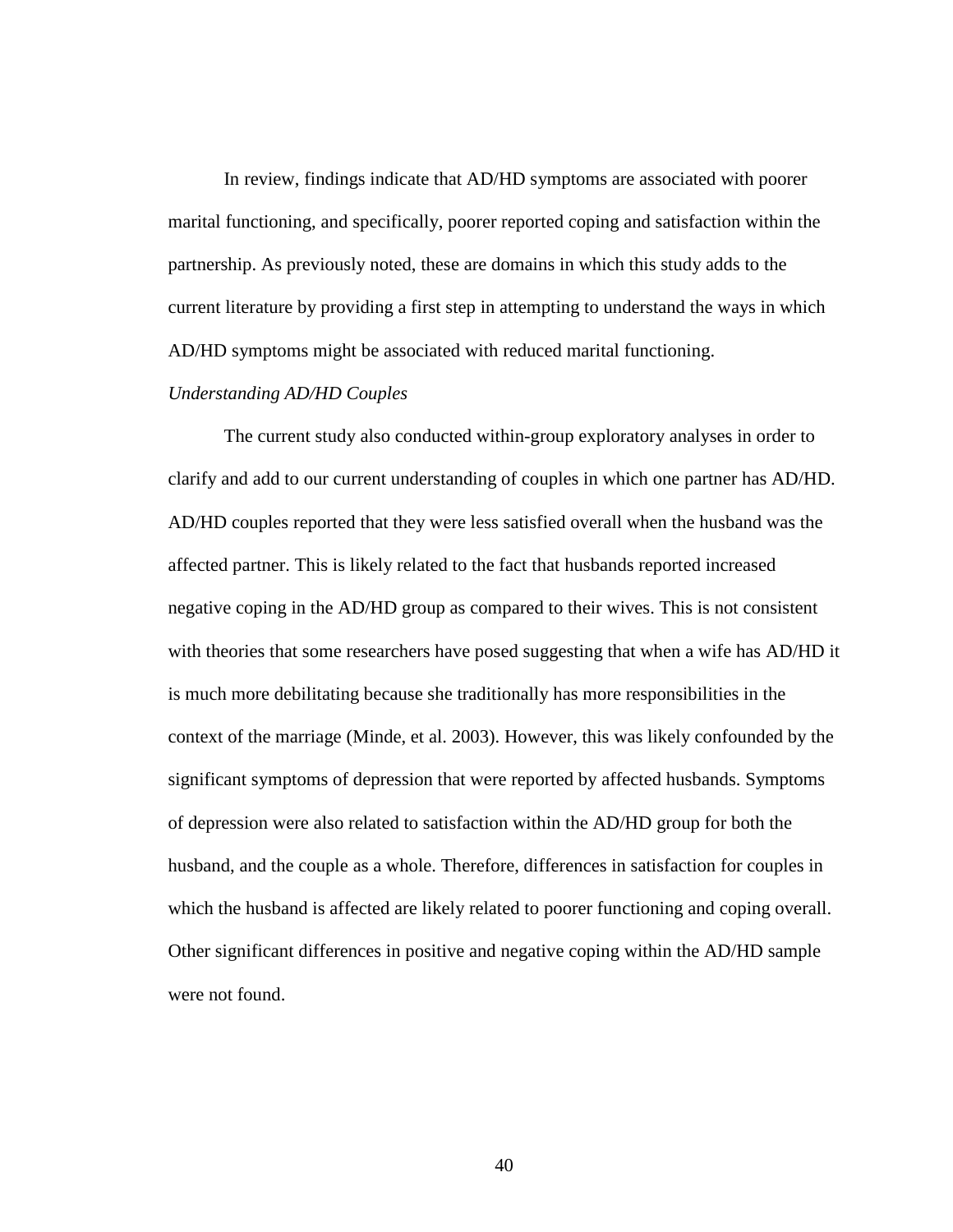#### *Limitations*

 The most significant limitation of this study is its small sample size. This likely limited power and restricted the ability to detect significant differences and relations. However, it is important to note that, despite restrictions imposed by small sample size, significant relationships were consistently detected between AD/HD, poorer coping and poorer marital satisfaction. Small sample size also limits the generalizability of the findings. In particular, lack of a representative sample may reduce external validity. However, it is promising that both means for satisfaction, and percent of couple's that fell in the distressed range, were in line with previous findings (Eakin, et al. 2004).

A second limitation, related to small sample size, involves use of couple composites to evaluate satisfaction and coping in couples. While this is a statistically acceptable approach, there are much more sophisticated analyses that would allow us to maintain separate reports from each partner and reduce the potential loss of important information. However, our sample size did not provide the power necessary to use hierarchical linear modeling (HLM) or similar statistical procedures. Furthermore, a larger sample would afford the opportunity to include and assess the way in which comorbid symptoms impact the relationship between AD/HD and marital functioning. Although significant differences were found in BDI across groups, the current study could not evaluate these differences further due to low power. In spite of these limitations, this study provided a unique and important first step in understanding the relationship between AD/HD and marital satisfaction and coping.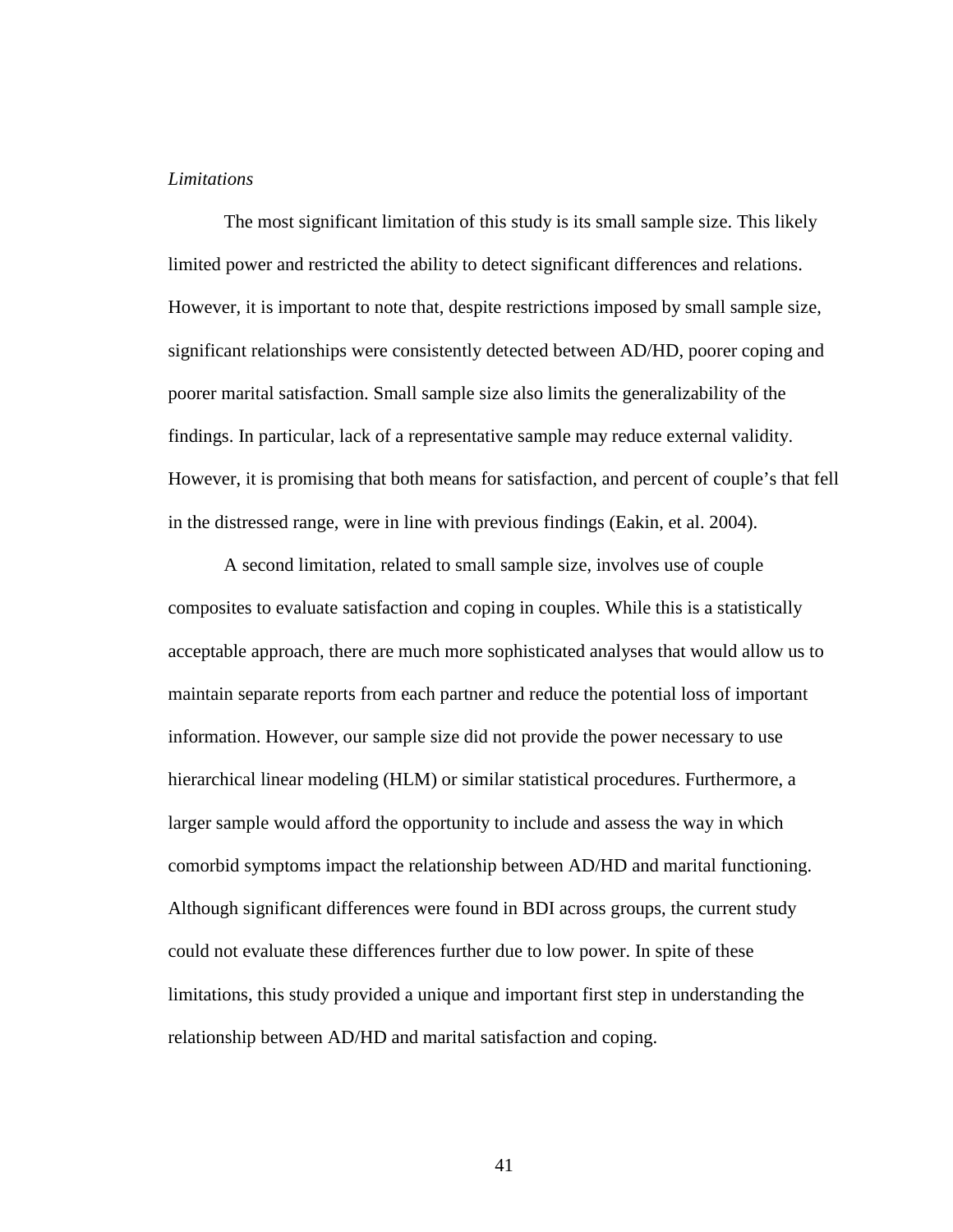Our findings are also limited by the self-report nature of the data, although, this is a common weakness in the field. However, this study attempted to address this concern by gathering other-report data from each participant's spouse and using it to confirm diagnostic status. In the future, observational data may be particularly useful in understanding dyadic processes in the context of AD/HD.

Similarly, while the method of diagnosis in this study was fairly rigorous, it was limited by the current lack of adult AD/HD assessment tools in the field. As the field progresses, it is critical that assessments specifically designed to target adult AD/HD symptoms, and normed on the adult population, are established.

Finally, it remains unclear if the relationship between AD/HD and poorer marital coping and satisfaction reflects a unique relationship with AD/HD symptomatology as opposed to the relationship between general psychopathology and reduced marital functioning. There are several ways in which AD/HD may be uniquely related to poorer satisfaction, including the chronicity of the symptoms, and the fact that symptoms often reduce the ability of the affected spouse to take on household or family responsibilities. However, future literature should determine the extent to which marital impairment is uniquely related to symptoms of AD/HD as compared to other forms of psychopathology. *Summary and Future Directions* 

 In summary, results suggest that couples in which one partner has AD/HD report poorer coping and poorer satisfaction as compared to control couples. Furthermore, these differences seem to be clinically meaningful when evaluated using cut points developed by the authors of each measure (Spanier, 1986; Bodenmann, 2000). Finally, the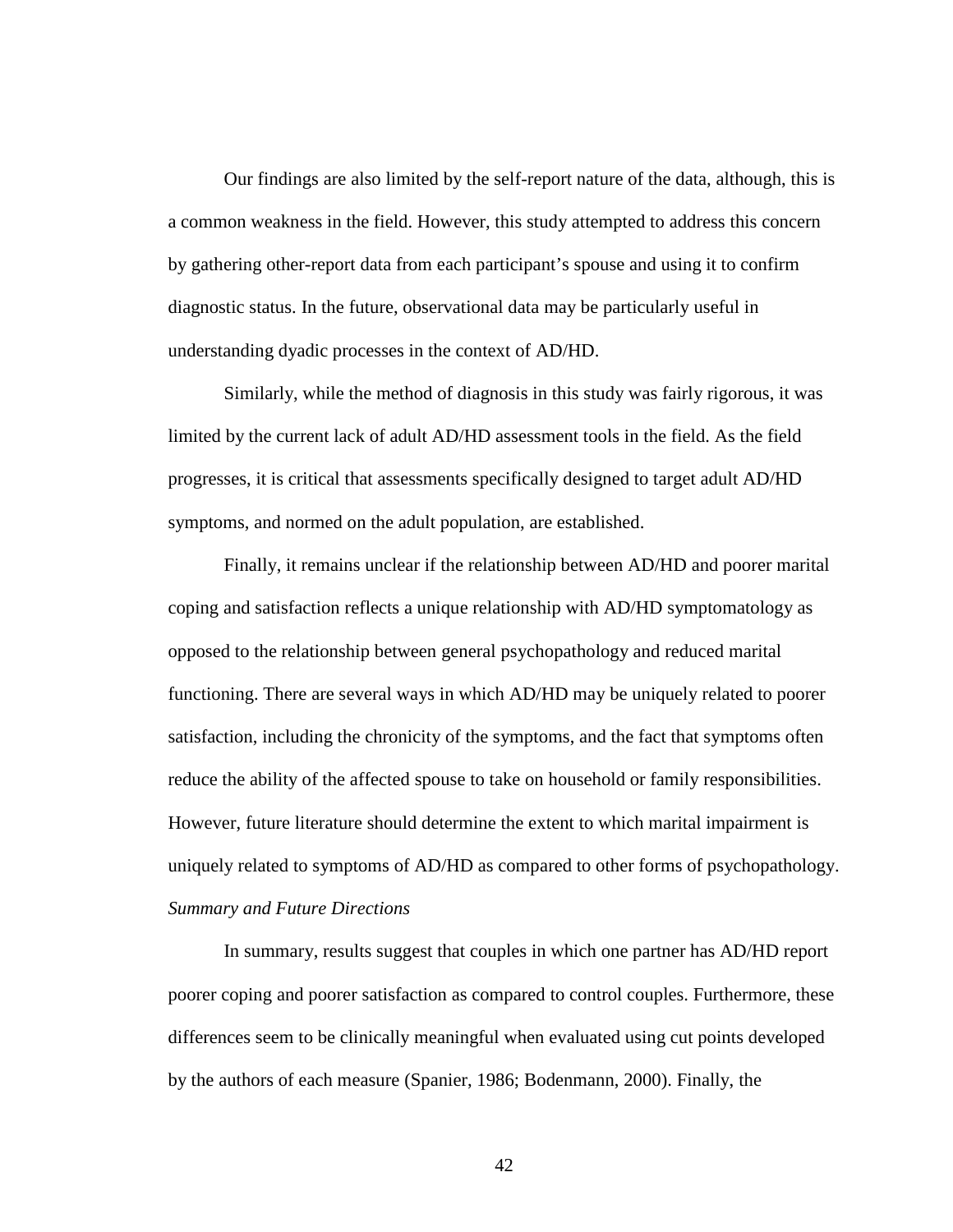relationship between AD/HD and satisfaction was not mediated by dyadic coping. Therefore, results indicate that while dyadic coping processes are associated with satisfaction, AD/HD symptoms are associated with satisfaction uniquely or through additional mediators.

 Within the AD/HD group there were also several important trends. Specifically, husbands reported poorer coping and higher rates of depression, particularly when they were the affected partner. Furthermore, their symptoms of depression were associated with poorer satisfaction for both the husband, and the couple as a whole. Therefore, this highlights the importance of including comorbid conditions in research as we expand the literature on AD/HD and marital functioning.

 Although there are several limitations of the current study, including the small sample size and self-report nature of the data, the findings represent a unique and important contribution to our current understanding of the way in which AD/HD symptoms impact processes within a relationship. They also provide us with future directions in both clinical and research domains. Specifically, given that AD/HD couples report significant impairment in their marital relationships, treatment for adults with AD/HD may include behavior modification and communication training in the context of the relationship, as well as other therapeutic interventions aimed at improving couple functioning and satisfaction. Furthermore, findings highlight the importance of attending to comorbid disorders in an academic and clinical setting, as this research corroborates the high level of comorbidity found in AD/HD samples.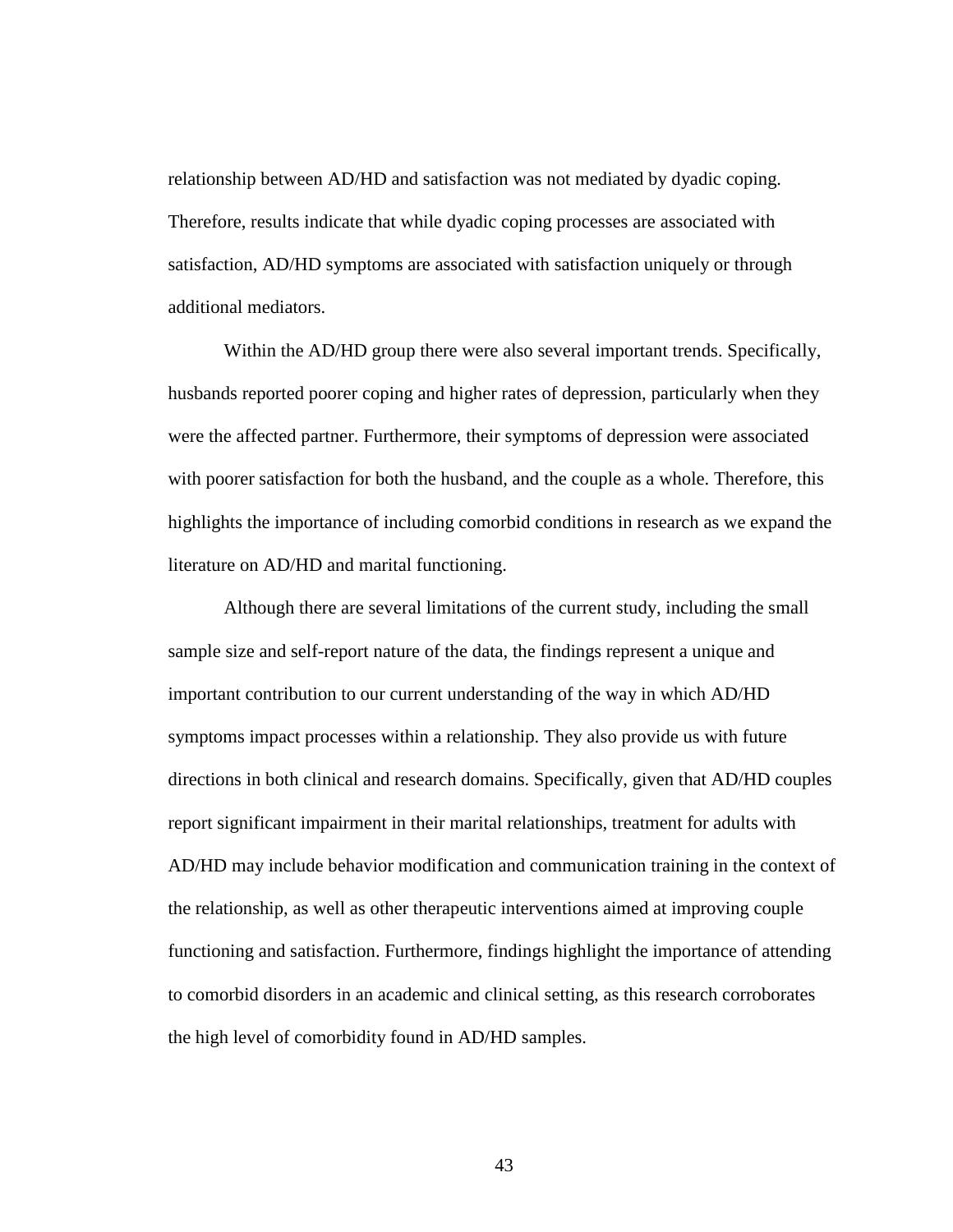Future research in this area should continue to elucidate the pathways through which AD/HD impacts marital processes. Furthermore, it should do so using larger samples and statistical analyses that can accommodate nested data, as well as evaluate comorbidity and the impact it has on marital functioning. It may also be very useful for future research to include observation of couples. Observation has long been the preferred method for collecting data in marital research (Bradbury, Fincham & Beach, 2000). Although it is both difficult and time consuming, observational data may provide a way to observe the way in which AD/HD symptoms interfere with couple processes directly. Finally, data highlight the importance of including assessment of comorbid symptoms in future research. These data do seem to impact results, and therefore, it is important that we understand the way in which they interact with and exacerbate the expression of AD/HD symptoms within a marriage.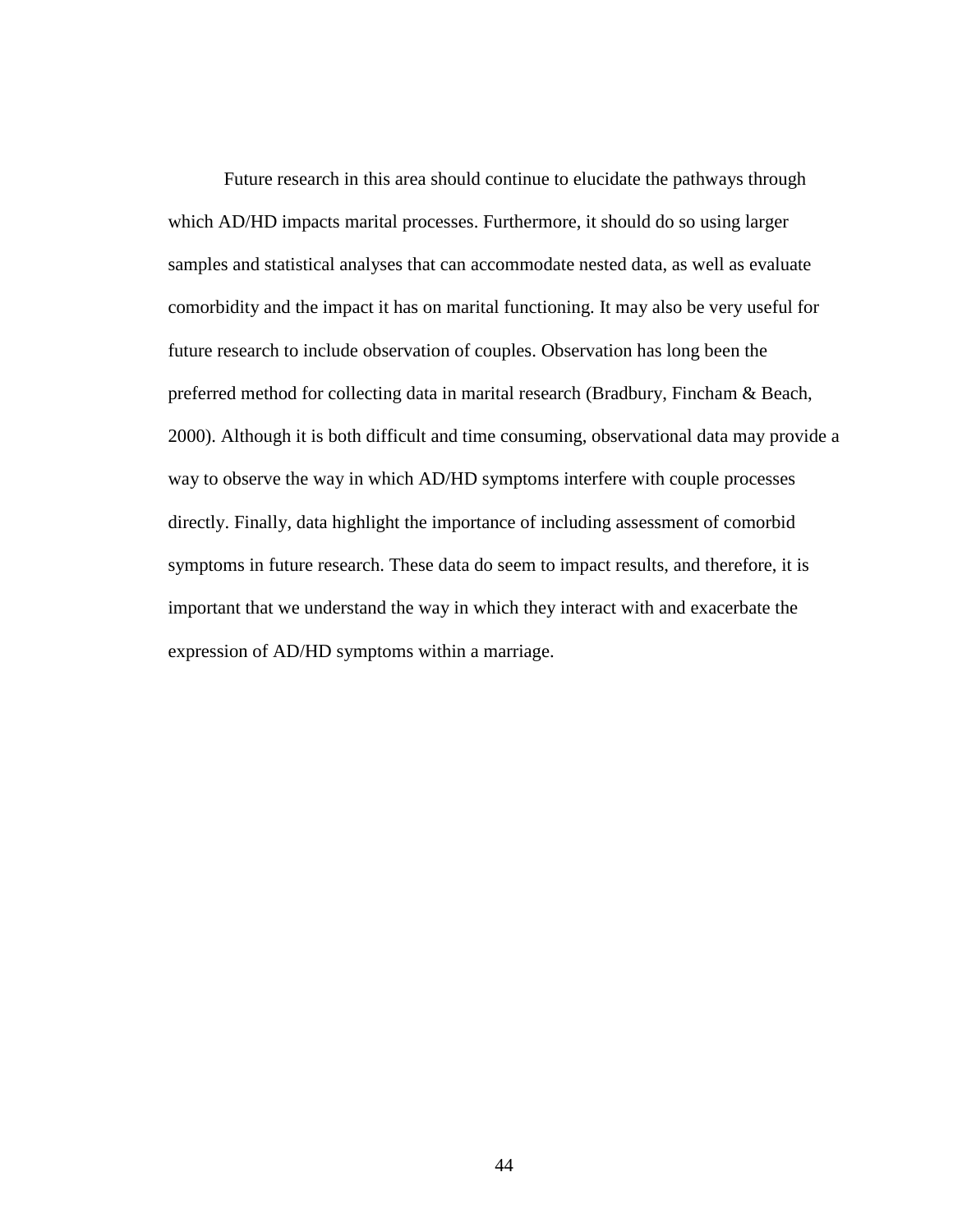#### REFERENCES

- Abidin, R. R. (1988). *Parenting Alliance Inventory*. Unpublished scale, University of Virginia, Charlottesville.
- Abidin, R. R., & Brunner, J. F. (1995). Development of a parenting alliance inventory. *Journal of Clinical Child Psychology, 24* (1), 31-40.
- American Psychiatric Association. (2000). *Diagnostic and statistical manual of mental disorders* (4th ed., Text rev.). Washington, DC: Author.
- Badr, H. (2004). Coping in marital dyads: A contextual perspective on the role of gender and health. *Personal Relationships*, *11*, 197–211.
- Barkley, R. A. (1997). Behavioral inhibitions, sustained attention, and executive functions: Constructing a unifying theory of AD/HD. *Psychological Bulletin, 121*, 65-94.
- Barkley, R. A. (2003). Attention-deficit/hyperactivity disorder. In E.J. Mash & R. A. Barkley (Eds.), *Child psychopathology* (2nd ed.*,* pp. 75-143). New York, NY, US: Guilford Press.
- Barkley, R. A. (2006). *Attention-deficit hyperactivity disorder: A handbook for diagnosis*  and treatment (3<sup>rd</sup> ed.). New York, NY: Guildford Press.
- Barkley, R. A. Anastopoulos, A. D., Guevremont, D. G., & Fletcher, K. F. (1992). Adolescents with attention deficit hyperactivity disorder: Mother-adolescent interactions, family beliefs and conflicts, and maternal psychopathology. *Journal of Abnormal Child Psychology, 20*, 263-288.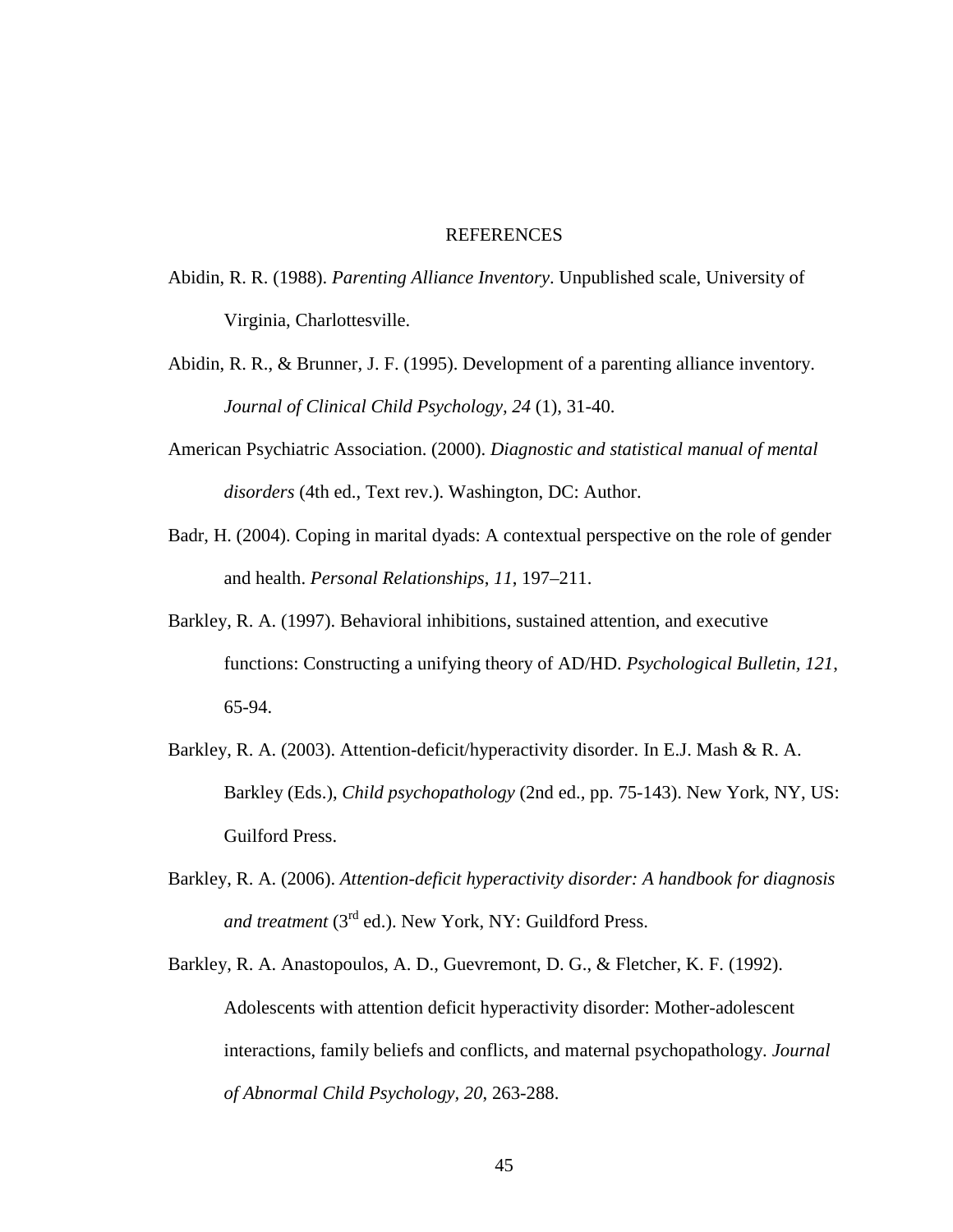- Barkley, R. A., Fisher, M., Edelbrock, C. S. & Smallish, L. (1990). The adolescent outcome of hyperactive children diagnosed by research criteria: I. an 8 year prospective follow-up study. *Journal of the American Academy of Child and Adolescent Psychiatry, 29,* 546-557.
- Barkley, R. A., Murphy, K., & Kwasnik, D. (1996). Psychological adjustment and adaptive impairments in young adults with ADHD. *Journal of Attention Disorder*, *1*, 41–54.
- Baron, R. M., & Kenny, D. A. (1986). The moderator–mediator variable distinction in social psychological research: Conceptual, strategic, and statistical considerations. *Journal of Personality and Social Psychology, 51*, 1173–1182.
- Beck, A. X, Epstein, N., Brown, G., & Steer, R. A. (1988). An inventory for measuring clinical anxiety: Psychometric properties. *Journal of Consulting and Clinical Psychology, 56*, 893-897.
- Beck, A. X, & Steer, R. A. (1990). *Manual for the Beck Anxiety Inventory*. San Antonio, TX: Psychological Corporation.
- Beck, A.T., Steer, R.A., & Garbin, M.G. (1988). Psychometric properties of the Beck Depression Inventory: Twenty-five years of evaluation. *Clinical Psychology Review, 8*, 77–100.
- Befera, M., & Barkley, R.A. (1984). Hyperactive and normal girls and boys: Motherchild interaction, parent psychiatric status and child psychopathology. *Journal of Child Psychology and Psychiatry, 26*, 439-452.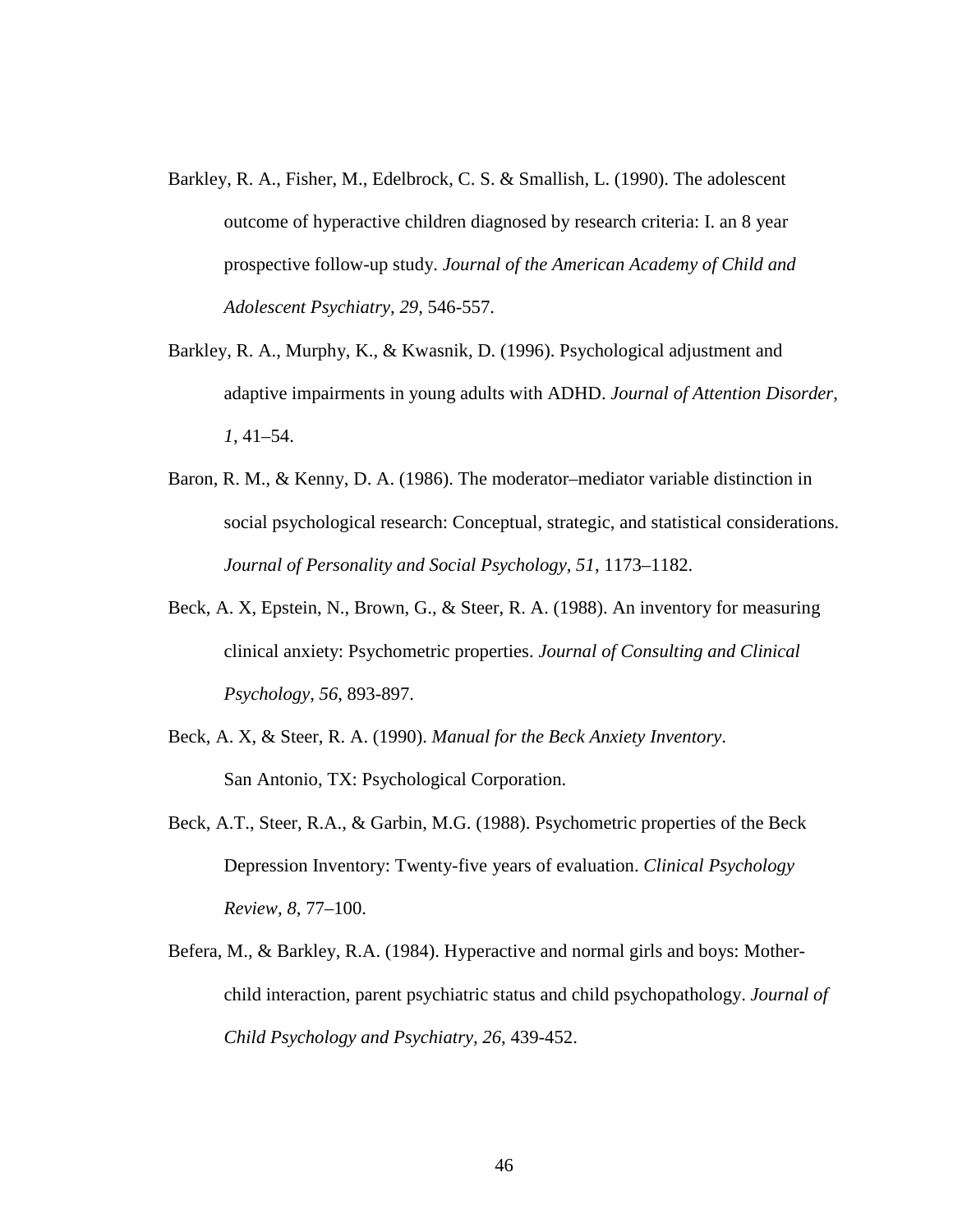Biederman, J. (2004). Impact of comorbidity in adults with attention-deficit/hyperactivity disorder. *Journal of Clinical Psychiatry, 65*(Suppl.3), 3-7.

Biederman, J., Faraone, S.V., Keenan, K., Benjamin, J., Krifcher, B., Jellinek, M.S., et al. **(**1992). Further evidence for family-genetic risk factors in attention deficit hyperactivity disorder: Patterns of comorbidity in probands and relatives in psychiatrically and pediatrically referred samples. *Archives of General Psychiatry, 49*, 728-738.

- Biederman, J., Faroane, S. V., Mick, E., Spencer, T., Wilens, T., Kiely, K., et al. (1995). High risk for attention deficit hyperactivity disorder among children of parents with childhood onset of the disorder: A pilot study. *American Journal of Psychiatry, 152*, 431-435.
- Biederman, J, Faroane, S. V., Spencer, T., Wilens, T., Norman, D., Lapey, K. A., et al. (1993). Patterns of psychiatric comorbidity, cognition, and psychosocial functioning in adults with Attention Deficit Hyperactivity Disorder. *American Journal of Psychiatry, 150*, 1792–1798.
- Bodenmann, G. (1995). A systemic-transactional conceptualization of stress and coping in couples. *Swiss Journal of Psychology, 54,* 34-49.

Bodenmann, G. (2005). Dyadic coping and its significance for marital functioning. In T. Revenson, K. Kayser, & G. Bodenmann (Eds.), *Couples coping with stress: Emerging perspectives on dyadic coping* (pp. 33–50). Washington, DC: American Psychological Association.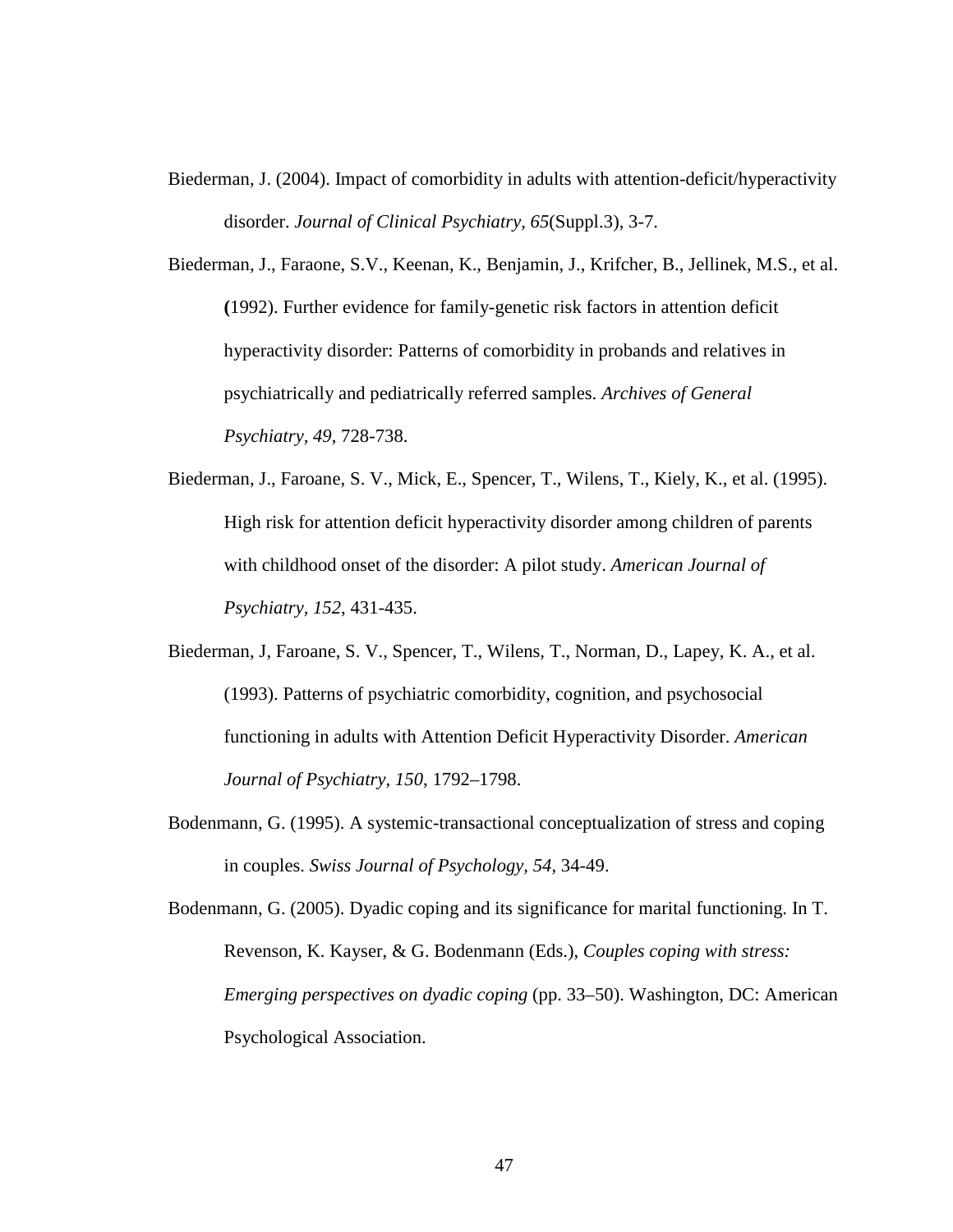- Bodenmann, G. (2000). *Stress und Coping bei Paaren*. [Stress and coping in couples]. Göttingen, Germany: Hogrefe.
- Bodenmann, G. (2007). *Dyadic Coping Inventory (DCI). Testmanual* . Bern, Göttigen: Huber & Hogrefe Tests.
- Bodenmann, G., & Cina, A. (2005). Stress and coping among stable-satisfied, stabledistressed and separated/divorced swiss couples: A 5-year prospective longitudinal study. *Divorce and Remarriage, 44,* 71-89.
- Bodenmann, G., Pihet, S., & Kayser, K. (2006). The relationship between dyadic coping and marital quality: A 2-year longitudinal Study. *Journal of Family Psychology, 20*, 485-493.
- Bradbury, T. N., Fincham, F. D., & Beach, S. R. H. (2000). Research on the Nature and Determinants of Marital Satisfaction: A Decade in Review*. Journal of Marriage and Family*, 62 (4), 964 – 980.
- Brown, T.E. (2005), *Attention Deficit Disorder: The Unfocused Mind in Children and Adults.* New Haven, CT: Yale University Press
- Clark, D.A., Steer, R.A., & Beck, A.T. (1994). Common and Specific Dimensions of Self-Reported Anxiety and Depression: Implications for the Cognitive and Tripartite Models. *Journal of Abnormal Psychology, 103*, 645-654.
- Conners, C. K., Erhardt, D., Epstein, J. N., Parker, J. D. A., Sitarenios, G., & Sparrow, E. (1999). Self-ratings of ADHD symptoms in adults: I. Factor structure and normative data, Journal of Attention Disorders, 3, 141-152.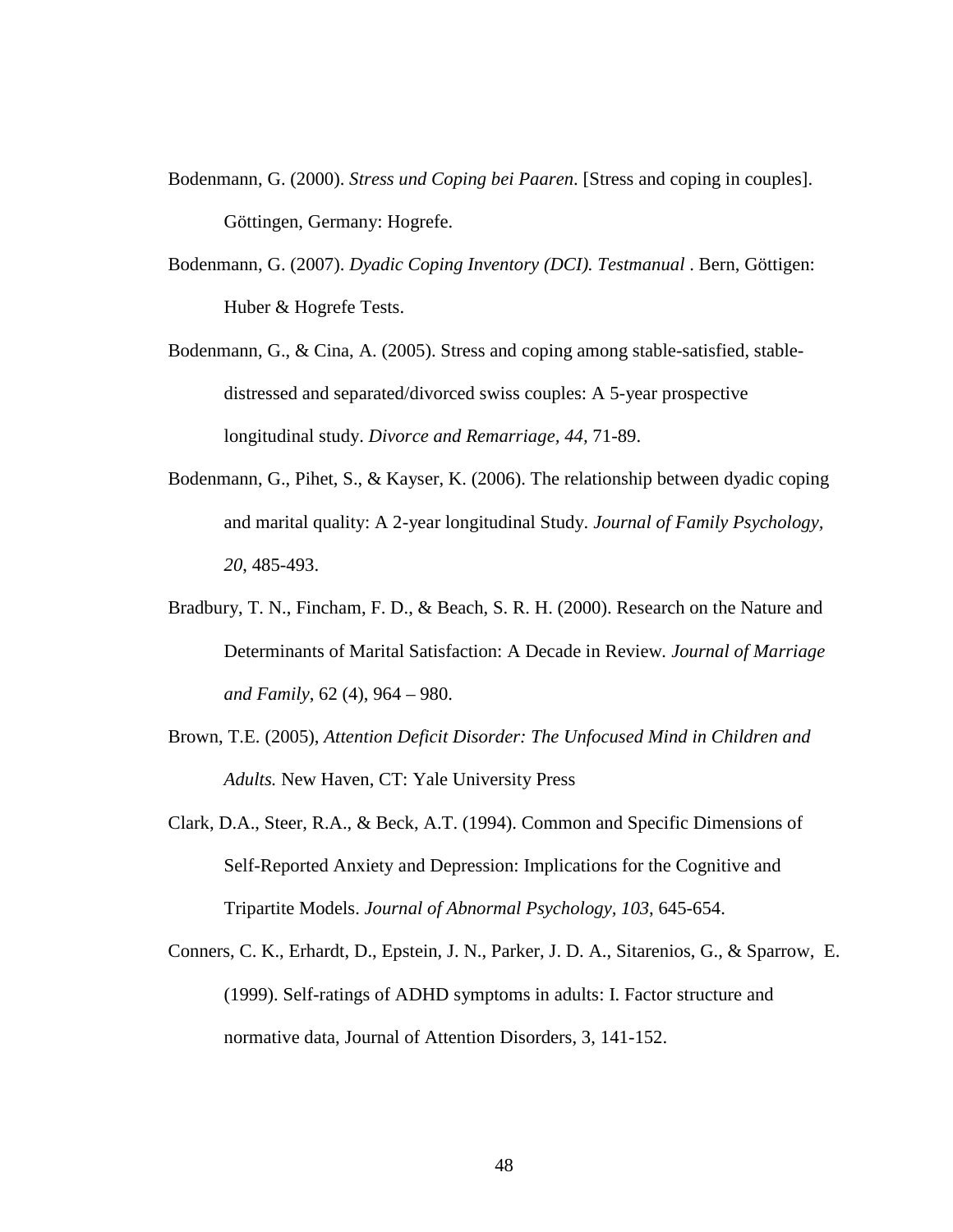- Conners, C. K., Erhardt, D., & Sparrow, E. (1999). *Conners' Adult ADHD Rating Scales (CAARS)*. North Tonawanda, New York: Multi-Health Systems.
- Cooke, D. J., Michie, C. (1997). An item response theory analysis of the Hare Psychopathy Checklist-Revised. *Psychological Assessment, 9*, 3-14.
- Coyne, J. C., & Smith, D. A. F. (1991). Couples coping with a myocardial infection: A contextual perspective on wives' distress. *Journal of Personality and Social Psychology, 61*, 404-412.
- Crouter, A. C., Bumpus, M. F., Head, M. R., & McHale, S. M. (2001). Implications of overwork and overload for the quality of men's family relationships. *Journal of Marriage and the Family*, *63*, 404–416.
- Cunningham, C. E. & Boyle, M. H. (2002). Preschoolers at risk for attention-deficit hyperactivity disorder and oppositional defiant disorder: Family, parenting and behavioral correlates. *Journal of Abnormal Child Psychology, 15*, 555-569.
- Cunningham, C. E., Benness B. B., & Siegel, L. S. (1988). Family functioning, time allocation, and parental depression in the families of normal and ADDH children. *Journal of Clinical Child Psychology, 17,* 169-177.
- Dehle, C., Larsen, D., & Landers, J. E. (2001). Social support in marriage. *American Journal of Family Therapy*, *29*, 307–324.
- Dennis, M. L., Scott, C. K., Lennox, R., Funk, R., & McDermeit, M. A. Under review. The dimensional structure of psychopathology symptoms among people entering substance abuse treatment: A meta-analytic validation of the mixed measurement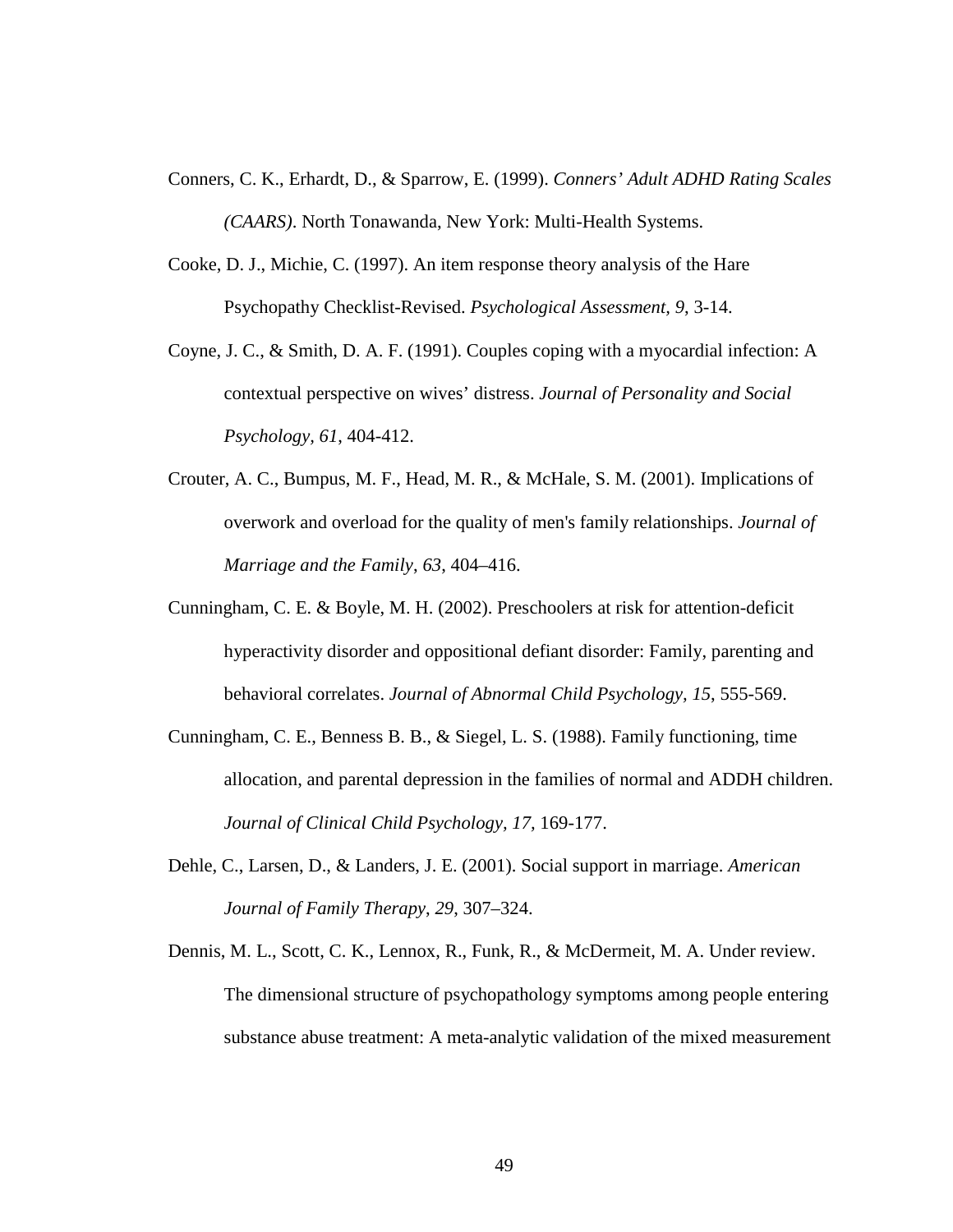model in the global appraisal of individual needs (GAIN). *Psychological Assessment*.

- Dixon, E. B. (1995). Impact of adult ADD on the family. In K. Nadeau (Ed), *A comprehensive guide to attention deficit disorder in adults: Research, diagnosis, and treatment* (pp. 236–259). New York: Bruner/Mazel.
- DuPaul, G.J., Power, T.J., Anastopoulos, A.D., & Reid, R. (1998). *ADHD Rating Scale-IV: Checklists, norms and clinical interpretation.* New York: Guilford.
- Eakin, L., Minde, K., Hechtman, L., Ochs, E., Krane, E., Bouffard, R., et al. (2004).The marital and family functioning of adults with ADHD and their spouses. Journal of Attention Disorders, 8(1), 1-10.
- Erford, B. T. (1998). Technical analysis of father responses to the Disruptive Behavior Rating Scale-Parent Version (DBRS-P). *Measurement and Evaluation in Counseling and Development, 30*, 199-210.
- Frazier, T. W., Demaree, H. A., & Youngstrom, E. A. (2004). Meta-analysis of intellectual and neuropsychological test performance in attentiondeficit/hyperactivity disorder. *Neuropsychology*, *18*, 543–555.
- Gottman, J. M., & Notarius, C. I. (2002). Marital research in the  $20<sup>th</sup>$  century and a research agenda for the 21st century. *Family Process,* 41, 159–197.
- Guevremont, D. C., & Dumas, M. C. (1994). Peer relationship problems and disruptive behaviour disorders, *Journal of Emotional and Behavioural Disorders, 2*, pp. 164- 172.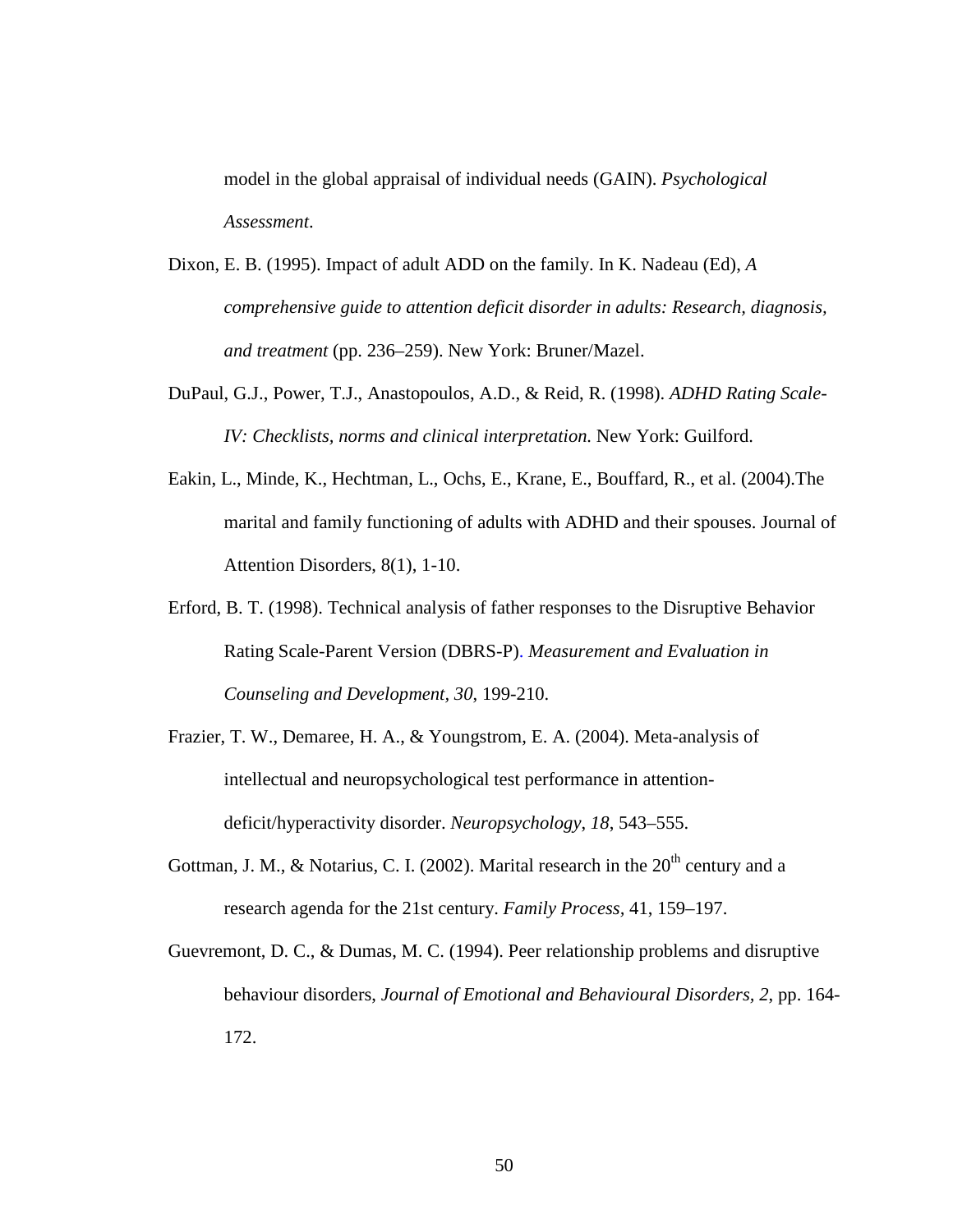- Hallowell, E.M. (1995). Psychotherapy of adult attention deficit disorder. In K. Nadeau (Ed.), *A comprehensive guide to attention deficit disorder in adults: Research, diagnosis, and treatment* (pp. 135-145). New York: Brunner/Mazel.
- Hare, R. D. (2003). *Hare Psychopathy Checklist—Revised (PCL-R), 2nd ed. Technical manual.* North Tonawanda, NY: Multi-Health Systems.
- **Hare**, R. D., Harpur, T. J., Hakstian, A. R., Forth, A. E., Hart S. D., & Newman, J. P. (1990). The revised Psychopathy Checklist: Reliability and factor structure. *Psychological Assessment, 2*, 338-341.
- Hopkins, J., Perlman, T., Hechtman, L., & Weiss, G. (1979). Cognitive style in adults originally diagnosed as hyperactives. *Journal of Child Psychology and Psychiatry, 20*, 209-216.
- Hughes, D. L., & Galinsky, E. (1994). Work experiences and marital interactions: Elaborating the complexity of work. *Journal of Organizational Behavior, 15*, 423-438.
- Jacobson, N. S., Follette, W. C., Revenstorf, D., Baucom, D. H., Hahlweg, K., Margolin, G. (2000). Variability in outcome and clinical significance of behavioral marital therapy: A reanalysis of outcome data (Reprint). *Prevention & Treatment*, 3, 1-13. (Original work published in 1983)

Johnston, C., & Mash, E. J. (2001). Families of children with attentiondeficit/hyperactivity disorder: Review and recommendations for future research. *Clinical Child and Family Psychology Review, 4,* 183-207.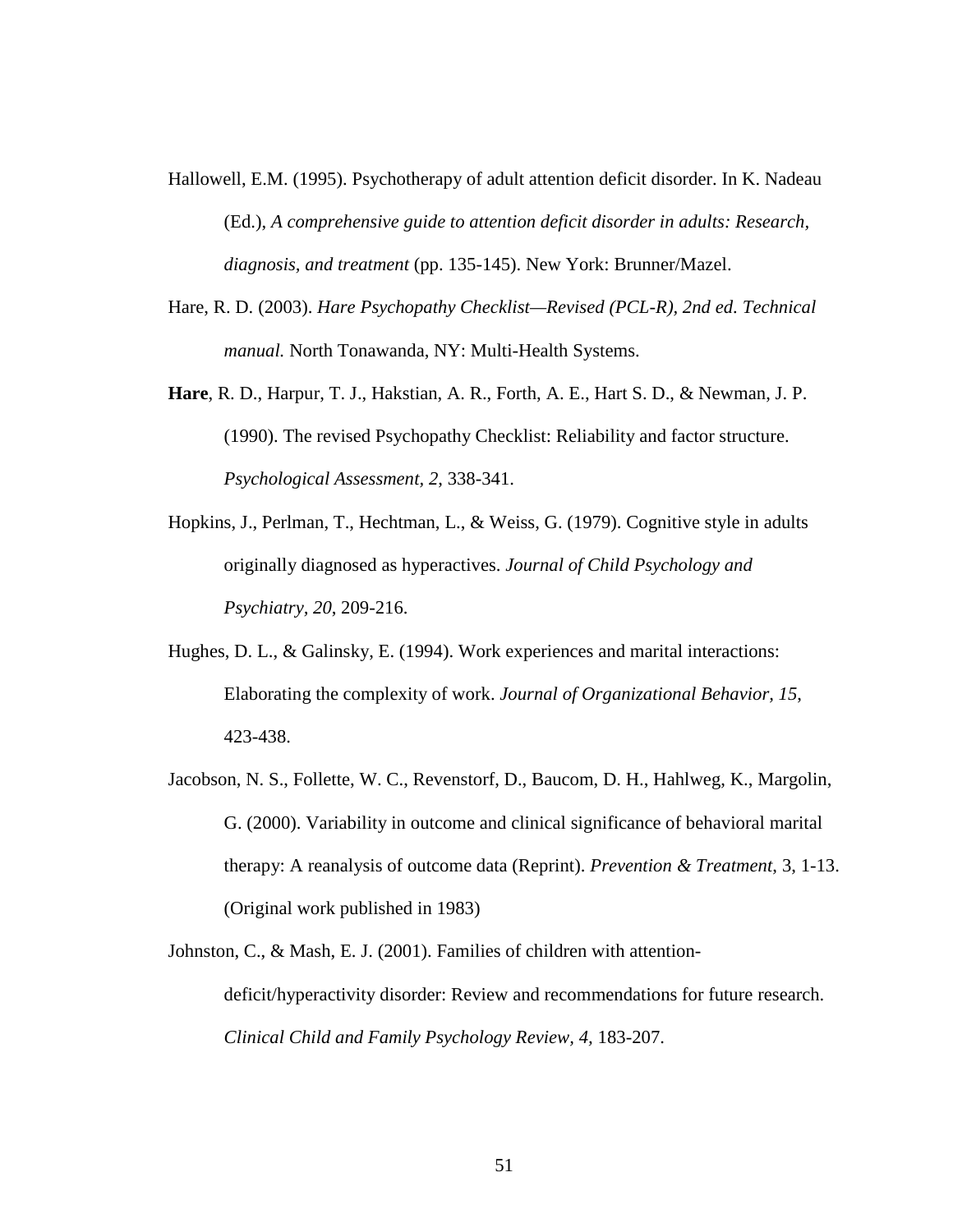Kessler, R. C., Adler, L., Ames, M., Barkley, R. A., Birnbaum, H., Greenberg, P.,

Johnston, J. A., Spencer, T., & Ustun, T. B. (2005). The prevalence and effects of adult attention deficit/hyperactivity disorder on work performance in a nationally representative sample of workers. *Journal of Occupational and Environmental Medicine, 47*, 565-572.

- Kolko, D. J., Loar, L. L., & Sturnick, D. (1990). Inpatient social-cognitive skills training groups with conduct disordered and attention deficit disordered children. *Journal of Child Psychology Psychiatry*, *31*, 737–748.
- Lahey, B. B., Piacentini, J. C., McBurnett, K., Stone, P., Hartdagen, S., Hynd, G. (1988). Psychopathology in the parents of children with conduct disorder and hyperactivity. *Journal of the American Academy of Child and Adolescent Psychiatry, 27,*163-170.
- Landau, S., & Moore, L. A. (1991). Social skill deficits in children with attention-deficit hyperactivity disorder. *School Psychology Review, 20*, 235–251.
- Larson, J. H., Wilson, S. M., & Beley, R. (1994). The impact of job insecurity on marital and family relationships. *Family Relations: Interdisciplinary Journal of Applied Family Studies*, *43*, 138–143.

Leimkuhler, E.M. (1995). Attention-deficit disorder in adults and adolescents: Cognitive, behavioral, and personality styles. In J.M. Ellison, C.S. Weinstein, & T. Hodel-Malinofsky (Eds.), *The psychotherapist's guide to neuropsychiatry: Diagnosis and treatment issues* (pp. 176-216). Washington, DC: American Psychiatric Press.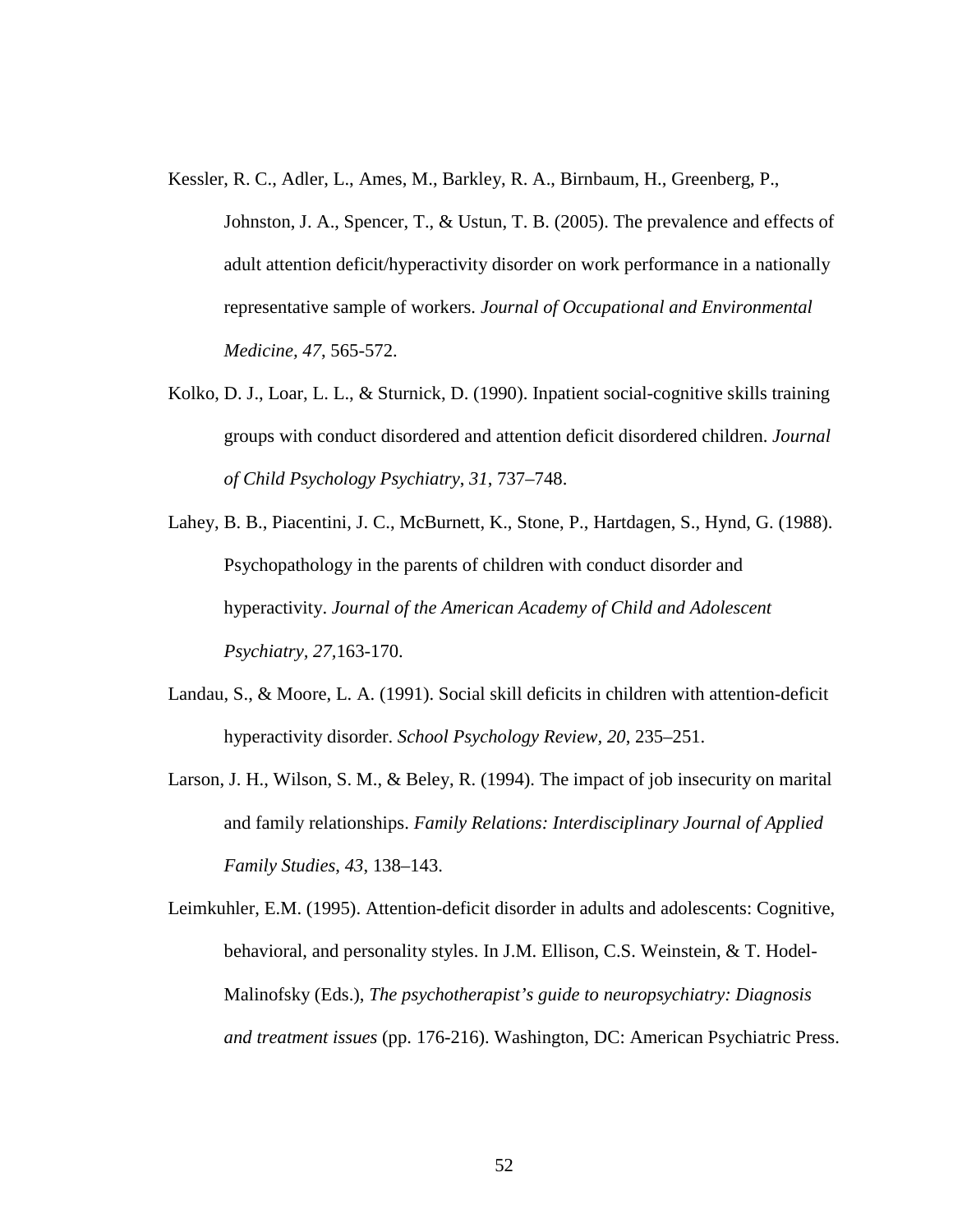- Mick, E., Faraone, S. V., & Biederman, J. (2004). Age-dependent expression of attentiondeficit/hyperactivity disorder symptoms. *Psychiatric Clinics of North America, 27,* 215–224.
- Millstein, R.B., Wilens, T.E., Biederman, J., & Spencer, T.J. (1997). Presenting ADHD symptoms and subtypes in clinically referred adults with ADHD. *Journal of Attention Disorders, 2*, 159-166.
- Minde, K., Eakin, L., Hechtman, L., Ochs, E., Bouffard, R., Greenfield, B. (2003). Psychosocial Functioning of Children and Spouses of Adults with ADHD. *Journal of Child Psychology and Psychiatry, 44*(4), 637-646.
- Montano, B. (2004). Diagnosis and treatment of ADHD in adults in primary care. *Journal of Clinical Psychiatry, 65,* 18–21.
- Murphy, K. R. (1995). Empowering the adult with ADD. In K. Nadeau (Ed.), *A comprehensive guide to attention deficit disorder in adults: Research, diagnosis, and treatment* (pp. 135–145). New York: Brunner/Mazel.
- Murphy, K., & Barkley, R. A. (1996). Attention deficit hyperactivity disorder adults: Comorbidities and adaptive impairments. *Comprehensive Psychiatry*, 37, 393- 401.
- Murphy, K., & Barkley, R. A., & Bush, T. (2002). Young adults with attention deficit hyperactivity disorder: Subtype differences in comorbidity, educational, and clinical history. *Journal of Nervous & Mental Disease, 190*, 147-157.
- Nadeau, K. G. (1996). *Adventures in fast forward: Life, love, and work for the ADD adult.* New York: Brunner/Mazel.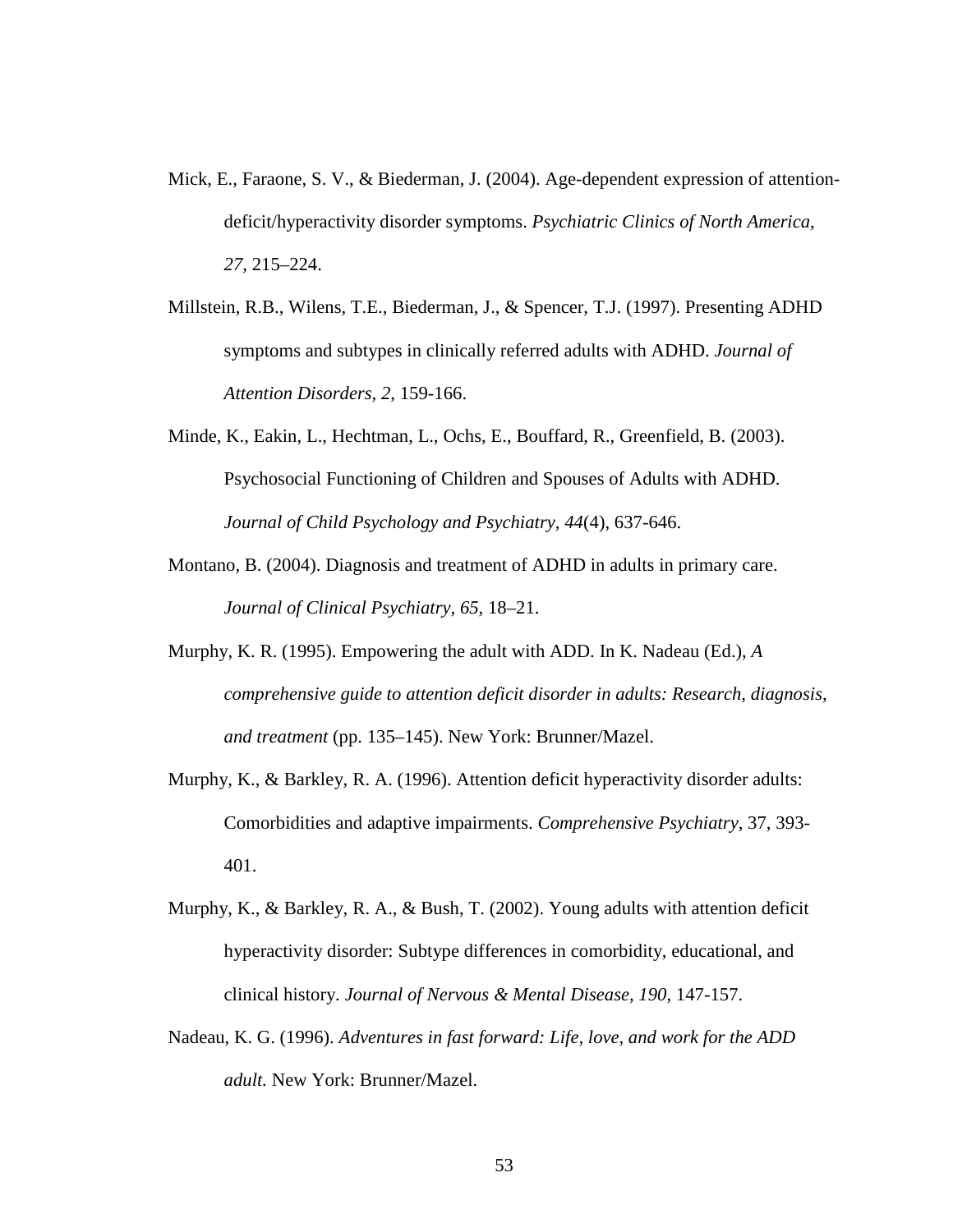- Neff, L. A., & Karney, B. R. (2004). How does context affect intimate relationships? Linking external stress and cognitive processes within marriage. *Personality and Social Psychology Bulletin*, *30*, 134–148.
- Nigg, J. T., John, O. P., Blaskey, L. G., Huang-Pollock, C. L., Willicut, E. G. Hinshaw, S. P., et al. (2002). Big five dimensions and ADHD symptoms: Links between personality traits and clinical symptoms. *Journal of Personality and Social Psychology, 83*, 451-469.
- Pauls, D.L. (1991). Genetic factors in the expression of attention-deficit hyperactivity disorder. *Journal of Child and Adolescent Psychopharmacology, 1*, 353-360.
- Pelham, W. E., & Bender, M. E. (1982). Peer relationships in hyperactive children: Description and treatment. *Advances in Learning and Behavioral Disabilities, 1*, 365-436.
- Ratey, J. J., Hallowell, E. M., & Miller, A. C. (1995). Relationship dilemmas for adults with ADD: The biology of intimacy. In K. Nadeau (Ed), *A comprehensive guide to Attention Deficit Disorder in adults: Research, diagnosis, and treatment* (pp. 218–235). New York: Bruner/Mazel.
- Repetti, R. L. (1989). Effects of daily workload on subsequent behavior during marital interaction: The roles of social withdrawal and spouse support. *Journal of Personality and Social Psychology*, *57*, 651–659.
- **Revenson**, T. A., Kayser, K., Bodenmann, G. (2005). Couples coping with stress: Emerging perspectives on dyadic coping. Washington, DC, US: American Psychological Association.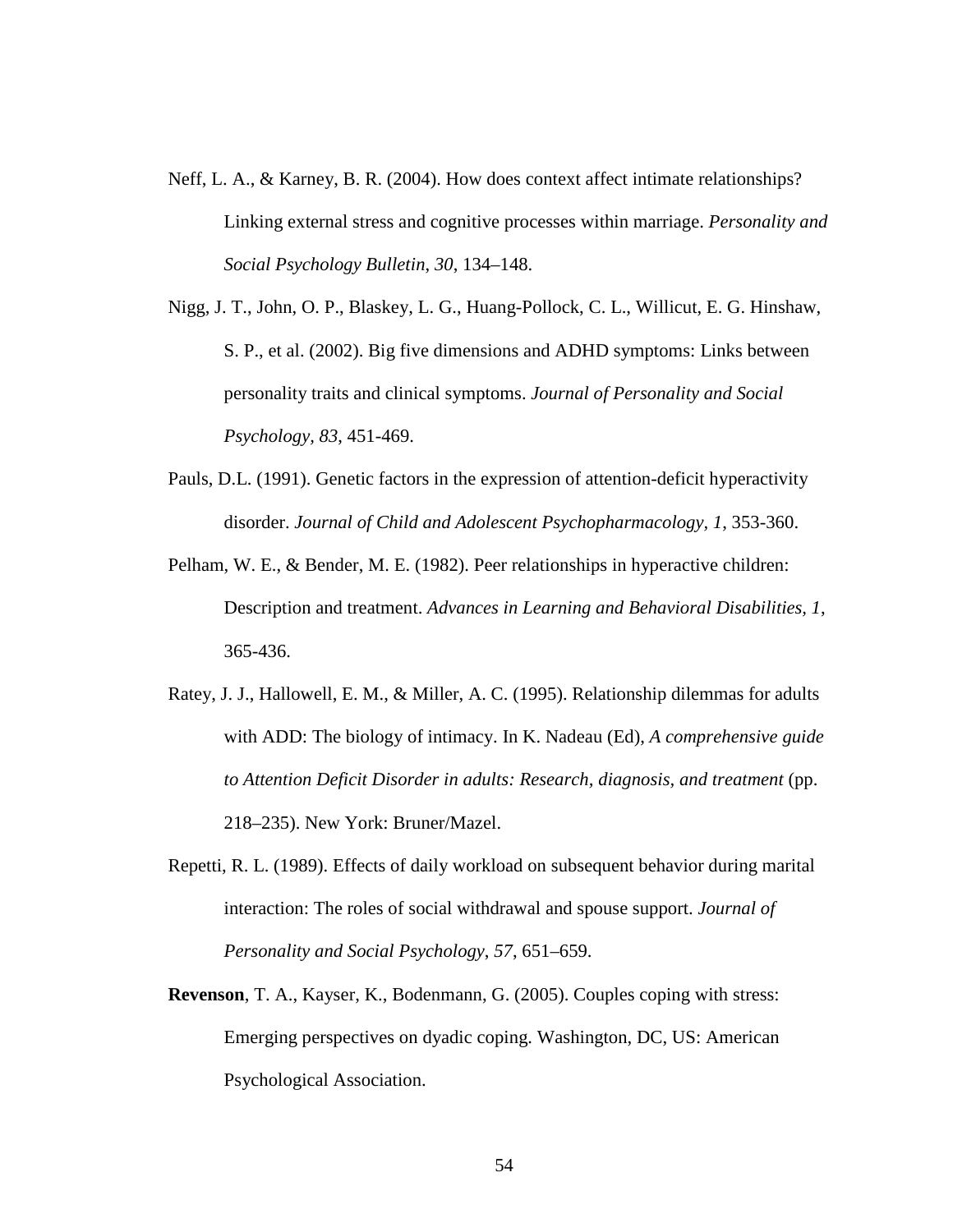- Rodrigues, A., Hall, J.H., & Fincham, F.D. (2006). What predicts divorce and relationship dissolution? In M.A. Fine & J.H. Harvey (Eds.), Handbook of Divorce and Relationship Dissolution. Hillsdale, NJ: Erlbaum.
- Schroeder, M. L., Schroeder, K. G., Hare, R. D. (1983). Generalizability of a checklist for assessment of psychopathy. *Journal of Consulting and Clinical Psychology, 51*, 511-516.
- Jasiukaitis, P. & Shane, P (2001). Discriminant Analysis with GAIN-I Psychological Indices Reproduces Staff Psychiatric Diagnoses in an Adolescent Substance Abusing Sample. Paper presented at the Persistent Effects of Treatment Study of Adolescents Analytic Cross-site Meeting, Washington, DC.
- Sharpley, C. F., & Cross, D. G. (1982). A psychometric evaluation of the Spanier Dyadic Adjustment Scale. *Journal of Marriage and the Family*, *44*, 739–741.
- Shaw-Zirt, B., Popali-Lehane, L., Chaplin, W., & Bergman, A., (2005). Adjustment, social skills, and self-esteem in college students with symptoms of ADHD. *Journal of Attention Disorders, 8*(3)*,* 109-120.
- Shekim, W., Asarnow, R.F., Hess, W., Zauche, K., & Wheeler, W. (1990). A clinical and demographic profile of a sample of adults with attention deficit hyperactivity disorder, residual state. *Comprehensive Psychiatry, 31*(5), 416-425.
- Slomkowski, C., Klein, R. G., & Mannuzza, S. (1995). Is self-esteem an important outcome in hyperactive children? *Journal of Abnormal Child Psychology, 23*, 303-15.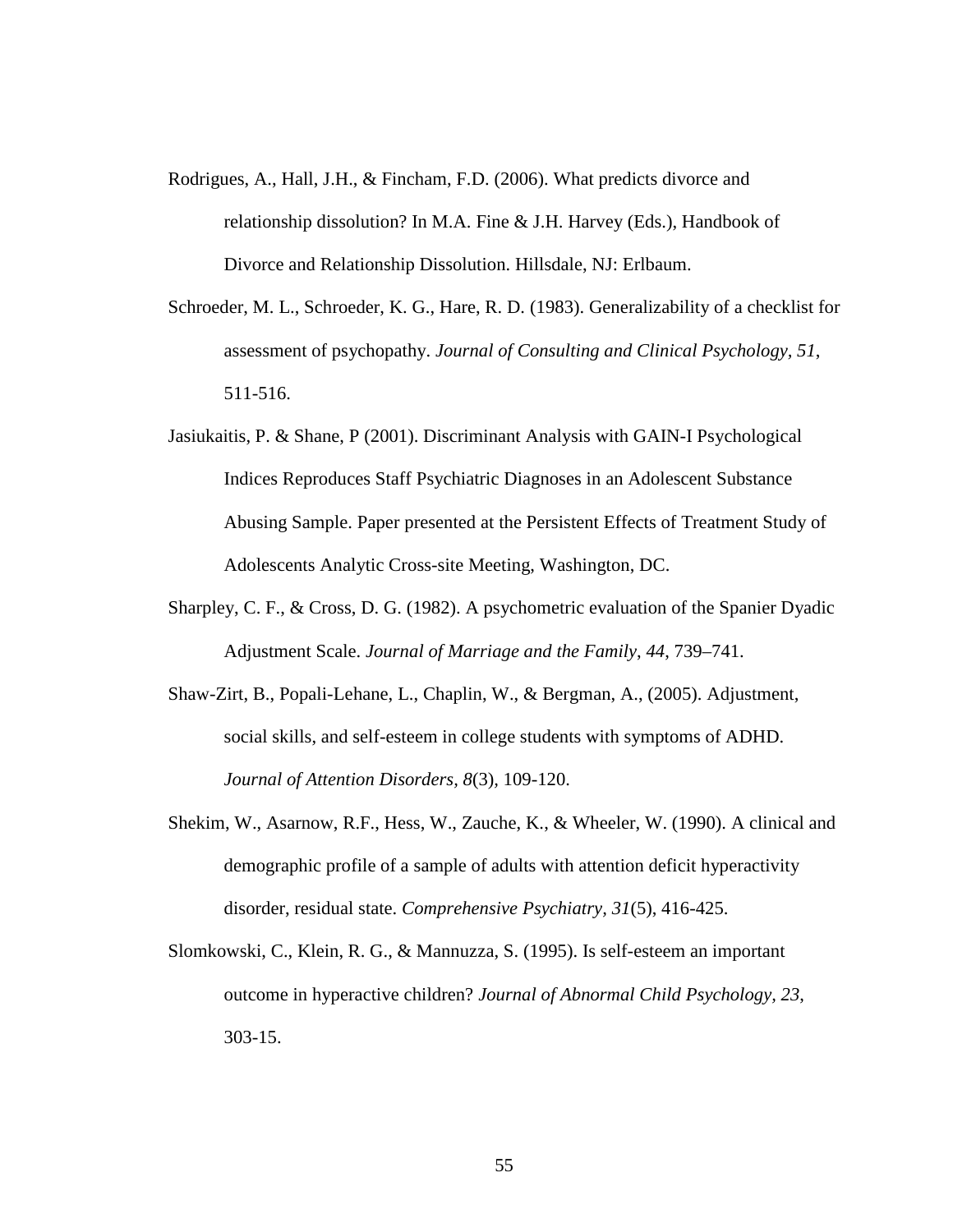- Smith, A. J., Brown, R. T., Bunke, V., Blount, R. L., & Christopherson, E. (2002). Psychosocial adjustment and peer competence of siblings of children with attention-deficit/hyperactivity disorder. *Journal of Attention Disorders, 5*, 165- 177.
- Spanier, G. B. (1976). Measuring dyadic adjustment: New scales for assessing the quality of marriage and similar dyads. *Journal of Marriage and the Family, 38*, 15-28.
- Story, L. B., & Bradbury, T. N. (2004). Understanding marriage and stress: Essential questions and challenges. *Clinical Psychology Review*, *23*, 1139–1162.
- Taylor, E. A., Sandberg, S., Thorley, G., & Giles, S. (1991). *The epidemiology of childhood hyperactivity.* London: Oxford University Press.
- Theriault, S. W., & Holmberg, D. (2001). Impulsive, but violent? Are components of the attention deficit-hyperactivity syndrome associated with aggression in relationships? *Violence Against Women, 7*, 1464-1489.
- Van der Oord, S., Van der Meulen, E. M., Prins, P. J. M., Oosterlaan, J., Buitelaar, J. K., & Emmelkamp, P. M. G. (2005) A psychometric evaluation of the social skills rating system in children with attention deficit hyperactivity disorder. *Behavior Research and Therapy, 43*, 733-746.
- Weiss, G., Hechtman, L.T., Milroy, T., & Perlman, T. (1985). Psychiatric status of hyperactives as adults: A controlled prospective 15-year follow up of 63 hyperactive children. *Journal of the American Academy of Child Psychiatry, 24*, 211-220.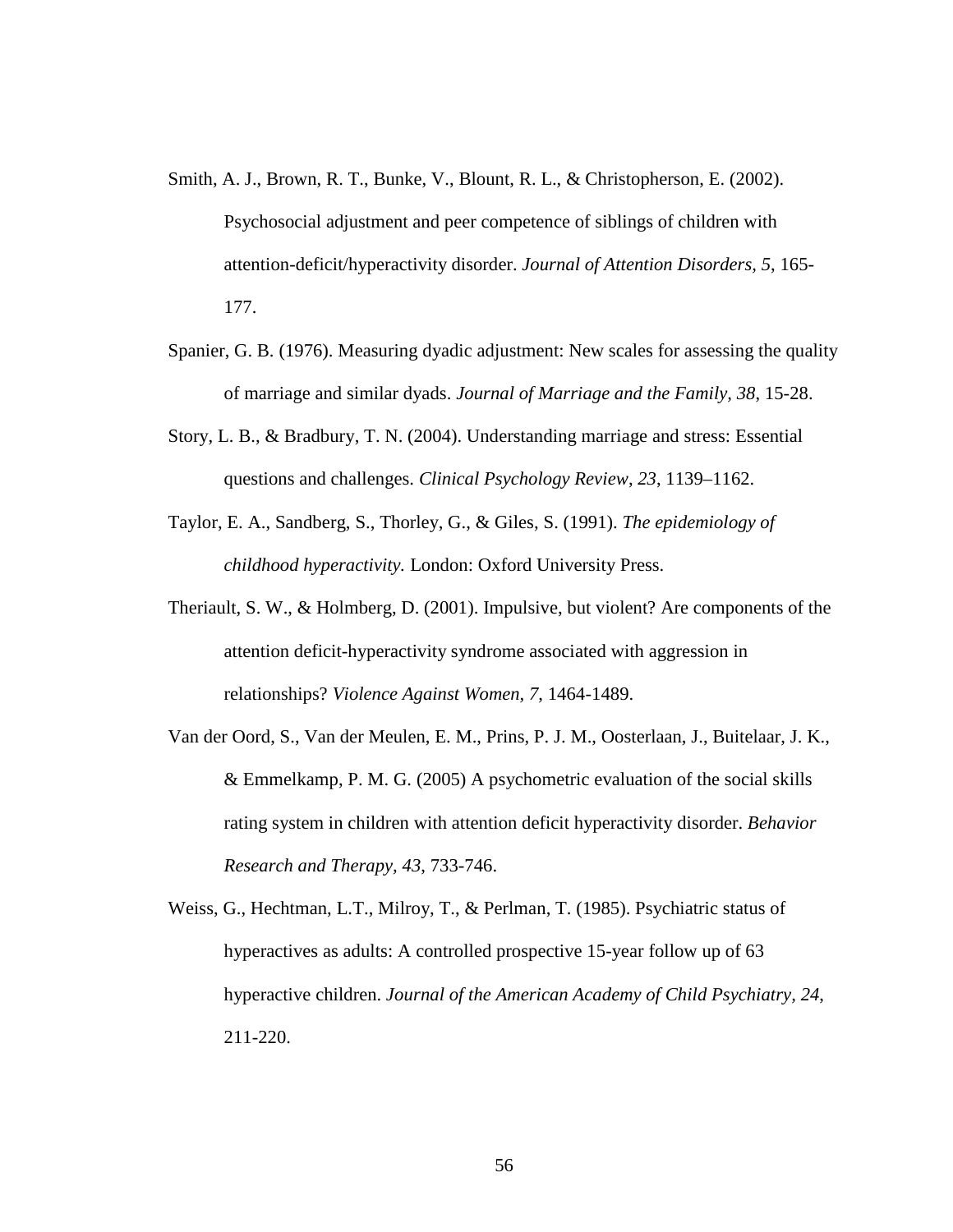- Weiss, G., & Hechtman, L. T. (1993). *Hyperactive children grown up: ADHD in children, adolescents, and adults* (2nd ed.). New York: Guilford.
- Weiss, M., Hechtman, L. T., & Weiss, G. (1999). *ADHD in adulthood: A guide to current theory, diagnosis, and treatment*. Baltimore: Johns Hopkins University Press.
- Wilens, T. E. (2004). Impact of ADHD and its treatment on substance abuse in adults. *Journal of Clinical Psychiatry, 65*, 38–45.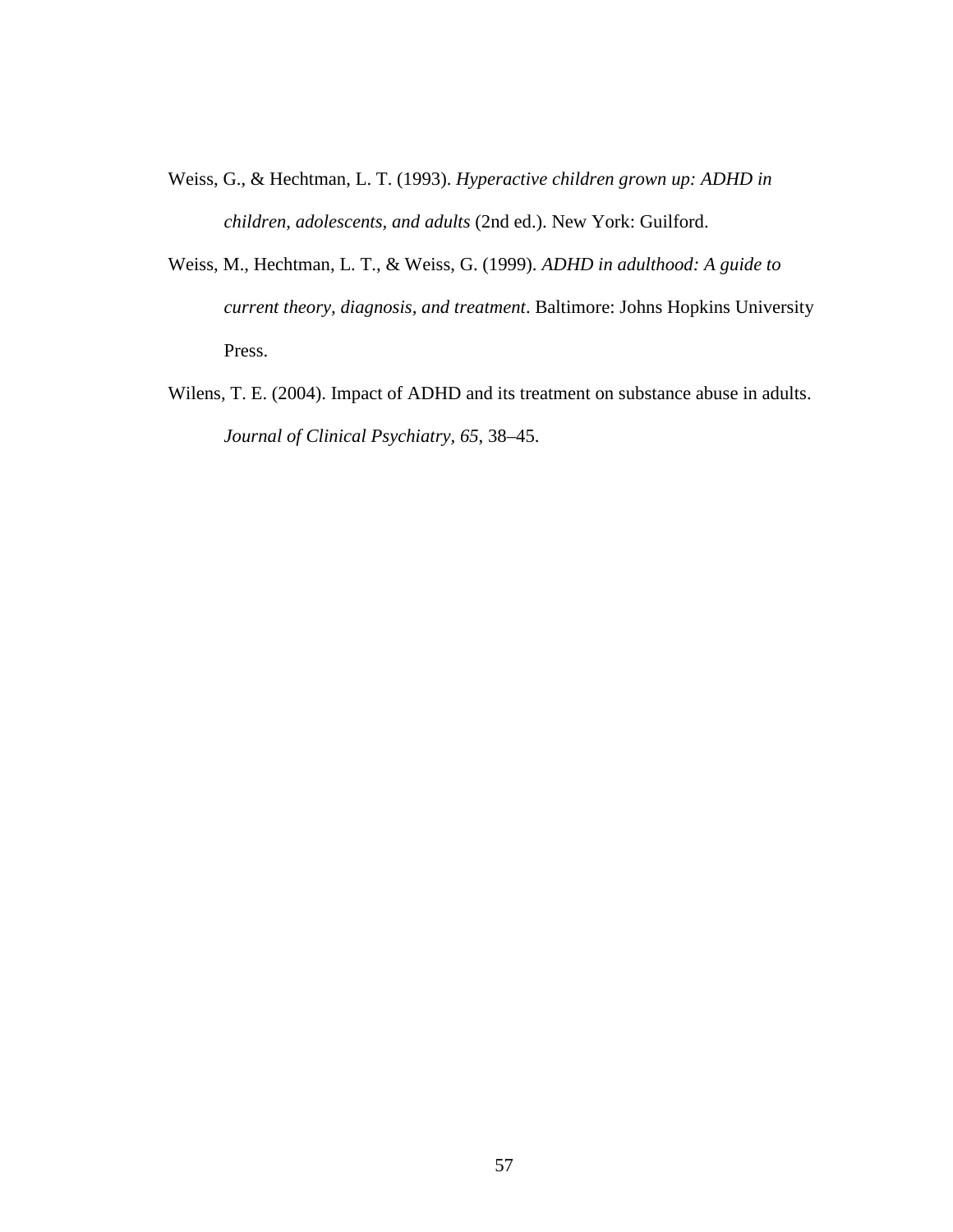## *Demographic Means, Standard Deviations (in Parentheses), and Percentages by Group*

| Group                         | Age            | <b>Ethnicity</b>              | <b>Income</b>                          | <b>Months</b><br><b>Married</b> | $\frac{6}{6}$<br><b>Remarried</b> | # Previous<br><b>Marriages</b> | # of<br><b>Children</b> | $%$ with<br><b>Diagnosed</b><br><b>Children</b> |
|-------------------------------|----------------|-------------------------------|----------------------------------------|---------------------------------|-----------------------------------|--------------------------------|-------------------------|-------------------------------------------------|
| <b>Total</b><br><b>Sample</b> | 35<br>(8.50)   | 83.5% C<br>11% AA<br>5.5% H/L | $\approx 60,000$<br>$(\approx 30,000)$ | 9.5<br>(87.15)                  | 11%                               | 50% 1<br>25% 2<br>25% 3        | 1.28<br>(1.11)          | 58.3%                                           |
| AD/HD <sup>1</sup>            | 37.5<br>(6.43) | 71% C<br>14.5% AA<br>14.5%H/L | $\approx 60,000$<br>$(\approx 30,000)$ | 126.29<br>(59.80)               | 14.3%                             | 50% 2<br>50% 3                 | 1.57<br>(.98)           | 66.6%                                           |
| Control <sup>2</sup>          | 34.4<br>(9.80) | 91% C<br>10% AA<br>0% H/L     | $\approx 60,000$<br>$(\approx 30,000)$ | 116.82<br>(104.56)              | 9.1%                              | 100% 1                         | 1.09<br>(1.22)          | 50%                                             |

Note. C= Caucasian, AA= African American, H/L= Hispanic/Latino

<sup>1</sup>AD/HD:  $N = 7$ <br><sup>2</sup>Control:  $N = 11$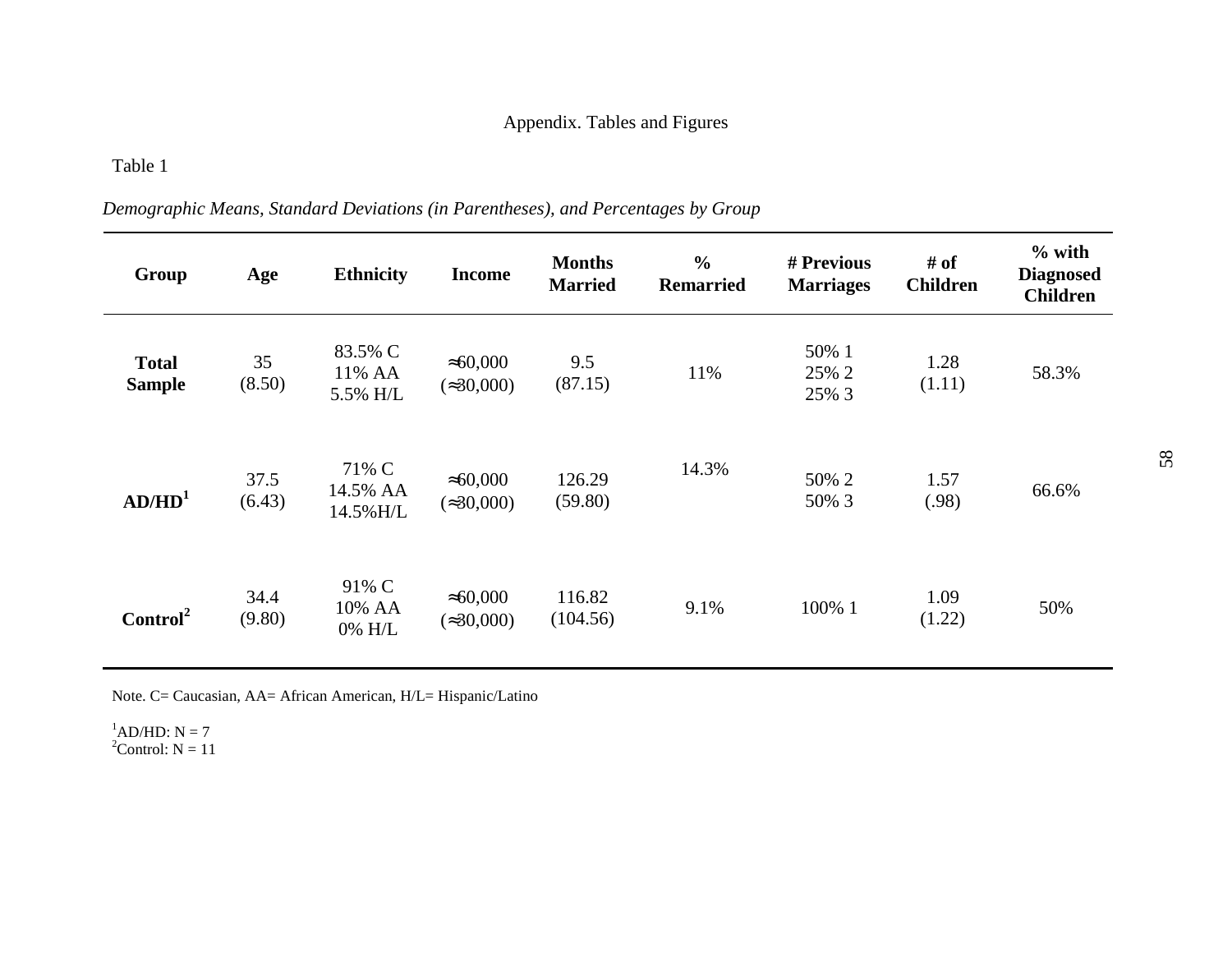**Group % Attended Couples Therapy Months in Couples Therapy % Psychotropics Type of Psychotropics Total Sample**  $48.6\%$   $4.67$   $(14.00)$   $27.7\%$ **AD/HD<sup>1</sup>** 64% 2.28  $(2.63)$ (2.63) 42.8% Affected (N=5): Adderall, Straterra, Vyvanse Unaffected (N=1): Wellbutrin **Control**<sup>2</sup> 38% 6.18 18.2% Wellbutrin, Zoloft, Lamectal 17.97)

*Means, Standard Deviations (in Parentheses), and Percentages by Group of Psychological Treatment*

 ${}^{1}\text{AD/HD}:$  N = 7  $2^2$ Control: N = 11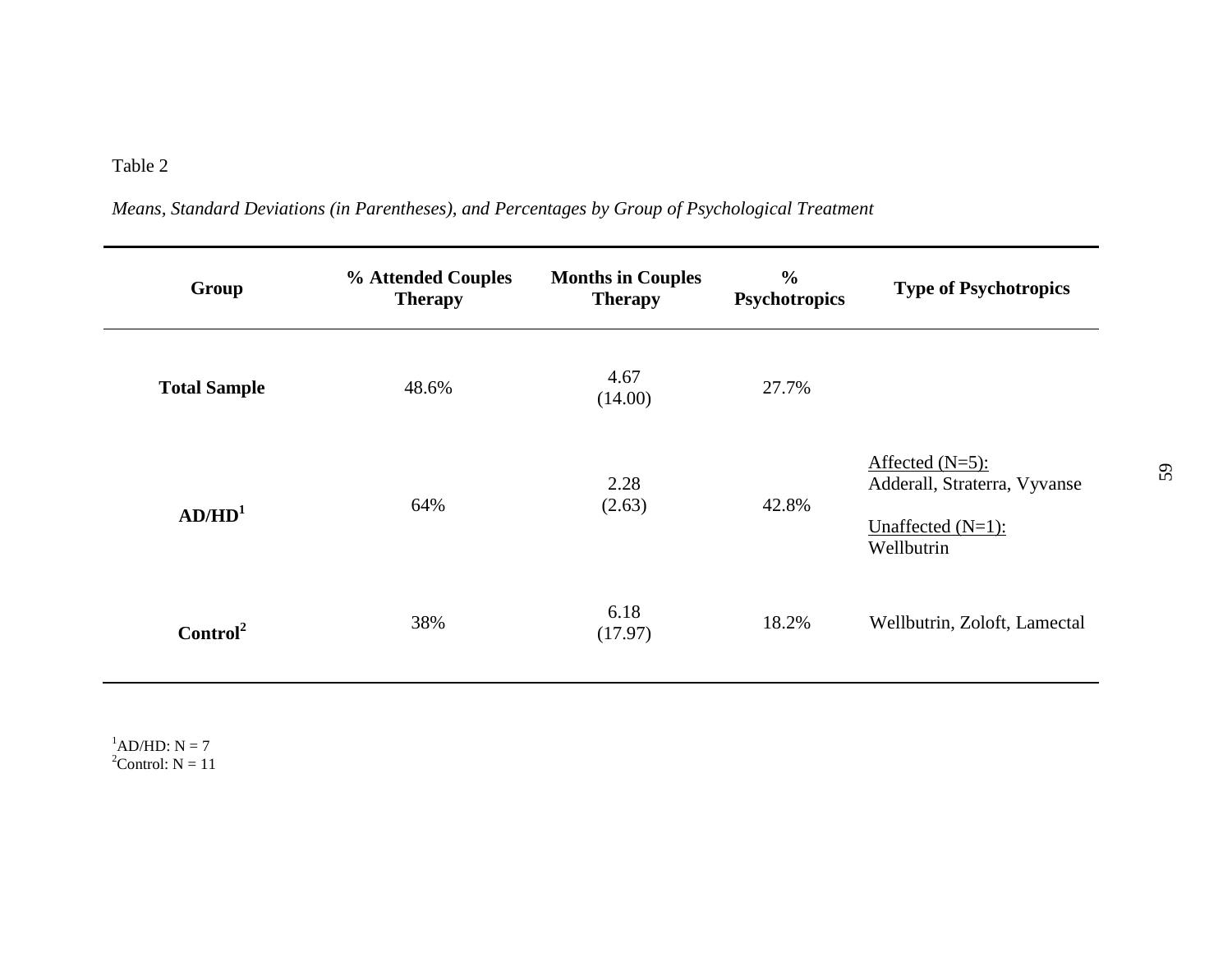*Descriptive Statistics*

|                                    | $\mathbf M$    | Median         | ${\bf SD}$ | Minimum                     | Maximum | <b>Skewness</b> | Kurtosis |
|------------------------------------|----------------|----------------|------------|-----------------------------|---------|-----------------|----------|
| <b>AD/HD</b> Couples <sup>1</sup>  |                |                |            |                             |         |                 |          |
| <b>Husband</b>                     |                |                |            |                             |         |                 |          |
| BDI                                | 10.14          | 5.00           | 8.78       | $\overline{4}$              | 26      | 1.356           | .375     |
| $\mathbf{BAI}$                     | $11.00\,$      | 3.00           | 15.72      | $\mathbf{1}$                | 43      | 1.844           | 2.905    |
| $\mathbf{PSI}^5$                   | 135.33         | 135.50         | 28.59      | 96                          | 166     | $-.199$         | $-1.75$  |
| PAI <sup>6</sup>                   | 72.67          | 72.00          | 8.29       | 62                          | 87      | $.88\,$         | 1.97     |
| ODD                                | 6.43           | $\sqrt{6}$     | 3.31       | $\ensuremath{\mathfrak{Z}}$ | $11\,$  | .322            | $-1.834$ |
| <b>Wife</b>                        |                |                |            |                             |         |                 |          |
| $\mathbf{BDI}$                     | $8.00\,$       | $8.00\,$       | 4.28       | $\,1$                       | 13      | $-.624$         | $-.466$  |
| $\mathbf{BAI}$                     | 8.57           | 9.00           | 6.05       | $\,1\,$                     | 19      | .680            | $.202\,$ |
| PSI <sup>5</sup>                   | 133.16         | 133            | 24.31      | 96                          | 165     | $-.307$         | $-.054$  |
| PAI <sup>6</sup>                   | 71.83          | 72.5           | 14.82      | 49                          | 94      | $-.094$         | 1.221    |
| <b>ODD</b>                         | 5.57           | $\overline{4}$ | 3.10       | $\mathbf{1}$                | 9       | $-.096$         | $-1.536$ |
| <b>Control Couples<sup>2</sup></b> |                |                |            |                             |         |                 |          |
| <b>Husband</b>                     |                |                |            |                             |         |                 |          |
| $\mathbf{BDI}$                     | 4.00           | 4.00           | 1.73       | $\boldsymbol{0}$            | 6       | $-.988$         | 2.067    |
| $\mathbf{BAI}$                     | 5.64           | 5.00           | 4.76       | $\boldsymbol{0}$            | 13      | .222            | $-1.287$ |
| PSI <sup>5</sup>                   | 146.33         | 146            | 15.68      | 123                         | 172     | .322            | 2.213    |
| PAI <sup>6</sup>                   | 80.33          | 91.00          | 20.75      | 41.00                       | 94.00   | $-1.8$          | $3.1\,$  |
| ODD                                | $\overline{4}$ | $\overline{4}$ | 2.68       | $\boldsymbol{0}$            | $8\,$   | $.114$          | $-1.323$ |
| <b>Wife</b>                        |                |                |            |                             |         |                 |          |
| BDI                                | 5.36           | 5.00           | 4.50       | $\boldsymbol{0}$            | 13      | 0.561           | $-.934$  |
| $BAI$                              | 4.45           | 5.00           | 3.08       | $\boldsymbol{0}$            | $10\,$  | .054            | $-.653$  |
| PSI <sup>5</sup>                   | 147.83         | 144.50         | 13.19      | 132                         | 169     | .742            | .095     |
| PAI <sup>6</sup>                   | 84.67          | 83.50          | 10.96      | $71\,$                      | 99      | .172            | $-1.67$  |
| ODD                                | 4.09           | $\mathfrak{Z}$ | 2.51       | $\,1\,$                     | $10\,$  | 1.269           | 2.172    |

*Note*. BDI = Beck Depression Inventory; BAI = Beck Anxiety Inventory, PSI = Parenting Stress Index; PAI = Parenting Alliance

Inventory, ODD = Oppositional Defiant Disorder Inventory<br><sup>1</sup>AD/HD: N = 7 <sup>2</sup>Control: N = 11 <sup>5</sup>PSI: N=6 <sup>6</sup>PAI: N=6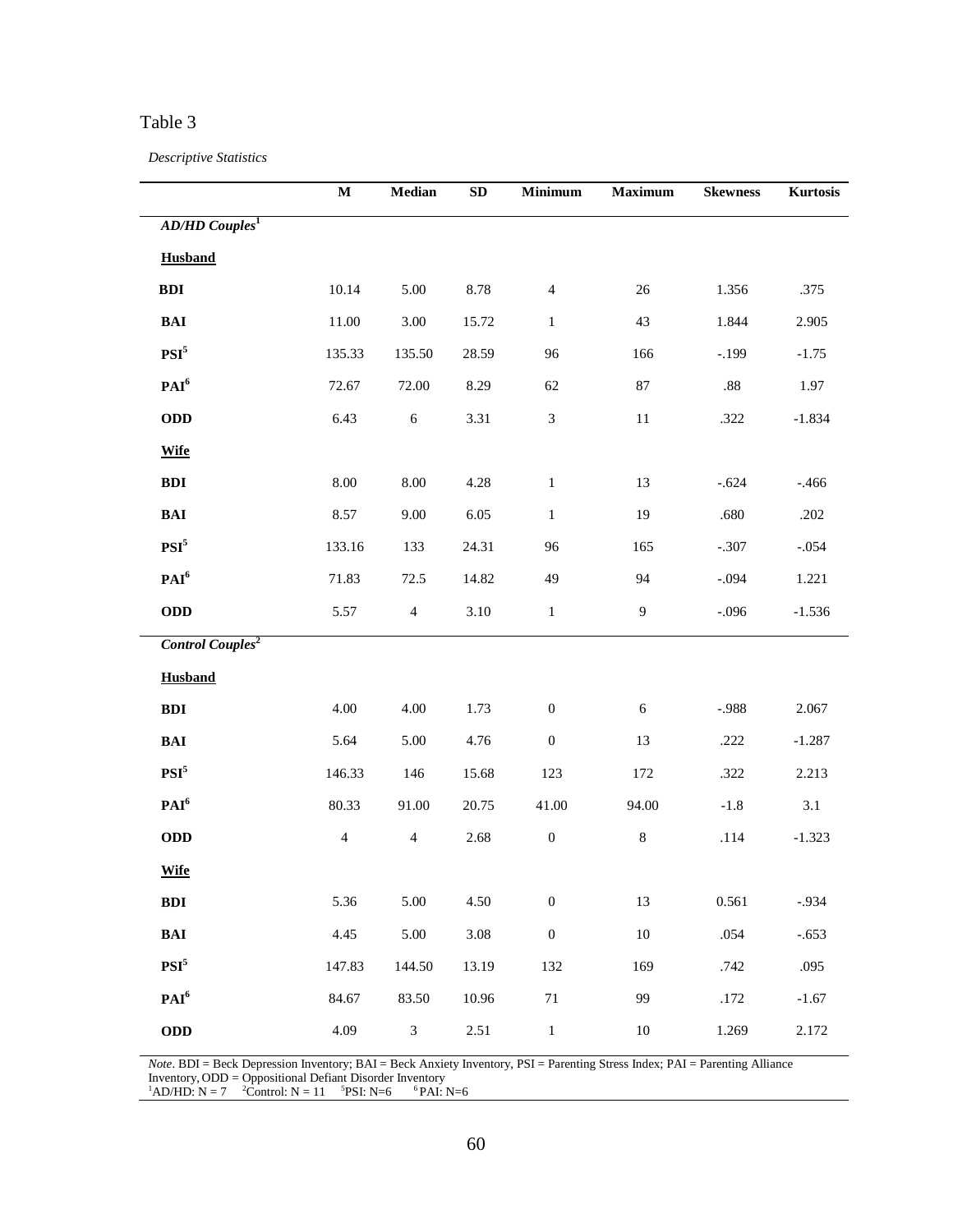*Correlations Among Variables*

|                | Variable             | 1              | $\overline{2}$ | $\overline{3}$ | $\overline{4}$ | 5       | 6       | $\overline{7}$           | 8      | 9              | 10                       | 11                       | 12             | 13             |
|----------------|----------------------|----------------|----------------|----------------|----------------|---------|---------|--------------------------|--------|----------------|--------------------------|--------------------------|----------------|----------------|
| 1              | DAS Partner 1        | $\blacksquare$ |                |                |                |         |         |                          |        |                |                          |                          |                |                |
| 2              | DAS Partner 2        | $.77**$        | $\blacksquare$ |                |                |         |         |                          |        |                |                          |                          |                |                |
| 3              | NC Partner 1         | $-.48*$        | $-.24$         |                |                |         |         |                          |        |                |                          |                          |                |                |
| $\overline{4}$ | NC Partner 2         | $-.56*$        | $-.82**$       | .21            |                |         |         |                          |        |                |                          |                          |                |                |
| 5              | PC Partner 1         | $.53*$         | $.57*$         | .01            | $-.32$         |         |         |                          |        |                |                          |                          |                |                |
| 6              | PC Partner 2         | .33            | .37            | $-.30$         | $-.35$         | $.60**$ |         |                          |        |                |                          |                          |                |                |
| 7              | DCI Partner 1        | $.68**$        | $.56*$         | $-.76**$       | $-.50*$        | .24     | .38     | $\overline{\phantom{a}}$ |        |                |                          |                          |                |                |
| 8              | DCI Partner 2        | $.59**$        | $.78**$        | $-.37$         | $-.89**$       | .38     | $.52*$  | $.63**$                  |        |                |                          |                          |                |                |
| 9              | <b>BDI</b> Partner 1 | $-.66**$       | $-.65**$       | .09            | .42            | $-.19$  | .04     | $-.23$                   | $-.26$ | $\blacksquare$ |                          |                          |                |                |
| 10             | <b>BDI</b> Partner 2 | $-.19$         | $-.13$         | .27            | .21            | $-.10$  | .03     | $-.16$                   | $-.25$ | .14            | $\overline{\phantom{m}}$ |                          |                |                |
| 11             | <b>BAI</b> Partner 1 | $-.15$         | $-.25$         | $-.01$         | .33            | .29     | $.12\,$ | .18                      | $-.26$ | .44            | $-.09$                   | $\overline{\phantom{a}}$ |                |                |
| 12             | <b>BAI</b> Partner 2 | $-.41$         | $-.42$         | .03            | $.47*$         | $-.20$  | $-.13$  | $-.32$                   | $-.23$ | $.47*$         | .23                      | $-.24$                   | $\blacksquare$ |                |
| 13             | PSI Partner 1        | .10            | .28            | $-.43$         | $-.17$         | $.18\,$ | .21     | .11                      | .46    | .13            | $-.01$                   | $-.56$                   | .56            | $\blacksquare$ |
| 14             | PSI Partner 2        | $.07$          | .31            | $-.48$         | $-.41$         | .00.    | .16     | .20                      | $.59*$ | .20            | $-.22$                   | $-.51$                   | .28            | $.81**$        |

*Note*. N = 18. DAS = Dyadic Adjustment Score, NC= Negative Coping Score, PC = Positive Coping Score, DCI = Dyadic Coping Inventory Total Score, BDI = Beck Depression Inventory, BAI = Beck Anxiety Inventory, PSI = Parenting Stress Index

\* *p* < .05. \*\**p* < .01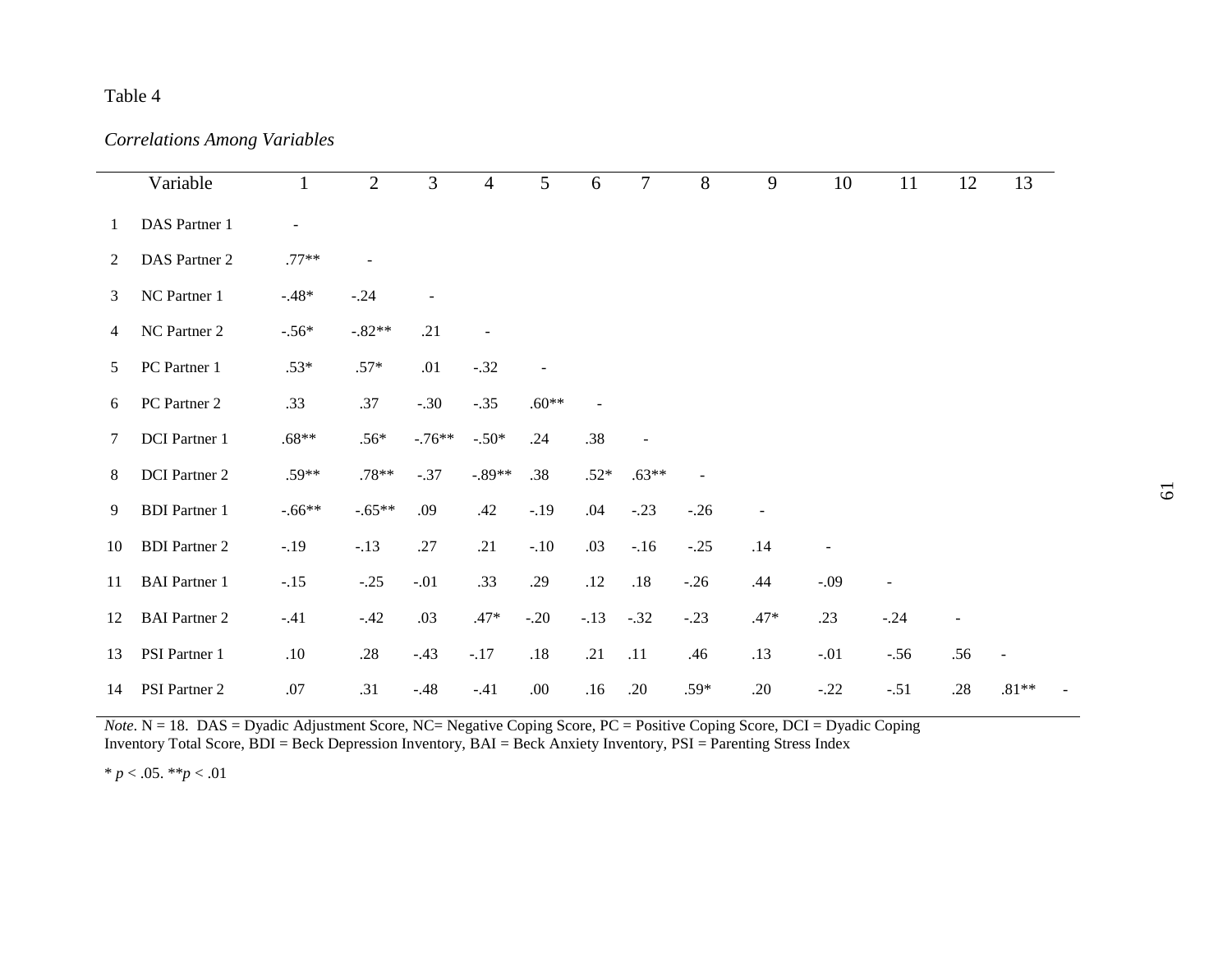# *Comparison of Groups on Satisfaction and Dyadic Coping*

| Outcome                        | AD/HD  | Control | df |      |       |
|--------------------------------|--------|---------|----|------|-------|
| <b>Dyadic Adjustment Scale</b> | 92     | 109.9   | 16 | 3.51 | 0.003 |
| <b>Dyadic Coping Inventory</b> | 123.19 | 137.45  | 16 | 2.14 | 0.047 |

*Note*. N = 17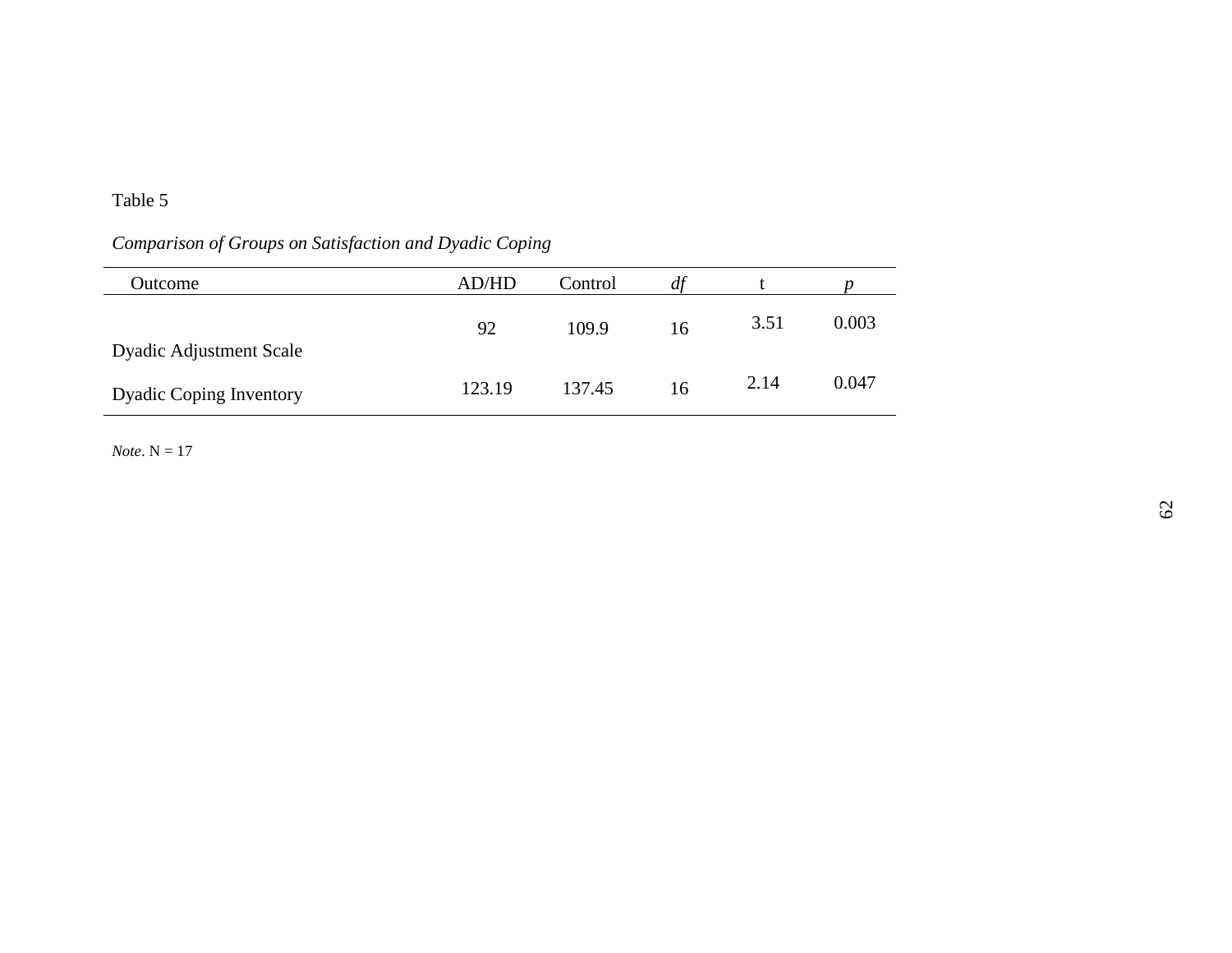## *Mediation Analyses for Satisfaction*

| Predictor                      |          | $R^2$ | р        |  |
|--------------------------------|----------|-------|----------|--|
|                                |          |       |          |  |
| Model 1                        |          |       |          |  |
| Group Membership               | $-17.28$ | .42   | .003     |  |
| Model 2                        |          |       |          |  |
| <b>Dyadic Coping Inventory</b> | .649     |       | ${<}001$ |  |
| Group Membership               | $-10.18$ | .68   | .028     |  |

*Note*.  $N = 24$ .  $R^2 =$  Cumulative Adjusted  $R^2$ .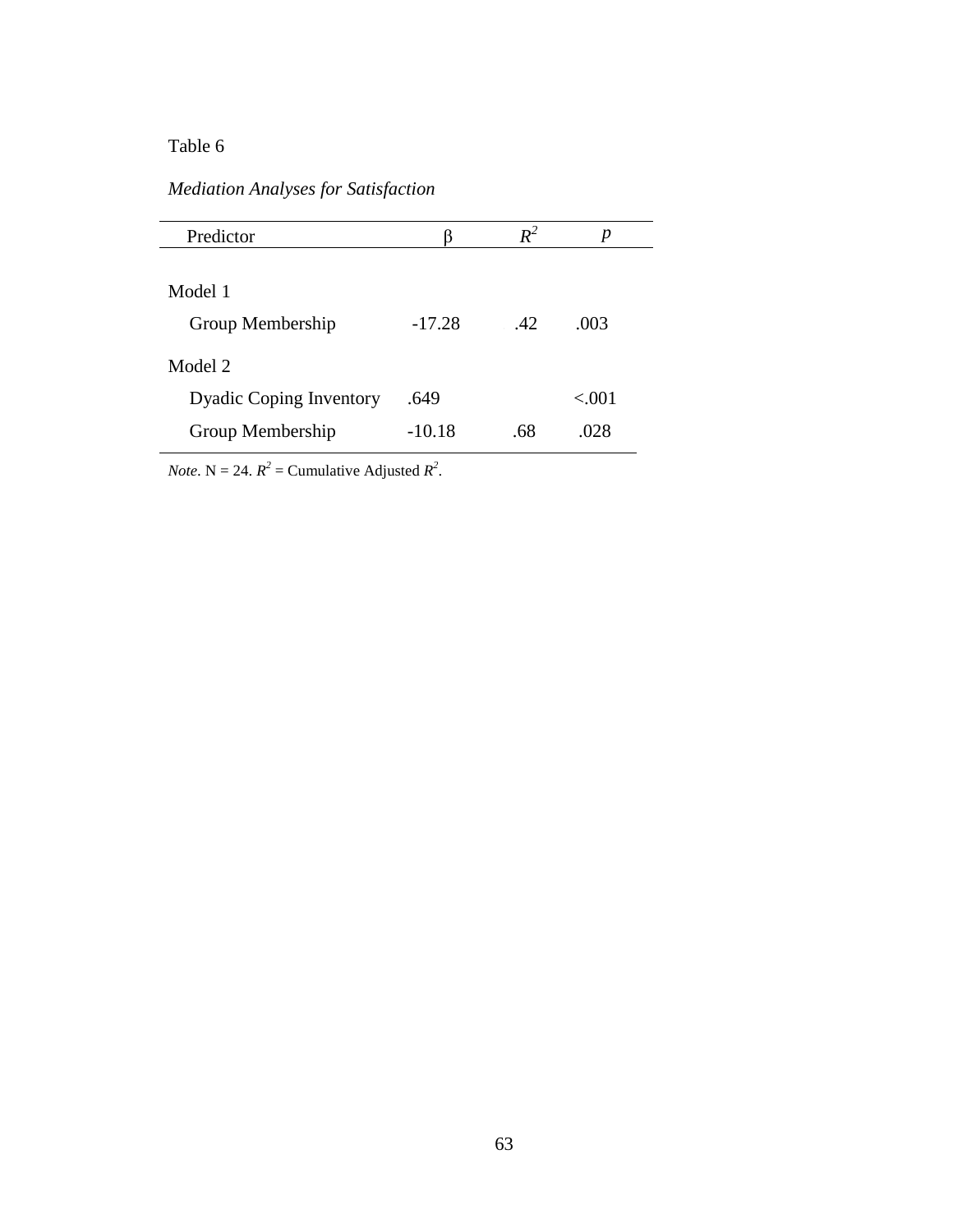*Mean and Standard Deviations (in Parentheses) for BDI, BAI and ODD within AD/HD Group* 

|                                   |                   | <b>Husband Report</b> |               | Wife Report                 |                |                                   |  |  |  |
|-----------------------------------|-------------------|-----------------------|---------------|-----------------------------|----------------|-----------------------------------|--|--|--|
| <b>Affected</b><br><b>Partner</b> | <b>Depression</b> | <b>Anxiety</b>        | <b>Stress</b> | <b>Parenting Depression</b> | <b>Anxiety</b> | <b>Parenting</b><br><b>Stress</b> |  |  |  |
| $H$ usband $1$                    | 13                | 16.75                 | 125.00        | 6.33                        | 7.25           | 130.00                            |  |  |  |
|                                   | (11.36)           | (19.77)               | (35.79)       | (4.73)                      | (8.02)         | (34.51)                           |  |  |  |
| Wife <sup>2</sup>                 | 4.33              | 3.33                  | 145.67        | 11.00                       | 10.33          | 136.33                            |  |  |  |
|                                   | (.58)             | (.578)                | (21.03)       | (2.65)                      | (2.31)         | (16.01)                           |  |  |  |

<sup>1</sup>Husband:  $N = 4$ 

<sup>2</sup>Wife:  $N = 3$